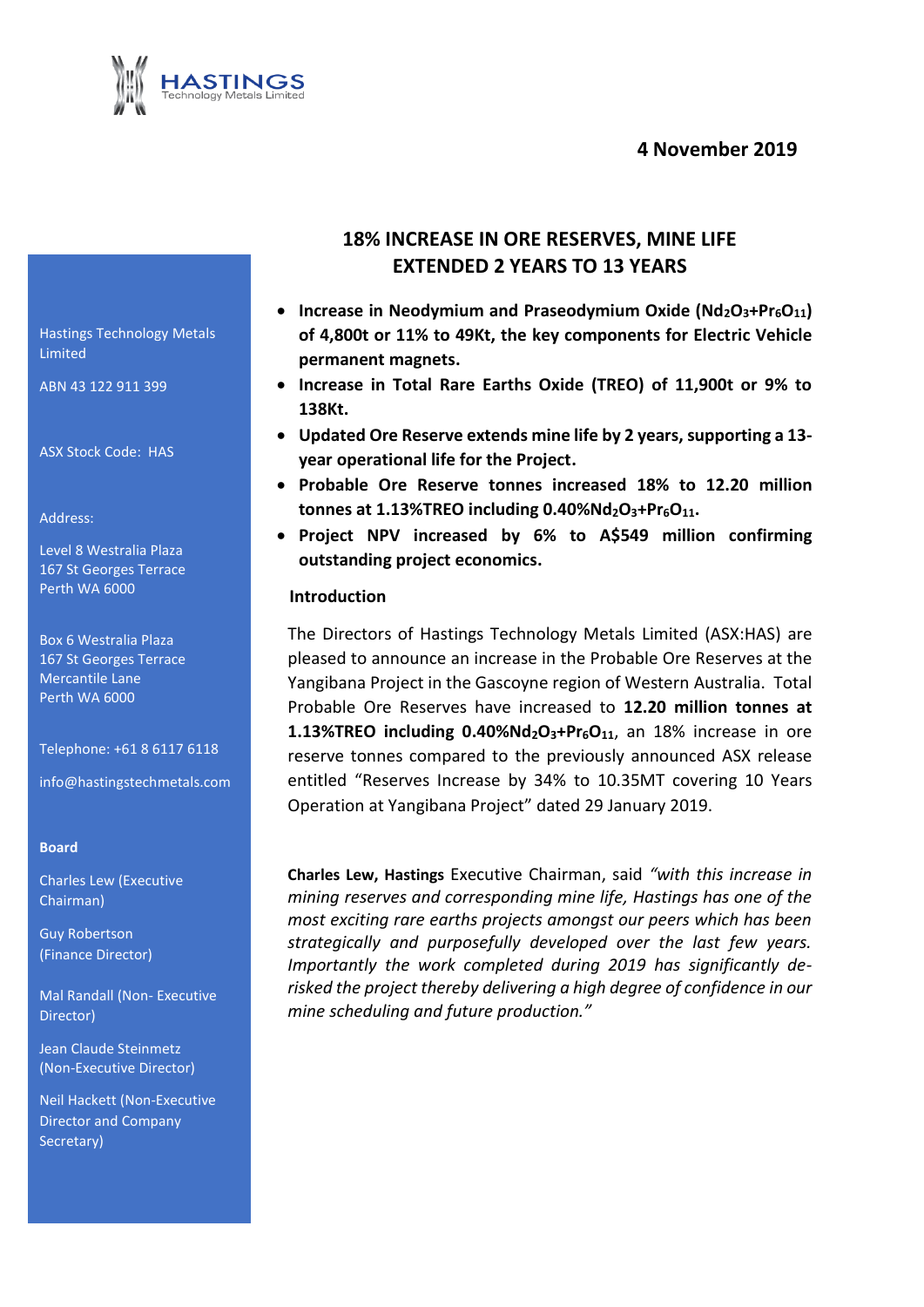

## **Probable Ore Reserves**

Based on the Definitive Feasibility Study (DFS) (completed in November 2017) information and recent geological, geotechnical, metallurgical and environmental work, independent consultant Intermine Engineering Consultants (Intermine) has completed an updated mining reserve estimate based on Measured and Indicated Mineral Resources at each of Bald Hill, Fraser's, Auer, Auer North, Yangibana, Yangibana West and Yangibana North deposits. This mining reserve estimate used Whittle pit optimisation software to create economic pit designs utilising conventional drill and blast, load and haul mining methods.

Modifying Factors used to estimate the new Ore Reserves are provided in the Table 1 Section 4 of the JORC Code (2012) at the end of this announcement.

## **Summary**

The Mineral Resources as at 31 October 2019 is reported according to the Australasian Code for Reporting of Exploration Results, Mineral Resources and Ore Reserves (the 'JORC Code') 2012 edition. The Mineral Resources are reported inclusive of Ore Reserves.

| Category     | <b>M</b> Tonnes | %TREO | %Nd2O3+Pr6O11 |
|--------------|-----------------|-------|---------------|
| Measured     | 4.15            | 1.15  | 0.43          |
| Indicated    | 10.92           | 1.13  | 0.38          |
| Sub-total    | 15.07           | 1.13  | 0.39          |
| Inferred     | 6.18            | 1.09  | 0.35          |
| <b>TOTAL</b> | 21.25           | 1.12  | 0.38          |

Numbers may not add due to rounding. Includes JV tenement contributions.

The total Project Ore Reserve estimate as at 4 November 2019, is set out in Table 2 below:

| <b>Deposit</b>   | <b>M</b> Tonnes | %TREO | %Nd <sub>2</sub> O <sub>3</sub> +Pr <sub>6</sub> O <sub>11</sub> | $Nd_2O_3+Pr_6O_{11}$ as % |
|------------------|-----------------|-------|------------------------------------------------------------------|---------------------------|
|                  |                 |       |                                                                  | of TREO                   |
| <b>Bald Hill</b> | 4.97            | 1.03  | 0.41                                                             | 40                        |
| Fraser's         | 0.90            | 1.51  | 0.64                                                             | 42                        |
| Auer             | 1.50            | 0.95  | 0.33                                                             | 35                        |
| Yangibana        | 1.36            | 0.91  | 0.44                                                             | 48                        |
| Yangibana North  | 3.46            | 1.39  | 0.37                                                             | 26                        |
| <b>TOTAL</b>     | 12.20           | 1.13  | 0.40                                                             | 37                        |

#### **Table 2: Total JORC (2012) Ore Reserves November 2019**

The updated Ore Reserve of 12.20 million tonnes represents an 18% tonnage increase compared to the previously announced mining reserve, which was the result of a successful geological re-interpretation of the mineralisation delineating the ore deposits. A significant increase in the Measured and Indicated Mineral Resources was generated through the reinterpretation and re-estimation process of the Mineral Resources. This process brought mineralisation previously un-classified and uneconomic from outside of the original geological wireframes inside of the new wireframes, as announced in ASX Release "13% geological re-interpretation of the mineralisation delineating the ore dependences in the Measured and Indicated Mineral Resources was generate interpretation and re-estimation process of the Mineral Resources. This minera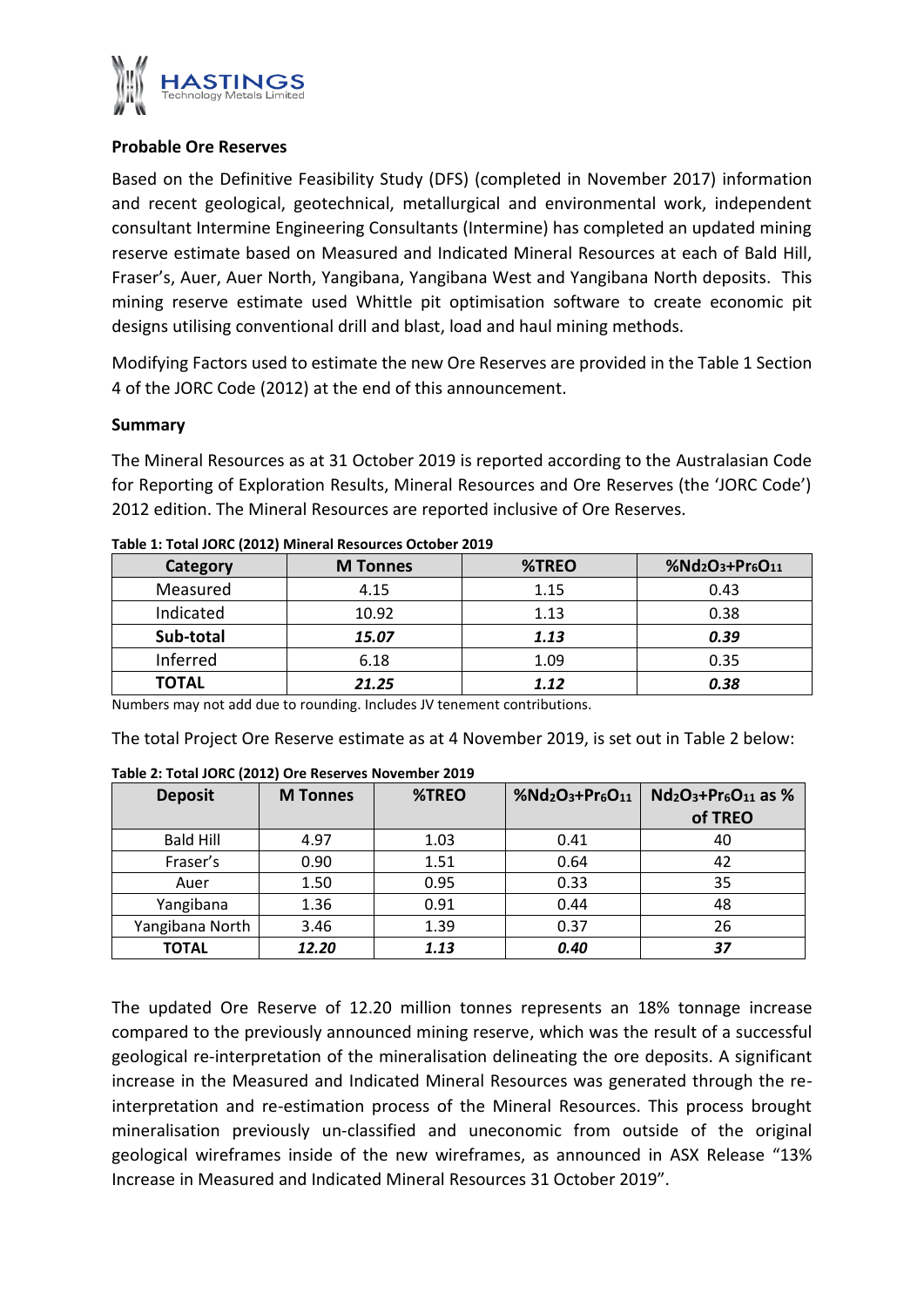

The resultant Mineral Resource upgrading has extended the mine life from 11 years to 13 years. The extension to mine life is underpinned by increases in the Ore Reserves of all of the economic pits, in particular the closest pits to the processing plant, Bald Hill and Frasers Pits. The Bald Hill pit alone represents over 40% of the Total Ore Reserves and supplies feed to the processing plant for almost 9 of the 13 years of mine life.

## **Mineral Resources**



**Figure 1 - Location of the Deposits Hosting Mineral Resources**

## **Geology**

The near surface mineralisation throughout the Yangibana Project is hosted by iron oxides and hydroxides termed ironstone, being the alteration products of the primary hosts ferrocarbonatite and phoscorite intrusive veins. The main rare earths-bearing mineral is monazite which has locally undergone alteration at shallow depths (to 25m depth) to its hydrous equivalent rhabdophane and to rare earths-bearing aluminium-phosphates such as florencite.

The deposits occur as narrow but strike extensive veins that have a range of dips from almost horizontal (10-20°) to sub-vertical. The Fraser's deposit has the most extreme range from 5° in portions towards its north-eastern end to 65° at its southwestern end. Average true thickness varies from 2.2m to 3.5m through in portions towards its north-eastern end to  $65^\circ$  at its southwestern end. Average true thickness varies from 2.2m to 3.5m throughout the Yangibana deposits although locally true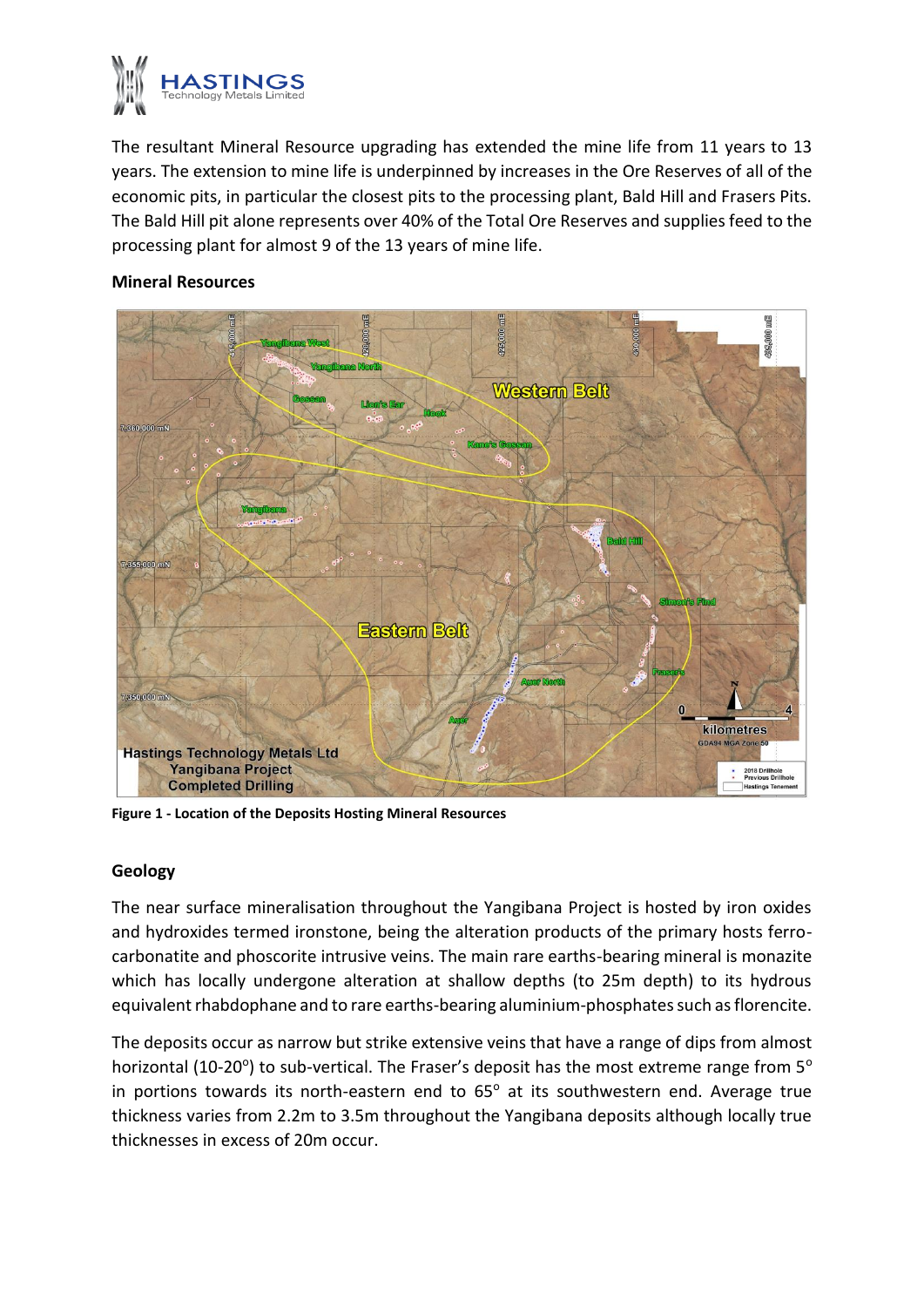

## **Drilling**

Hastings has completed eight drilling programmes comprising both reverse circulation (RC) and diamond drilling totalling more than 1,500 holes for 80,000m. Of these, 127 holes amounting to 7,485m are diamond drilled holes.

Holes were initially drilled at 50m spacings along strike and down dip. Infill drilling in areas with Mineral Resource potential has been undertaken at 37.5m, or less, spacing.

Most drill holes were vertical, subject to access availability, with holes into the steeper mineralised zones (Auer, Auer North, the southeastern portion of Fraser's) being at -60<sup>o</sup> or -70<sup>o</sup>. Internal surveys were carried out at 30m intervals downhole by the drilling contractors using a Reflex electronic single-shot camera within a stainless-steel drill rod.

Collar surveys were carried out by the Company using a Trimble RTX R1 GNSS receiver, with accuracies of approximately 50cm. The high-resolution Digital Terrain Model (DTM) commissioned by the Company has been used as the topographic control for all drillholes. A Relative Level (RL) was assigned to each drillhole collar based on the high-resolution DTM using Mapinfo Discover 3D.

RC holes have been drilled using a nominal 5¼ inch diameter face-sampling bit. Samples have been collected through a built-in cyclone with a triple-tier riffle-splitting system providing a large sample of approximately 25kg and a sub-sample of 2-4kg of which selected samples were sent for analysis, from each metre drilled. Field duplicates, blanks and Reference Standards were inserted at a rate of approximately 1 in 20.

Diamond core has been drilled at HQ size. The core is logged, and prospective zones are sawn into half and one half is then quartered with one quarter sent for analysis. Assayed intervals are based on geology with a minimum length of 0.2m.

## **Block Modelling Parameters – re-estimated Resources only**

Due to the complexity and generally narrow nature of the mineralisation a 'third party' geological domain was inserted into the Multiple Indicator Kriged (MIK) modelling process such that the resulting mineralised domain proportions closely match those of the underlying wireframes. One metre down hole compositing based on the assay data was used to regularise the assayed intervals. Summary statistics for each deposit were used to identify the presence of outliers. As the estimated are based around MIK methodologies no grade top-cutting is performed in the estimation process.

For each deposit, variograms of the primary elements were defined and used in the mineral resource estimate. In all instances the directional trends evident in the variogram maps are evident to some extent in plan views of the sample data, and they normally conform to the orientation of the mineralisation within the wireframes. As expected, variogram model ranges in the vertical direction are relatively short due to the predominantly thin nature of the mineralisation. The majority of variograms display reasonable structure, with anisotropies reflecting those observed in the variogram maps.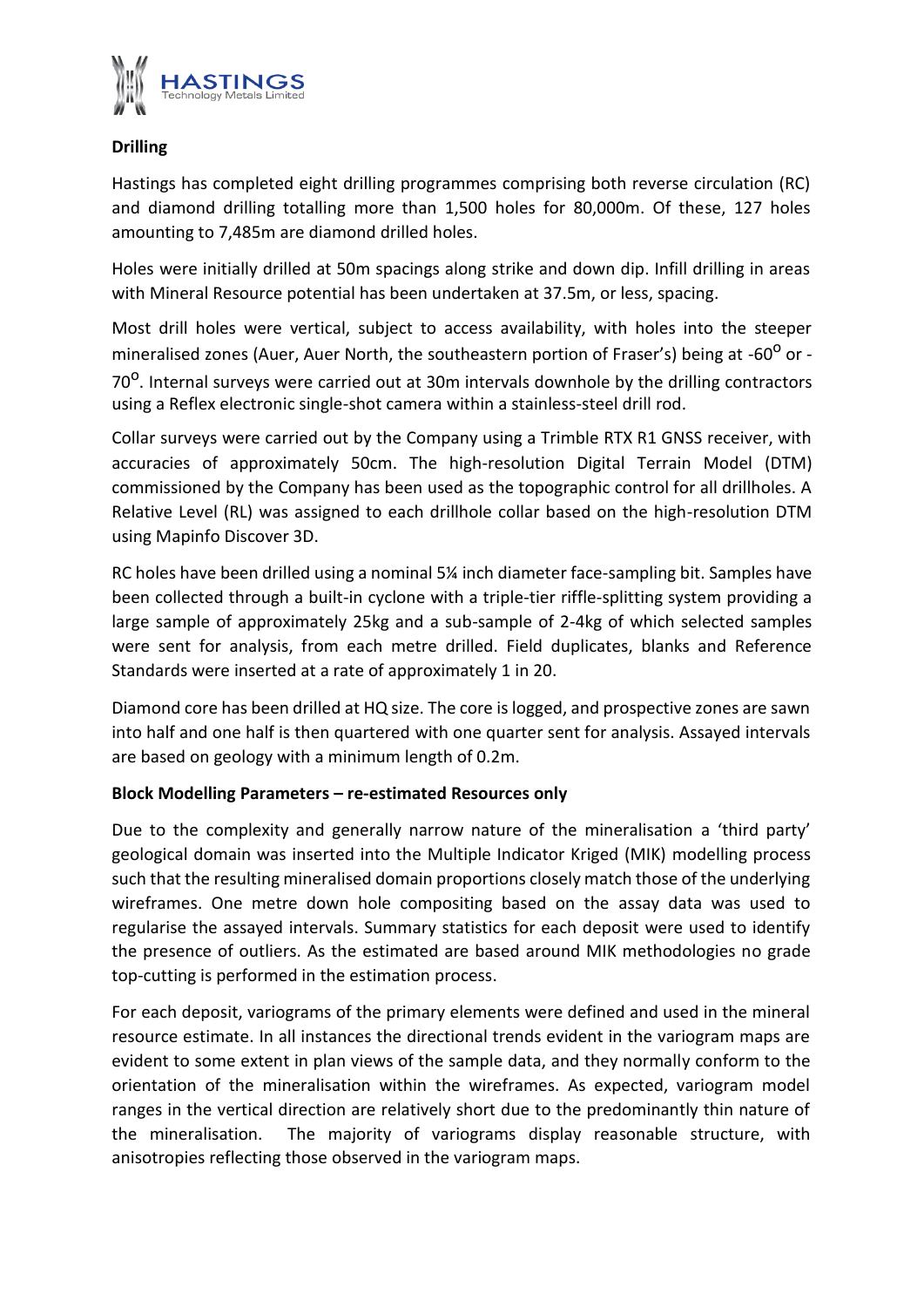

All re-estimated mineral resources were created with the same panel size of 10m x 10m x 5m. This size was chosen as a compromise between the average drill spacing (up to 40m x 40m in some areas), size of the mineralisation wireframes (in order to limit resulting low mineralised proportions), orientation of mineralisation (ideally the panels would have been orientated with the mineralisation however this results in a model that is unusable for pit optimisation purposes) and the models' ultimate use for mine planning.

The Mineral Resources have been classified in the Measured, Indicated and Inferred categories, in accordance with the 2012 Australasian Code for Reporting of Mineral Resources and Ore Reserves (JORC) by the Competent Person. A range of criteria has been considered in determining the classification including geological and grade continuity, data quality, drill hole spacing, and modelling technique and kriging output parameters.

## **Re-Estimated (JORC 2012) Mineral Resources – by Deposit**

The Probable Ore Reserves quoted in this document are derived from Measured and Indicated Resources as reported in the ASX announcement titled "13% INCREASE IN MEASURED AND INDICATED MINERAL RESOURCES" dated 31 October 2019. The current total Mineral Resources for the Yangibana Project that include the Probable Ore Reserves are as shown in Table 3.

| Category  | M <sup>*</sup> Tonnes | %TREO | %Nd2O3+Pr6O11 |
|-----------|-----------------------|-------|---------------|
| Measured  | 4.15                  | 1.15  | 0.43          |
| Indicated | 10.92                 | 1.13  | 0.38          |
| Inferred  | 6.18                  | 1.09  | 0.35          |
| TOTAL     | 21.25                 | 1.12  | 0.38          |

#### **Table 3: Total JORC Mineral Resources October 2019**

*\*Denotes million; numbers may not add up due to rounding. Includes JV tenement contributions.*

These resources are located at twelve different deposits within the overall project area as shown in Figure 1.

Probable Ore Reserves have been derived from the Measured and Indicated Mineral Resources at Bald Hill (M09/157 and M09/162 – Table 3), Fraser's (M09/158 – Table 4), Auer (E09/1989 – Table 5), Auer North (E09/1989 and E09/2018 – Table 6), Yangibana (M09/165 – Table 7) and Yangibana West (M09/160 – Table 8) within tenements in which Hastings holds 100% interest, and from the eastern extension of Yangibana (M09/163 – Table 7) and Yangibana North (M09/159 – Table 9) in which Hastings holds a 70% interest.

#### **Table 4: Bald Hill Re-Estimated Mineral Resource, 100% Hastings**

| Category  | <b>M</b> Tonnes | %TREO | %Nd2O3+Pr6O11 |
|-----------|-----------------|-------|---------------|
| Measured  | 2.94            | 1.00  | 0.40          |
| Indicated | 2.53            | 0.96  | 0.38          |
| Inferred  | 0.82            | 0.79  | 0.31          |
| TOTAL     | 6.29            | 0.96  | 0.38          |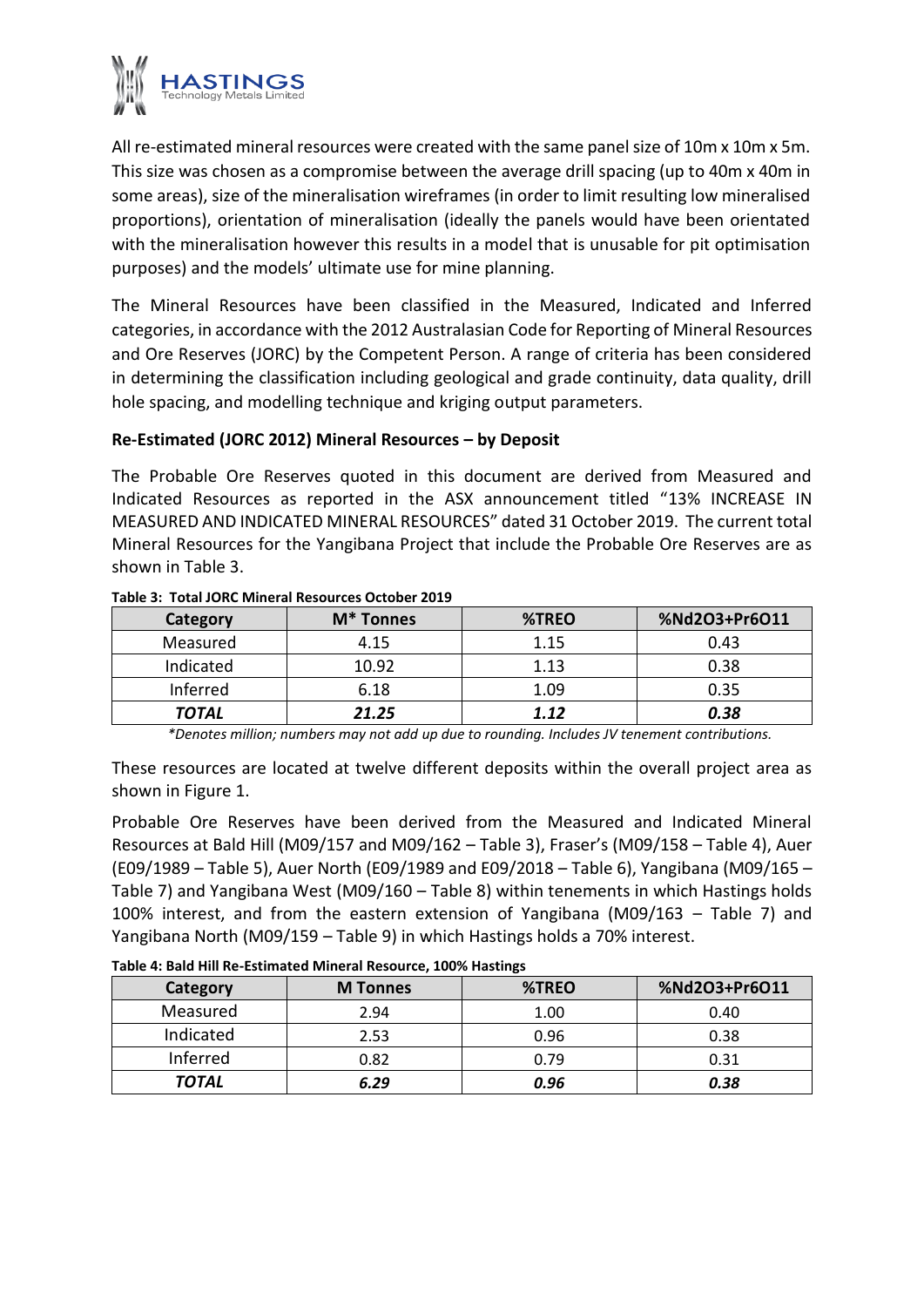

#### **Table 5: Fraser's Re-Estimated JORC Mineral Resource, 100% Hastings**

| Category  | <b>M</b> Tonnes | %TREO | %Nd2O3+Pr6O11 |
|-----------|-----------------|-------|---------------|
| Measured  | 0.55            | 1.66  | 0.69          |
| Indicated | 0.37            | 1.32  | 0.55          |
| Inferred  | 0.39            | 0.95  | 0.38          |
| TOTAL     | 1.32            | 1.35  | 0.56          |

#### **Table 6: Auer Re-Estimated Mineral Resource, 100% Hastings**

| Category  | <b>M</b> Tonnes | %TREO | %Nd2O3+Pr6O11 |
|-----------|-----------------|-------|---------------|
| Indicated | 1.87            | 1.00  | 0.35          |
| Inferred  | 0.90            | 1.01  | 0.35          |
| TOTAL     | 2.76            | 1.00  | 0.35          |

#### **Table 7: Yangibana Re-Estimated Mineral Resource**

| Yangibana    | <b>M</b> Tonnes | %TREO | %Nd2O3+Pr6O11 |
|--------------|-----------------|-------|---------------|
| Indicated    | 1.53            | 0.90  | 0.43          |
| Inferred     | 0.42            | 0.80  | 0.39          |
| <b>TOTAL</b> | 1.95            | 0.88  | 0.42          |

#### **Yangibana M09/165 100% Hastings**

| Indicated    | 1.42 | 0.91 | 0.43 |
|--------------|------|------|------|
| Inferred     | 0.36 | 0.79 | 0.38 |
| <b>TOTAL</b> | 1.78 | 0.89 | 0.42 |

#### **Yangibana M09/163 (JV Tenement 70% of Total to Hastings)**

| Indicated    | 0.11 | 0.78 | 0.39 |
|--------------|------|------|------|
| Inferred     | 0.05 | 0.85 | 0.42 |
| <b>TOTAL</b> | 0.16 | 0.80 | 0.40 |

#### **Table 8: Yangibana North Re-Estimated Mineral Resource**

| Yangibana North | <b>M</b> Tonnes | %TREO | %Nd2O3+Pr6O11 |
|-----------------|-----------------|-------|---------------|
| Measured        | 0.66            | 1.39  | 0.36          |
| Indicated       | 4.15            | 1.41  | 0.36          |
| Inferred        | 0.97            | 1.43  | 0.37          |
| <b>TOTAL</b>    | 5.78            | 1.41  | 0.36          |

#### **Yangibana North M09/160 100% Hastings**

| Indicated    | 1.66 | 1.43 | 0.37 |
|--------------|------|------|------|
| Inferred     | 0.60 | 1.43 | 0.37 |
| <b>TOTAL</b> | 2.55 | 1.42 |      |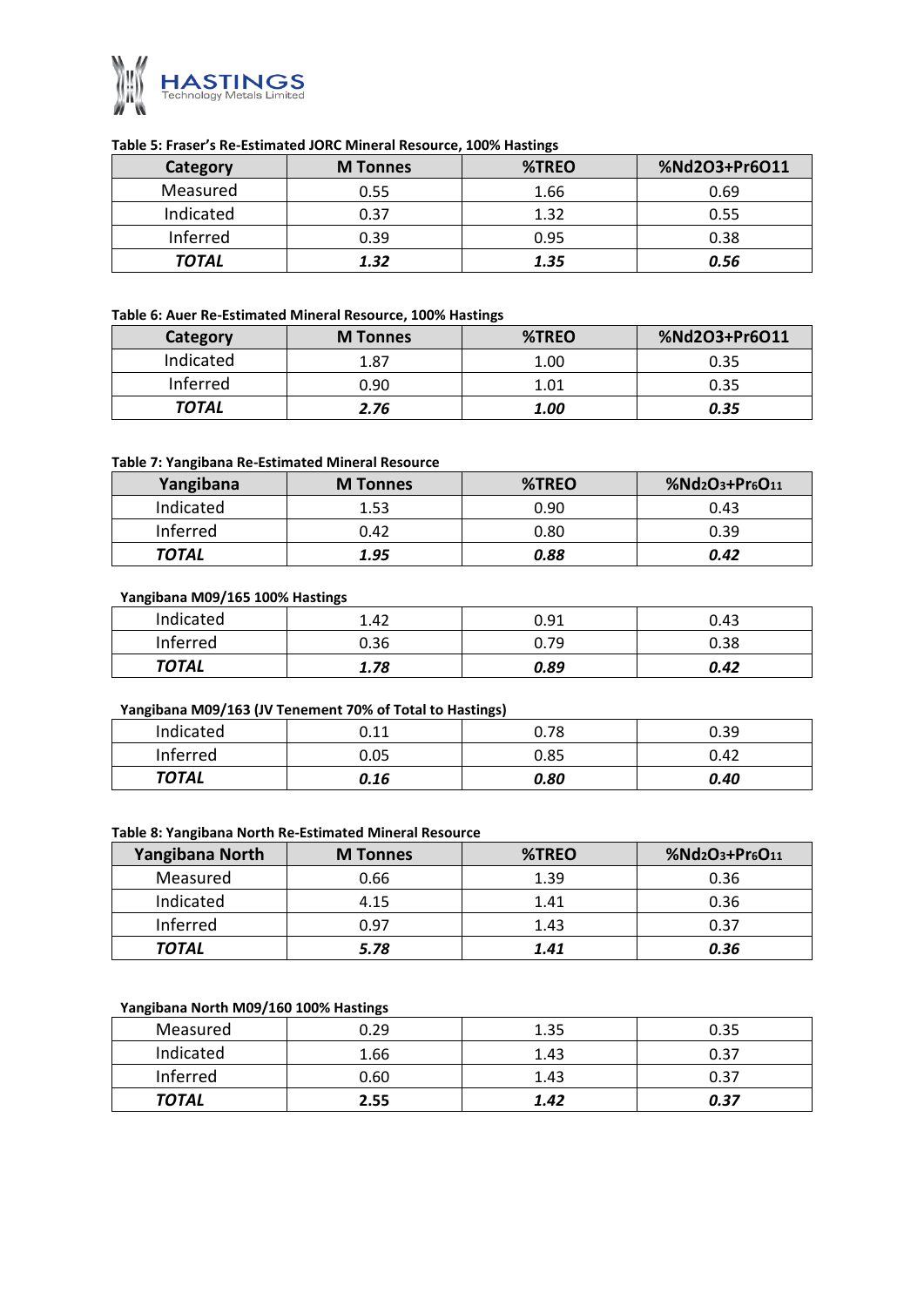

| Measured     | 0.38 | 1.42 | 0.36 |  |  |
|--------------|------|------|------|--|--|
| Indicated    | 2.49 | 1.40 | 0.36 |  |  |
| Inferred     | 0.37 | 1.45 | 0.37 |  |  |
| <b>TOTAL</b> | 3.24 | 1.41 | 0.36 |  |  |

#### **Yangibana North M09/159 (JV Tenement 70% of Total to Hastings)**

Of the total resources at Yangibana, 1.78 million tonnes are within Mining Lease 09/165 held 100% by Hastings and 1.60 million tonnes are within Mining Lease 09/163 in which Hastings holds a 70% interest.

Yangibana North lies within Mining Lease 09/160 held 100% by Hastings. The mineralisation is continuous and extends into Mining Lease 09/159, in which Hastings holds a 70% interest, as Yangibana North.

Of the total resources at Yangibana North, 2.55 million tonnes are within Mining Lease 09/160 held 100% by Hastings and 3.24 million tonnes are within Mining Lease 09/159 in which Hastings holds a 70% interest.

Mineral Resources for Simons Find, Gossan, Lions Ear and Kane's Gossan are not utilised in the reserve calculation and are unchanged from the previous resource estimate, they are shown here for the sake of clarity only.

Mineral Resources at Simon's Find are shown in Table 9. These resources are located within Mining Lease 09/158 and Exploration Licence 09/1943, both held 100% by Hastings.

|                    | . .             |       |                 |
|--------------------|-----------------|-------|-----------------|
| <b>Simons Find</b> | <b>M</b> Tonnes | %TREO | $%Nd2O3+Pr6O11$ |
| Indicated          | 0.45            | 0.64  | 0.35            |
| Inferred           | 0.86            | 0.67  | 0.35            |
| <b>TOTAL</b>       | 1.31            | 0.66  | 0.35            |

#### **Table 9: Simon's Find Mineral Resource, 100% Hastings**

#### **Table 10: Mineral Resources not updated, 100% Hastings, all Mineral Resources are Inferred Only**

| <b>Inferred</b> | <b>Tonnes</b> | %TREO | %Nd2O3+Pr6O11 |
|-----------------|---------------|-------|---------------|
| Gossan          | 0.25          | 1.43  | 0.35          |
| Lion's Ear      | 0.71          | 1.54  | 0.39          |
| Hook            | 0.29          | 1.52  | 0.33          |
| Kane's Gossan   | 0.57          | 1.04  | 0.29          |
| <b>TOTAL</b>    | 1.82          | 1.36  | 0.34          |

JORC Inferred Mineral Resources at Gossan, Lion's Ear, Hook and Kane's Gossan are shown in Table 10. These deposits are all within Mining Lease 09/159 in which Hastings holds a 70% JORC Inf<br>Table 10<br>interest.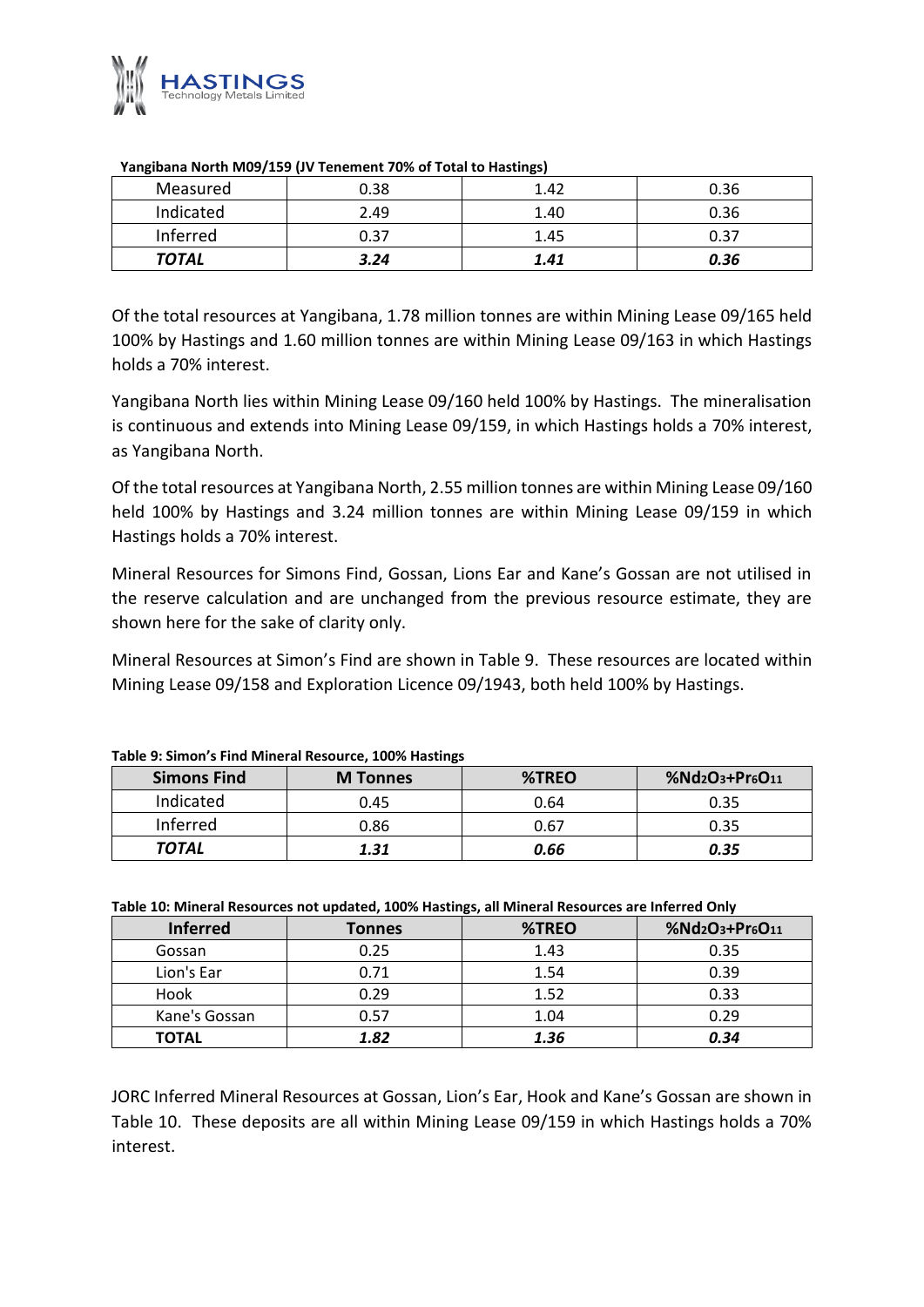

## **Ore Reserve Estimates**

The Ore Reserve estimate is derived from the Measured and Indicated ore tonnes from the Mineral Resource estimates undertaken for the Bald Hill, Frasers, Auer, Yangibana and Yangibana deposits. Only the Measured and Indicated Blocks from the Mineral Resources were converted to an Ore Reserve using Whittle 4D software which generated optimised pit shells defining economic envelopes based on various modifying factors, geotechnical domains, operational costs and sales pricing. The optimised pit shells were used as the basis for detailed open pit designs and subsequent mine scheduling which maximised NPV.

Operational costs were built up from existing testwork results completed during the Definitive Feasibility Study, mining contractor rates sourced from tender evaluations and market commissioned reports for salaries and sales pricing.

The mining schedule and operational costs were then evaluated in a financial model built by KFW-Ipex Bank which resulted in an NPV of A\$549M and other financial metrics as listed in Table 15 below. The table discusses the relevant Modifying Factors in accordance with JORC 2012 standards.

## **Mining Plan**

Mining will be undertaken at the Yangibana Project by a mining contractor utilising a standard truck and shovel arrangement. Ore and waste will be mined by conventional drill and blast and load and haul practices, mined on discrete flitches at bench heights dependant on the material type (ore or waste) and ore body geometry.

Close spaced Grade control drilling will be undertaken ahead of mining on a campaign basis by angled RC drilling at drill spacings deemed appropriate for the orebody being mined.

The deposits considered in this new mining plan have different degrees of weathering with each of the deposits hosted by:

- An upper horizon comprising saprolite that does not require blasting,
- A transition zone of decreasing alteration that will require blasting, and
- Deeper, fresh granite that will require blasting.

The deposits occur in a range of dips as shown in Table 11, with Fraser's having the most extreme variation from 5° towards its north-eastern end to 65° at its south-western end.

Average true thickness varies from 2.2m to 3.5m throughout the Ore Reserve deposits although locally true thicknesses in excess of 20m occur.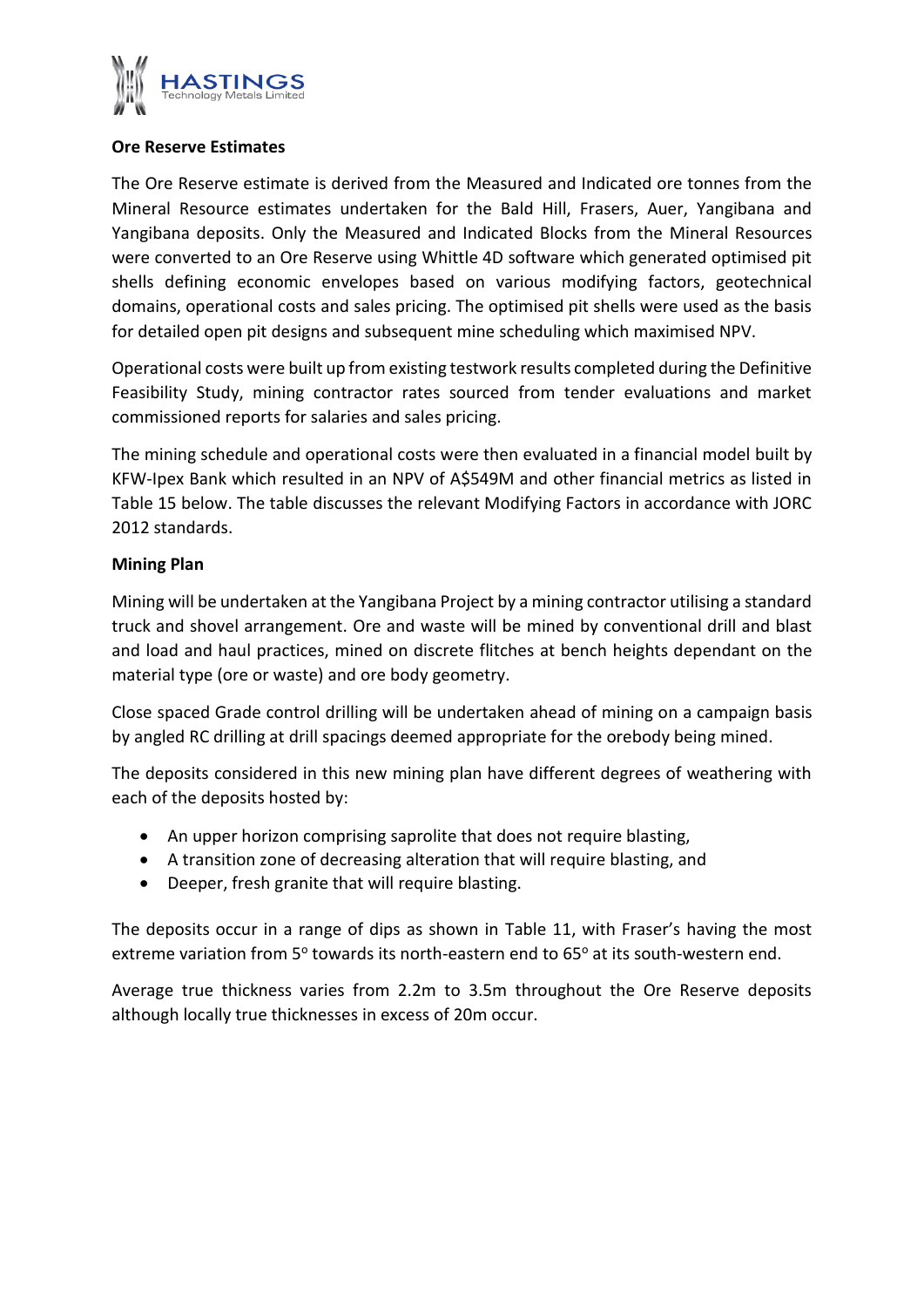

|                  | <b>Declination</b> | Ave true thickness |
|------------------|--------------------|--------------------|
| <b>Deposit</b>   | (degs)             | (m)                |
| <b>Bald Hill</b> | 10 to 60           | 3.5                |
| Fraser's         | 5 to 65            | 3.3                |
| Auer             | 60 to 80           | 3.2                |
| Auer North       | 65 to 85           | 3.5                |
| Yangibana        | 30 to 65           | 2.2                |
| Yangibana West   | 10 to 35           | 2.9                |
| Yangibana North  | 5 to 20            | 3.2                |

**Table 11: Basic dimensions of the Yangibana deposits hosting Ore Reserves**

The processing plant and associated facilities will be run and operated by Hastings personnel. Additional facilities such as the power station and pipeline will most likely be operated by specialist 3<sup>rd</sup> party providers.

## **Cut-Off Parameters**

A cut-off grade of 0.18% TREO has been used to interpret the mineralisation of potential economic interest with neodymium (Nd) and praseodymium (Pr) being the most important sources of potential revenue from the project. The cut-off coincides generally with the visual ore/waste geological contact of the deposits, with target minerals being hosted predominantly by ironstone, and to a much lesser extent by phoscorite or carbonate.

The economic cut-off grade for the Ore Reserves was determined on a block by block value basis and is dependent on the recoverable grade and distribution of oxide elements contained. Blocks with revenue from recoverable metal greater than the sum of the processing and selling costs (weighted average A\$110/t ore) were determined to be above the cut-off for processing and included as ore in the optimisation process.

## **Mining Factors**

## *Mining Recovery and Dilution*

The ironstone unit that hosts the bulk of the rare earths is visually distinct from the host rock providing good visual control for ore identification. RC grade control drilling will be carried out prior to mining to clearly delineate the mining boundaries of the blocks containing economic rare earths against blocks containing uneconomic waste material.

Blasting and mining near and in the ore zones is planned to minimise dilution and allow removal of the hanging-wall waste to expose and selectively mine the ore. Due to the high value of the ore, a high ore recovery is the focus of mining. As such, the recent Mineral Resource update has expanded the geological wireframes out to the edge of mineralisation defined by a 0.18% TREO cut-off, as compared to a  $0.2\%$ Nd<sub>2</sub>O<sub>3</sub>+Pr<sub>6</sub>O<sub>11</sub> used previously. This effectively lowers or dilutes the tonnes and grade to be mined. On this basis no additional dilution has been factored into the optimisation and Ore Reserve reporting. A 2% ore loss was also applied to each deposit.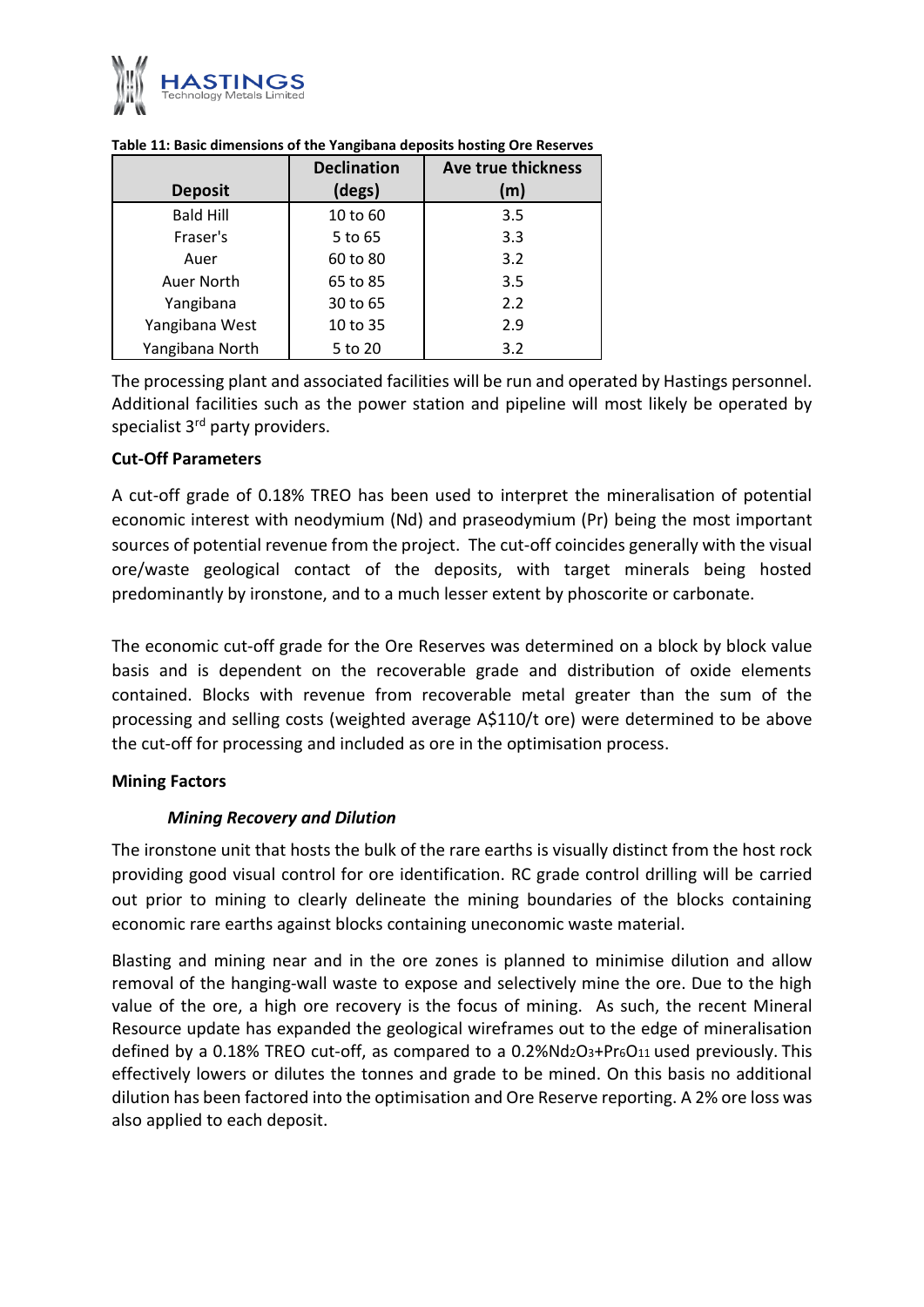

## *Geotechnical*

Based on the geotechnical report provided by Snowdens Consultants in 2019 (Geotechnical Feasibility Study Project Number AU10083 August 2019) the pit optimisations incorporated a conservative 28 $°$  overall wall angle in the saprolite, and 35-40 $°$  in the weathered and fresh granite. Due to the relatively shallow nature of the pits and very competent waste domains, geotechnical issues are considered to be a relatively low risk to the operation.

## *Ground Water*

Ground water at all deposits sits at approximately 45m below the natural surface level. Pits will be dewatered ahead of mining using bores or by in-pit pumping from sumps to dedicated temporary storage facilities at the pit edge. Stormwater will be managed in-pit using sumps pumped externally to the pit.

## *Waste Material*

Waste from each pit will be stored in adjacent waste storage dumps. A portion of the Bald Hill pit is likely to be backfilled to minimise haulage distances. All waste is considered nonreactive and not considered to pose an Acid Rock Drainage (ARD) issue and therefore will not require additional treatment or contained dumping strategies.

## *Ore Material*

Ore is transferred either directly to the Run-Of-Mine (ROM) pad or to low-grade stockpiles by mining trucks. For pits remote from the plant the long hauls are achieved by road trains.

## *Optimisation Parameters*

Pit optimisations were completed using the Whittle optimisation software to determine the economic mining limits for each deposit. Only Measured and Indicated Resources were considered for processing and all Inferred material is considered to have no economic value in this process.

Economic pits were then designed in stages to enable the required ore tonnages and grades and waste volumes to be optimised based on plant requirements.

Pit optimisation studies and designs have defined the total Probable Ore Reserves for the Yangibana Project as shown in Table 12. (Note that rounding discrepancies may appear in the following tables.)

| <b>Deposit</b>   | <b>M</b> Tonnes | %TREO | %Nd <sub>2</sub> O <sub>3</sub> +Pr <sub>6</sub> O <sub>11</sub> | $Nd_2O_3+Pr_6O_{11}$ as % of<br><b>TREO</b> |
|------------------|-----------------|-------|------------------------------------------------------------------|---------------------------------------------|
| <b>Bald Hill</b> | 4.97            | 1.03  | 0.41                                                             | 40                                          |
| Fraser's         | 0.90            | 1.51  | 0.64                                                             | 42                                          |
| Auer             | 1.50            | 0.95  | 0.33                                                             | 35                                          |
| Yangibana        | 1.36            | 0.91  | 0.44                                                             | 48                                          |
| Yangibana North  | 3.46            | 1.39  | 0.37                                                             | 26                                          |
| <b>TOTAL</b>     | 12.20           | 1.13  | 0.40                                                             | 37                                          |

## **Table 12: Total Probable Ore Reserves**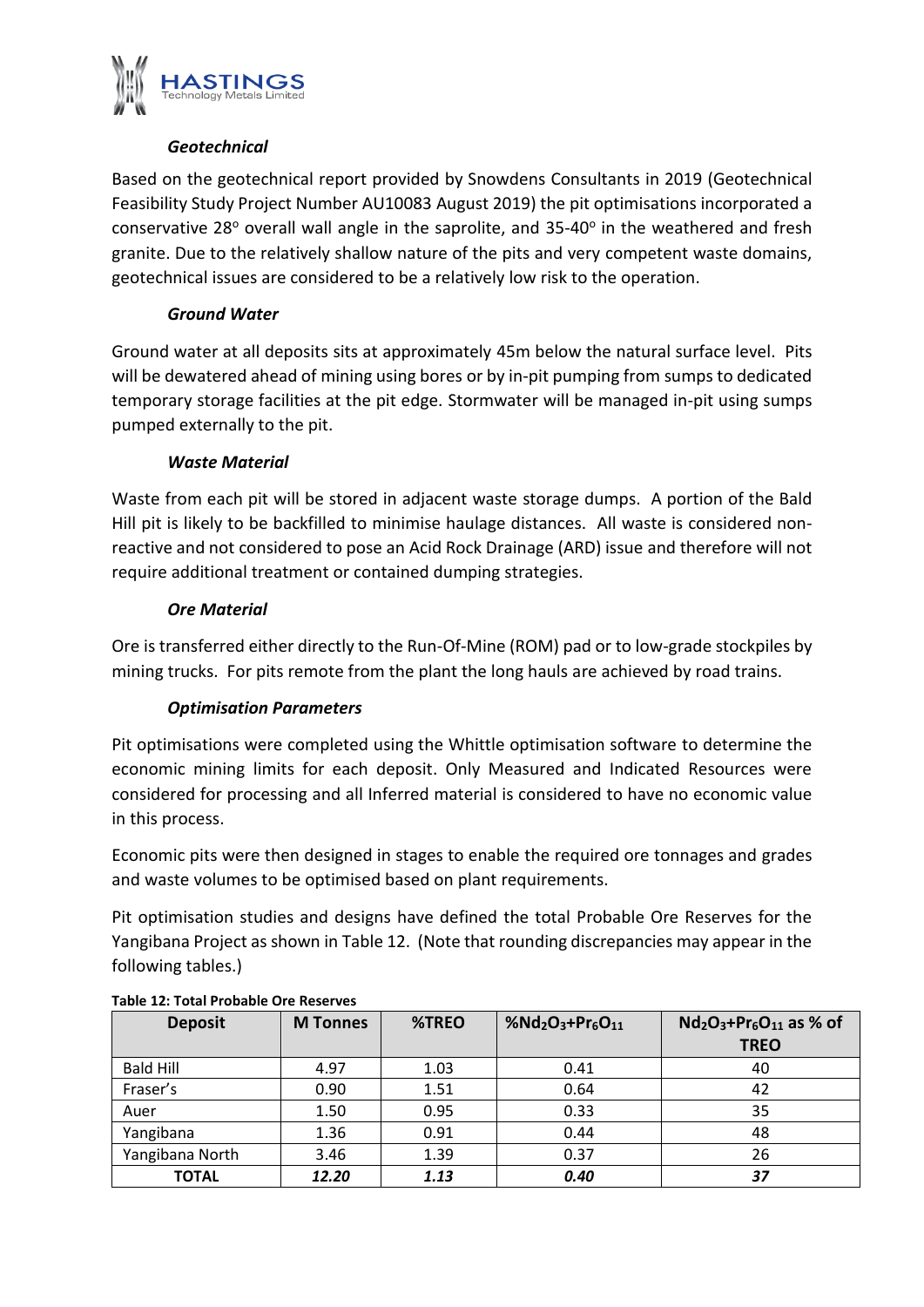

Probable Ore Reserves within tenements held 100% by Hastings are shown in Table 13 with those within tenements in which Hastings holds a 70% interest being shown in Table 14.

| <b>Deposit</b>   | <b>M</b> Tonnes | %TREO | %Nd <sub>2</sub> O <sub>3</sub> +Pr <sub>6</sub> O <sub>11</sub> | $Nd_2O_3+Pr_6O_{11}$ as % of |
|------------------|-----------------|-------|------------------------------------------------------------------|------------------------------|
|                  |                 |       |                                                                  | <b>TREO</b>                  |
| <b>Bald Hill</b> | 4.97            | 1.03  | 0.41                                                             | 40                           |
| Fraser's         | 0.90            | 1.51  | 0.64                                                             | 42                           |
| Auer             | 1.50            | 0.95  | 0.41                                                             | 35                           |
| Yangibana        | 1.29            | 0.91  | 0.44                                                             | 48                           |
| Yangibana North  | 2.24            | 1.32  | 0.34                                                             | 26                           |
| <b>TOTAL</b>     | 10.91           | 1.10  | 0.41                                                             | 38                           |

#### **Table 13: Probable Ore Reserves Within Tenements Held 100% by Hastings**

**Table 14: Probable Ore Reserves Within JV Tenements (only 70% of reserves tabled)**

| <b>Deposit</b>  | <b>M</b> Tonnes | %TREO | %Nd <sub>2</sub> O <sub>3</sub> +Pr <sub>6</sub> O <sub>11</sub> | $Nd_2O_3+Pr_6O_{11}$ as % of<br><b>TREO</b> |
|-----------------|-----------------|-------|------------------------------------------------------------------|---------------------------------------------|
| Yangibana       | 0.07            | 0.78  | 0.39                                                             | 50                                          |
| Yangibana North | 1.23            | 1.39  | 0.37                                                             | 26                                          |
| <b>TOTAL</b>    | 1.30            | 1.36  | 0.37                                                             | 28                                          |

Table 13 represents the Eastern Belt Ore Reserves tonnages held 100% by Hastings and the grades of  $Nd_2O_3+Pr_6O_{11}$  and TREO. The portion of  $Nd_2O_3+Pr_6O_{11}$  calculated as a percentage of TREO is also tabled. Table 14 represents the Western Belt Ore Reserves which accounts for only 70% of the mining reserves allocated to Hastings as part of the Joint Venture in the respective tenements M 09/160 and M 09/159.

## **Metallurgical Factors and Assumptions**

A DFS was completed in November 2017 based on the Bald Hill and Fraser's deposits and this is now progressing through detailed design. The metallurgical flowsheet developed from that study has been used as the basis for PFS-level assessments of the satellite deposits. The metallurgical performance of samples from each satellite deposit has been assessed through standard bench-scale flowsheets, with the results of the testwork, as well as impacts on operating costs being used for the prefeasibility-level study on each satellite deposit.

## *Process and Flowsheet*

The metallurgical process comprises ore beneficiation followed by hydrometallurgical (hydromet) extraction to produce a valuable Mixed Rare Earths Carbonate (MREC) product. The beneficiation of ore includes crushing, grinding, rougher flotation, regrinding and cleaner flotation.

The hydromet processes include acid bake, water leach, impurity removal and MREC product The beneficia<br>flotation.<br>The hydrome<br>precipitation.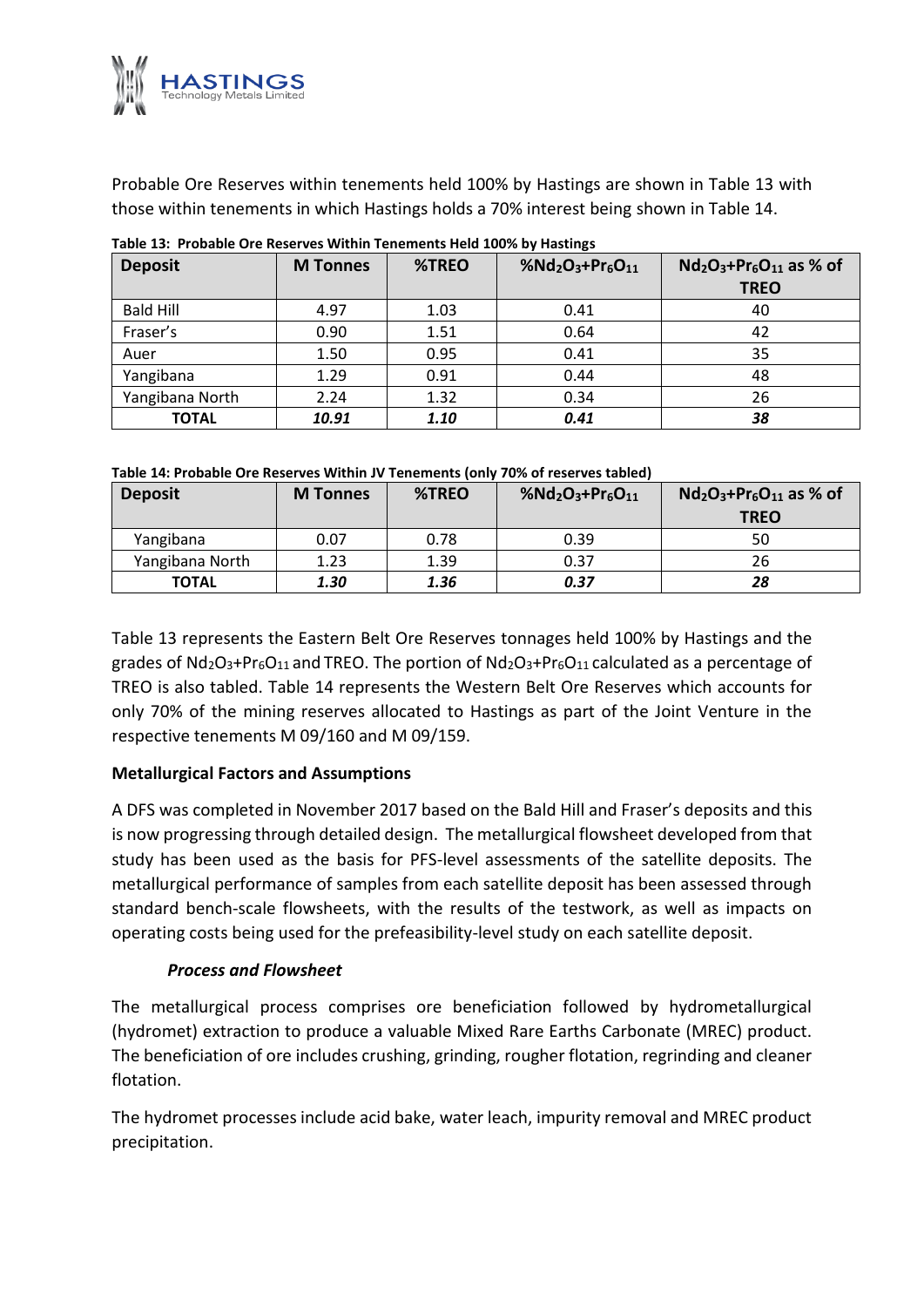

The simple and effective metallurgical process flowsheet developed with the best-known available technology and industry practice by the Hastings Technical Team has been well tested in both laboratory scale and pilot scale during the Bald Hill and Fraser's DFS. The unit processes selected for inclusion in the beneficiation and hydromet flowsheet are based on known technologies, both in rare earths (RE) industries and other mining applications.

## *Ore Feed Chemistry Tolerances*

Assessment of satellite deposit mineralogy has shown the main RE-bearing mineral in the ore is monazite, which is consistent with the DFS ore sources. The main gangue minerals are iron oxides and hydroxides, biotite and apatite. Iron carbonate (siderite) has been identified at depth in Yangibana West and Yangibana North. The siderite boundary has been mapped and higher siderite-bearing ores have been excluded from the planned mill feed ore.

The ratio of RE elements contained in the monazite differs from that of Bald Hill and Fraser's. This is reflected in the financial analysis but has no impact on the performance of the beneficiation flowsheet. Compared to DFS ore source concentrate, there may be some variation on concentrate mineralogy. This can be managed in the hydromet circuit through varying process conditions.

## *Testwork*

Pilot plant campaigns for both the beneficiation flowsheet and the hydromet flowsheet have proved the circuits can be run on a continuous basis and that the selected unit processes are able to selectively concentrate the RE-bearing mineral monazite and remove or control the major product impurities of manganese, iron, thorium and uranium within acceptable product ranges. Over 50 kg of high-purity MREC produced from the pilot plant was sent to 11 customers for evaluation. The product quality is acceptable to separation plant operators.

Bench-scale testwork for the satellite deposits was mostly carried out in 2017 and 2018 at a number of commercial laboratories in Australia. Beneficiation testwork has been completed at KYSPY Met and ALS Metallurgy. Hydromet testwork has been completed at SGS Minerals Metallurgy and ANSTO (Australian Nuclear Science and Technology Organisation).

Assessment of metallurgical processing performance of all satellite deposits was based on batch testwork, using the standard DFS comminution and flotation flowsheet, and comparison against the performance achieved with DFS ore sources. A standard acid bake and water leach test was completed for assessment of the hydromet performance. Liquor chemistry post-water leach was used to compare against DFS ore sources. A dedicated programme to understand the impact on the precipitation circuit performance from varying levels of Manganese in the leach liquor was also undertaken.

Assessment of comminution requirements was undertaken on samples from each satellite deposit using a standard suite of comminution tests including SMC, Bond Ball Mill work index, Bond Crusher work index, and abrasion index. All results indicate that the satellite deposits Assessment of comminution requirements was undertaken on samples from each deposit using a standard suite of comminution tests including SMC, Bond Ball Mill we Bond Crusher work index, and abrasion index. All results indic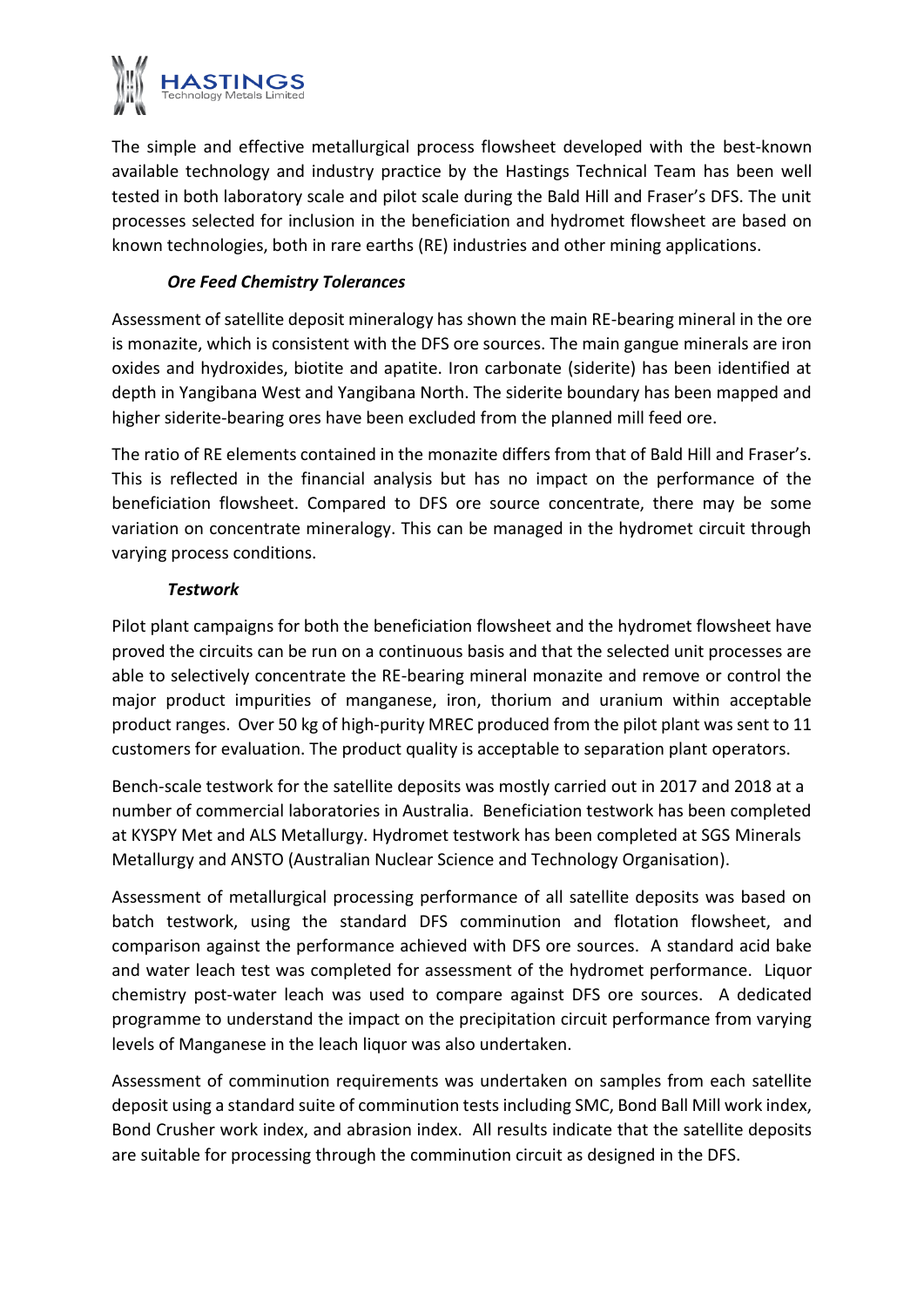

Detailed mineralogy and variability testwork have been carried out on multiple samples from each satellite deposit.

The metallurgical recovery for Bald Hill and Fraser's is 85.6% TREO recovery in the beneficiation circuit, 87.5% TREO recovery in the hydrometallurgy circuit, giving an overall metallurgical recovery of 74.9%.

The metallurgical recovery for the satellite deposits is 88.5% TREO recovery in the beneficiation circuit, 86.1% TREO recovery in the hydrometallurgy circuit, giving a project overall metallurgical recovery of 76.2%.

## **Environmental Factors**

Ongoing environmental studies include data from the DFS, which has been updated to reflect work carried out on the satellite deposits:

- Baseline flora and fauna: Flora and fauna surveys have been conducted over 55,650 ha of tenements. No significant impact will occur to conservation significant terrestrial flora or fauna. Subterranean fauna sampling has been completed at Yangibana West and is currently underway in the Auer, Auer North and Yangibana areas.
- Baseline ground and surface water: A hydrology study has determined that mining and the majority of infrastructure falls outside flood impact zones. Water from fractured rock aquifers will meet approximately 20% of the project's water demands. The remaining 80% of water demands will be sourced from the paleochannel bore field. A pit dewatering assessment and post-closure pit lake modelling has been completed for Yangibana West and is planned to be undertaken for Auer, Auer North and Yangibana pit areas.
- Baseline soil and radiation: Topsoil analysis was conducted and mapped over all but the Yangibana area, which is planned. Baseline radiation surveys and radiation waste characterisation studies have determined that naturally occurring radioactive materials (NORM) are associated with the orebody. Additional radiation surveys are required over Auer, Auer North and Yangibana.
- Waste rock geochemical characterisation: Yangibana West pit lithologies have been characterised geochemically and classify as benign and non-acid forming. The mineralogy of the project is not associated with asbestiform minerals. Erodibility parameters were determined for waste rock and topsoil and inform the waste rock landforms' design for Yangibana West. Waste rock geochemical characterisation for Auer, Auer North and Yangibana are initiated.
- Baseline air quality: A baseline air quality assessment and greenhouse gas emissions assessment have been completed. A radiation impact assessment has determined that dust containing NORM will not pose a risk to the surrounding environment.
- Cultural heritage: No impacts to known significant heritage sites will occur as a result of implementing the project. Heritage surveys are currently underway for waste rock landform areas.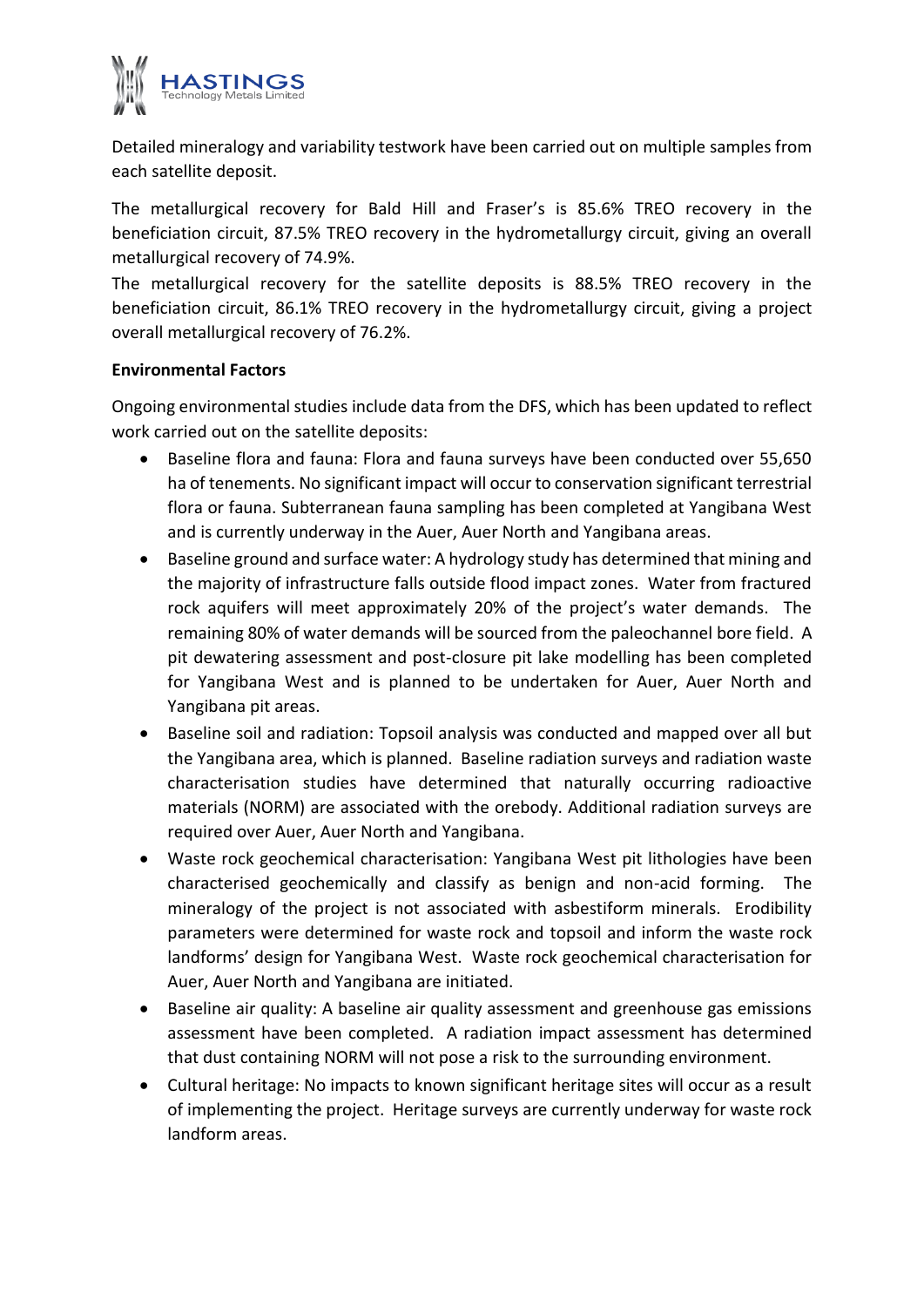

- Closure: A landform evolution study has identified landform design specifications that aim to ensure site landforms will maintain their integrity for 1,000 years post-closure. A landform evolution study will be revised if waste rock characterisation studies' findings in Auer, Auer North and Yangibana differ from those of the DFS ore sources.
- The closure plan will be updated subject to outcomes of ongoing studies.
- The mining plan has been submitted and is currently under review.
- Water abstraction license (5c) has been approved.
- Permits required and status of permits: Project Environmental approval was granted in August 2019 with conditions for additional minor flora surveys to be undertaken in early 2020 and the mining permit for Bald Hill, Frasers and Yangibana North is under current review. Referral for Auer, Auer North and Yangibana will occur under the *Environmental Protection Act (WA 1986)*.

## **Market Assessment**

The Yangibana project will produce a Mixed Rare Earth Carbonate (MREC) that has a high neodymium (Nd) and praseodymium (Pr) content (ranging from 20 - 25% in concentrate) as the predominant value elements. It is estimated that praseodymium oxide ( $Pr<sub>6</sub>O<sub>11</sub>$ ), neodymium oxide ( $Nd_2O_3$ ) will contribute 85% of the economic value per kilogram of the MREC. When aggregated with terbium oxide (Tb<sub>4</sub>O<sub>7)</sub> and dysprosium oxide (Dy<sub>2</sub>O<sub>3</sub>) the value rises to 92%.

- Supply shortages is anticipated in the near future for  $Nd_2O_3$  and  $Pr_6O_{11}$  oxides. This due to the demand growth in permanent magnets used in the manufacture of electric power trains for Electric Vehicles in the decade of the 2020s.
- A market report published in October 2019 by CRU\* was independently commissioned by the expected project finance lenders being KFW-Ipex Bank (German state bank) and North Australia Infrastructure Facility (NAIF). CRU supplied non-disclosable price forecasts for RE oxides covering the period from 2020 to 2035 which were used to calculate the economic mining reserves.
- The plant has a design capacity of 15,000t of MREC per annum.
- The MREC, when further processed and separated, results in TREO of 8,500t per annum on average.

\**CRU - an independent commodities research and advisory service group, headquartered in London, provides data-backed insight, analysis and forecasting in select emerging minerals commodities such as the rare earths industry. The company monitors key industry and market developments to support its price forecasting.*

Hastings has previously announced a total of five offtake memorandums of understanding (MOUs) entered into between July 2017 and June 2019. A contract was signed with Baotou Sky Rock Rare Earth in November 2018 for 2,500t of MREC a year for 5 years. Two other Chinese MOUs with Qiandong Rare Earth Group and China Rare Earth Holdings Limited have lapsed. The MOU with Schaeffler AG for 5,000t per annum for 10 years which is pivotal in the German UFK (untied loan guarantee scheme) project finance loan negotiations are actively under contract negotiations. The MOU with Thyssenkrupp Raw Materials GmbH has been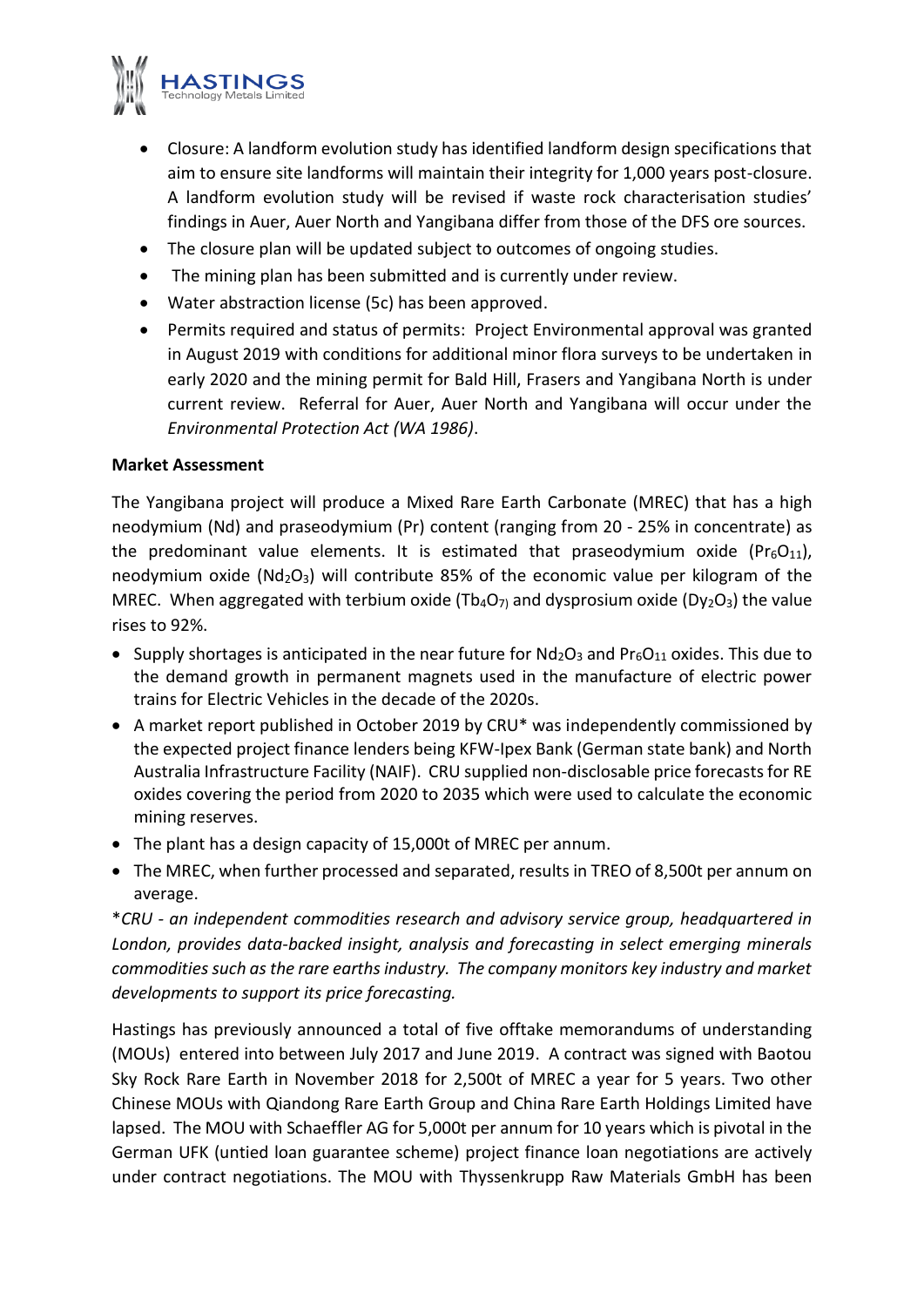

amended from 5,000t to 3,500t per annum and contract discussions are ongoing. In total, these MOUs account for approximately 11,000t of the total planned 15,000 MREC annual tonnage.

## **Social**

Hastings is implementing a Stakeholder Engagement Plan. The overall response to the project has been positive. A Land Access Agreement has been negotiated and ratified with the pastoral lessee. A Native Title Agreement has been negotiated and ratified with the Native Title claimants as reported in the ASX announcement titled "Hastings Signs Native Title Agreement with Thiin-Mah Warriyangha, Tharrkari and Jiwarli People" dated 14 November 2017.

The workforce will be recruited from the region, and where this is not possible, such as plant operation specialists, the manpower required will be sourced from Perth.

Hastings is currently developing systems and processes to ensure it maintains its social licence to operate, to ensure its workforce are competent in their respective roles and have a culture of safety and compliance.

## **Infrastructure**

The Yangibana project is located approximately 200 km north of Gascoyne Junction in the Upper Gascoyne region. The process plant is located on a greenfield site and all supporting infrastructure must be constructed. The proposed infrastructure for the project will include:

- Comminution plant
- Beneficiation plant
- Hydrometallurgy plant
- Access and site roads
- Water supply borefield
- Tailings storage facility (TSF) and evaporation plant
- Mining buildings
- Fuel storage
- Security and fencing
- Borefield
- Employee housing and transportation
- Water treatment and mine site sewage
- Data and communications infrastructure
- Gas Pipeline
- LNG fuelled power station.

As of December 2018, early site works include the construction of the water supply bore and pipeline, the 340-room accommodation village and the access road from the Cobra–Gifford Creek Road to the plant site. Of the above, construction has started on the bore and pipeline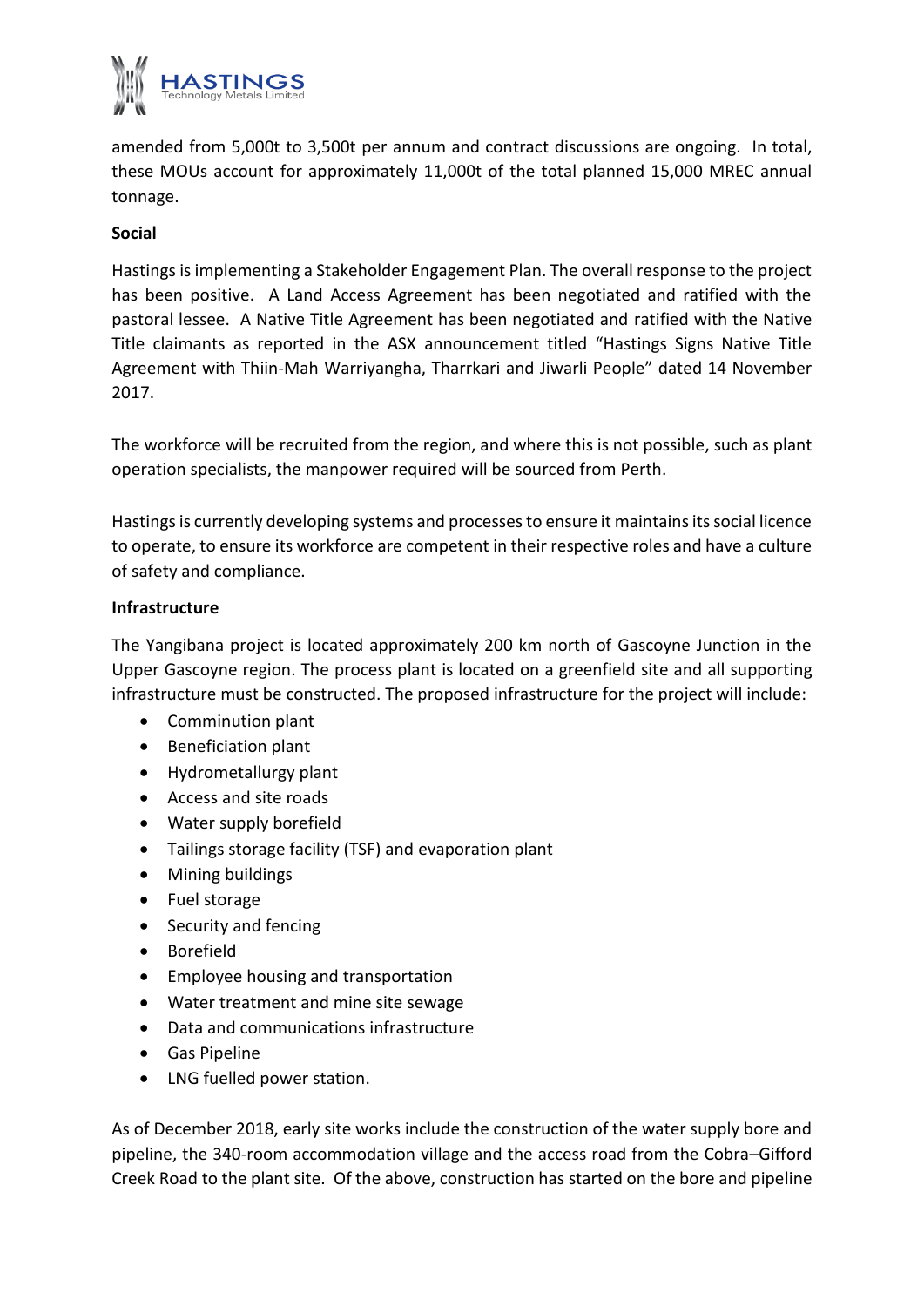

and off-site fabrication of the accommodation village buildings has commenced with the first deliveries to site. Designs have been completed for the site access road. Additionally, for the longest lead item, the rotary kiln, an order has been placed with FLSmidth.

## **Cost Assumptions**

The key Ore Reserve parameters developed from the current evaluation are shown in Table 15 below.

| <b>Study Parameters</b>                                | Parameter                    |  |
|--------------------------------------------------------|------------------------------|--|
| Status of JORC Resources used for financial evaluation | Measured and Indicated       |  |
| <b>Mining Method</b>                                   | Open Pits                    |  |
| Mining Dilution $-$ inherent in the wireframing of the | variable                     |  |
| October 2019 updated MIK resource model.               |                              |  |
| <b>Mining Recovery</b>                                 | 98%                          |  |
| <b>Processing Route</b>                                | Flotation, Acid Bake - Water |  |
|                                                        | Leach and MREC Precipitation |  |
| Overall Processing Recovery (TREO) – Ore to MREC       | 76.2%                        |  |
| Maximum Target Production Rate (Mixed Rare Earths      | 15,000 tpa                   |  |
| Carbonate)                                             |                              |  |
| Maximum Target Contained $Nd_2O_3+Pr_6O_{11}$          | 3,400 tpa                    |  |
| Capital Expenditure (before contingencies)             | A\$517m                      |  |
| <b>Operating Costs</b>                                 | A\$21.40/kg TREO             |  |
| *LOM Average Basket Price of MREC (before              | US\$39.90/kg TREO            |  |
| separation costs)                                      |                              |  |
| Exchange Rate US\$:A\$                                 | 0.71                         |  |
| **Discount Rate (ie. weighted average cost of capital) | 6.8%                         |  |

### **Table 15: Ore Reserve Parameters**

*\*price forecast provided by CRU*

*\*\*As calculated by KFW-Ipex Bank in the financial model*

This financial evaluation evaluates the production targets based on all deposits incorporated in the mine plan that established Probable Ore Reserve of 12.20 million tonnes.

A summary of the Mineral Resources of the deposits included in this evaluation and their utilisation as Probable Reserves in the financial evaluation is provided in Table 16.

## **Operating costs**

This summary excludes any costs incurred by the third-party participant in the Yangibana Joint Venture Agreement that holds a 30% interest in the relevant tenements.

A LOM contract mining cost of A\$4.24/dry metric tonne or ore and waste mined is realised based on prices estimated by Snowden based upon quotations received in 2017. Venture Agreement that holds a 30% interest in the relevant tenements.<br>A LOM contract mining cost of A\$4.24/dry metric tonne or ore and waste mined is realise<br>based on prices estimated by Snowden based upon quotations rece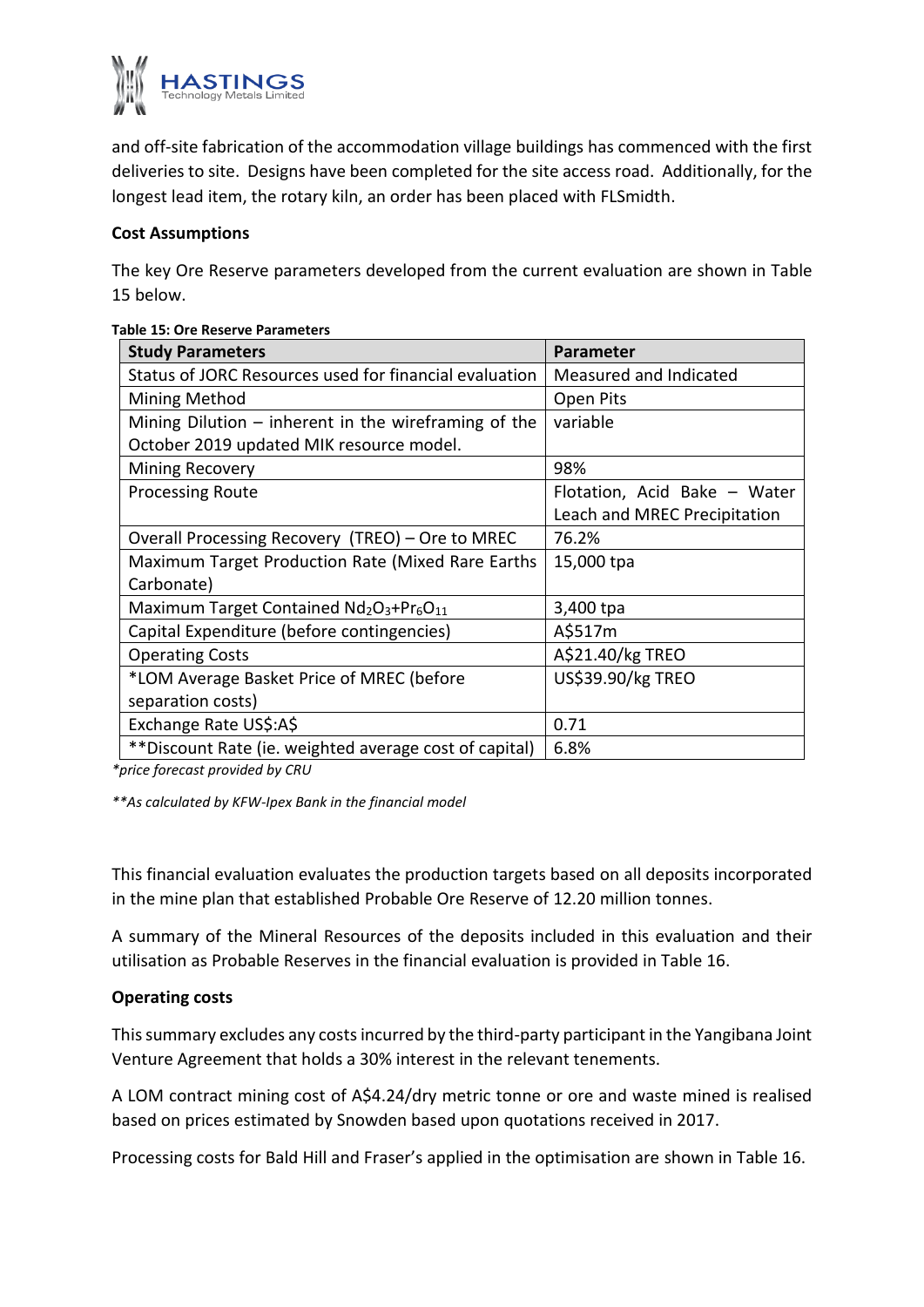

| <b>OPEX</b>    | <b>Frasers</b> | <b>Bald Hill</b> | Yangibana NW | Yangibana | Auer   | <b>Auer Nth</b> |
|----------------|----------------|------------------|--------------|-----------|--------|-----------------|
| Haulage Ore    | 2.00           | 1.00             | 4.00         | 4.00      | 2.50   | 2.50            |
| Beneficiation  | 18.02          | 18.02            | 19.81        | 18.02     | 18.02  | 18.02           |
| G & A          | 54.00          | 54.00            | 54.00        | 54.00     | 54.00  | 54.00           |
| Hydromet       | 45.70          | 28.95            | 48.39        | 32.46     | 31.15  | 31.65           |
| Corporate      | 3.29           | 3.29             | 3.29         | 3.29      | 3.29   | 3.29            |
| Total \$/t Ore | 123.01         | 105.26           | 129.49       | 111.77    | 108.96 | 109.46          |

#### **Table 16: DFS Ore Reserve Parameters**

\*Total Ore costs as \$/t ROM

Selling costs included a state royalty cost of 2.5% and a native title royalty of 0.7% for all rare earths and niobium mined for the life of mine. Additionally, a separation charge (inclusive of impurity removal) of A\$3.87/TREO in carbonate was applied, based on industry benchmarking. For modelling purposes, this cost was applied to each RE oxide separately. A transport cost of \$147.88 per tonne of MREC produced was also applied.

The project will provide a MREC product for sale and the separated oxide prices used for the economic evaluation are from CRU price forecasts. In the financial model annual year-onyear forecast prices is applied to the individual RE oxide elements.

For the optimisation component, pricing was averaged over two 6-year periods, the first period pricing regime was applied to the Bald Hill and Frasers optimisations while the latter 6-year period was used for Auer, Yangibana and Yangibana North optimisations.

The annual MREC production volume (as TREO kg's) is calculated through the application of beneficiation and hydrometallurgy elemental recovery factors (derived from pilot plant and laboratory testing) to a monthly mining schedule.

The MREC revenue is calculated as:

*TREO Basket Price minus Customer Separation Quote minus Customer Impurity Removal Charges = MREC Product Price*

#### **Revenue Factors**

The financial model assumes an average long-term US\$/A\$ exchange rate of 0.71 and uses CRU price forecasts for rare earths prices for the period 2020 to 2035. Financial evaluation of the Probable Ore Reserves resulted in the following economic outcomes as set out in Table 17 below.

| <b>Operating Life</b>         | 13.0 years |  |  |  |
|-------------------------------|------------|--|--|--|
| Net Present Value (NPV)       | A\$549 M   |  |  |  |
| Internal Rate of Return (IRR) | 21.1%      |  |  |  |
| Payback Period                | 3.4 years  |  |  |  |

#### **Table 17: Financial Evaluation Results**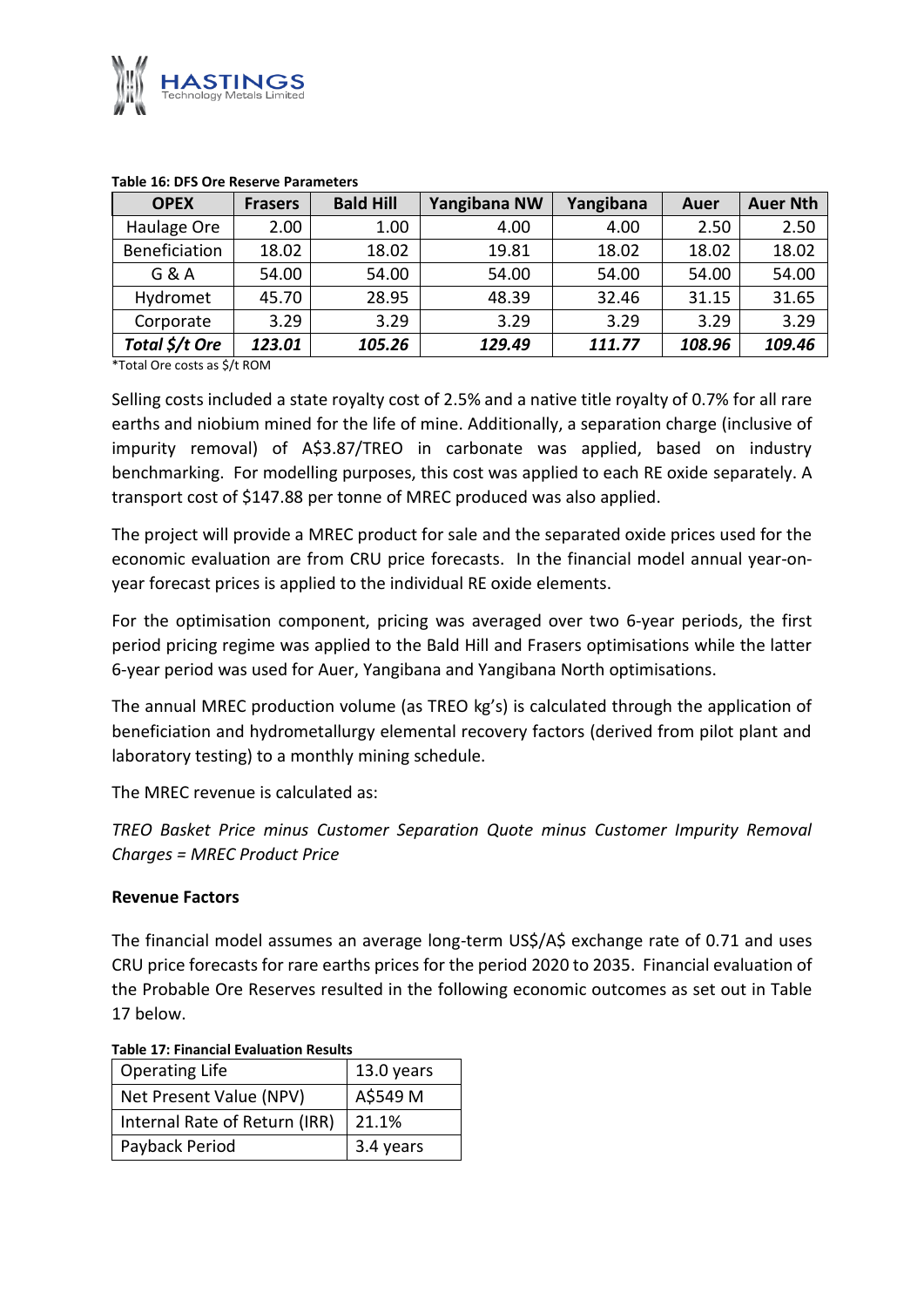

The economic model assumes Mojito Resources will participate in the development and mining of the deposits held 70% by Hastings in joint venture with Mojito Resources (30%) under the 'Yangibana Joint Venture Agreement'. As set out in Table 14, the specific deposits to which the joint venture applies are Yangibana and Yangibana North. If there is development of the mine by the joint venture, not only will there need to be a Mining Joint Venture Agreement agreed and put in place to replace the existing joint venture documentation and regulate the arrangements between the participants for the mine development, but arrangements will also need to be established to determine how the Yangibana production and tenements, the subject of the joint venture, fit with the broader 100% Hastings group owned production and tenements. No costs or revenue ascribed to the 30% interest in the deposits held by Mojito Resources are reported in the financial modelling. If Mojito Resources did not participate in any future development of the joint venture deposits and the development of those deposits were to proceed on a 100% basis by Hastings, then the economic model would need to be updated to allocate those costs and resulting revenue to Hastings.

## **Production Targets**

The current Ore Reserve Statement has ore reserve estimates resulting from the design of several open pits that will produce MREC over the current life of the project.

In this Ore Reserve Statement;

- Probable Ore Reserves are derived from Measured and Indicated Mineral Resources.
- No Inferred Mineral Resources are included in the Ore Reserves.

The Ore Reserves classifications are considered appropriate because;

- All the pits are well drilled and geologically understood.
- Extensive metallurgical test work and the results of two phases of pilot plant testwork support the estimation.

Capital and Operating costs are derived by independent third-party industry recognised specialists. The current Capex of \$512M is an update from the previous capital estimate of \$427M in the ASX release dated 13 March 2019. It now includes previously excluded infrastructure spend for a gas pipeline, powerstation, access road upgrade and increased ICT development which are seen to have distinct benefits to the public and the Gascoyne community (based on a Costs Benefit Analysis study by Ernst and Young as required for infrastructure related loan facility from NAIF).

Operating costs reflect the mining and infrastructure setup costs of all pits within the mining schedule. Additionally, over the life of the project a \$17M allowance has been made in the operating cost for miscellaneous mining items for all the open pits within the mining schedule, Operating<br>schedule.<br>operating<br>including;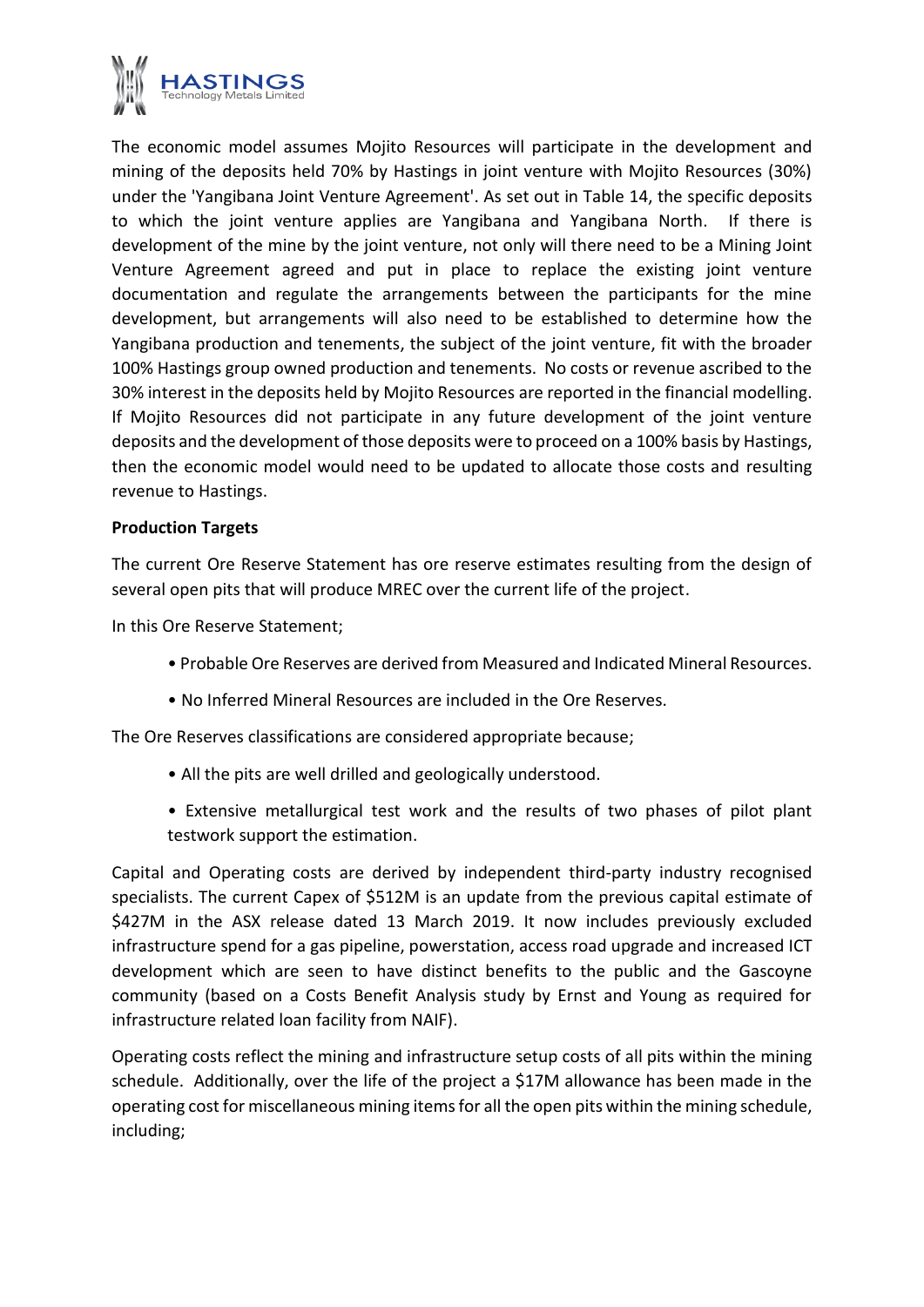

- Clearing and grubbing;
- Topsoil to stockpiles;
- Haul Road formation;
- Haul Road earthworks cut and fill
- Culvert construction
- Construction of settling ponds; and
- Construction of drainage ponds.



**Figure 2 - Annualised MREC Production Targets by Deposit**

Current production targets on an annualised basis are listed in Figure 2 above to produce up to 15,000 tpa of MREC. The MREC will contain up to 8,500 tpa Total Rare Earths Oxides, of which up to 3,400 tpa will be neodymium oxide  $(Nd_2O_3)$  + praseodymium oxide (Pr $_6O_{11}$ ).



**Figure 3 - Mining by Mineral Resource Category**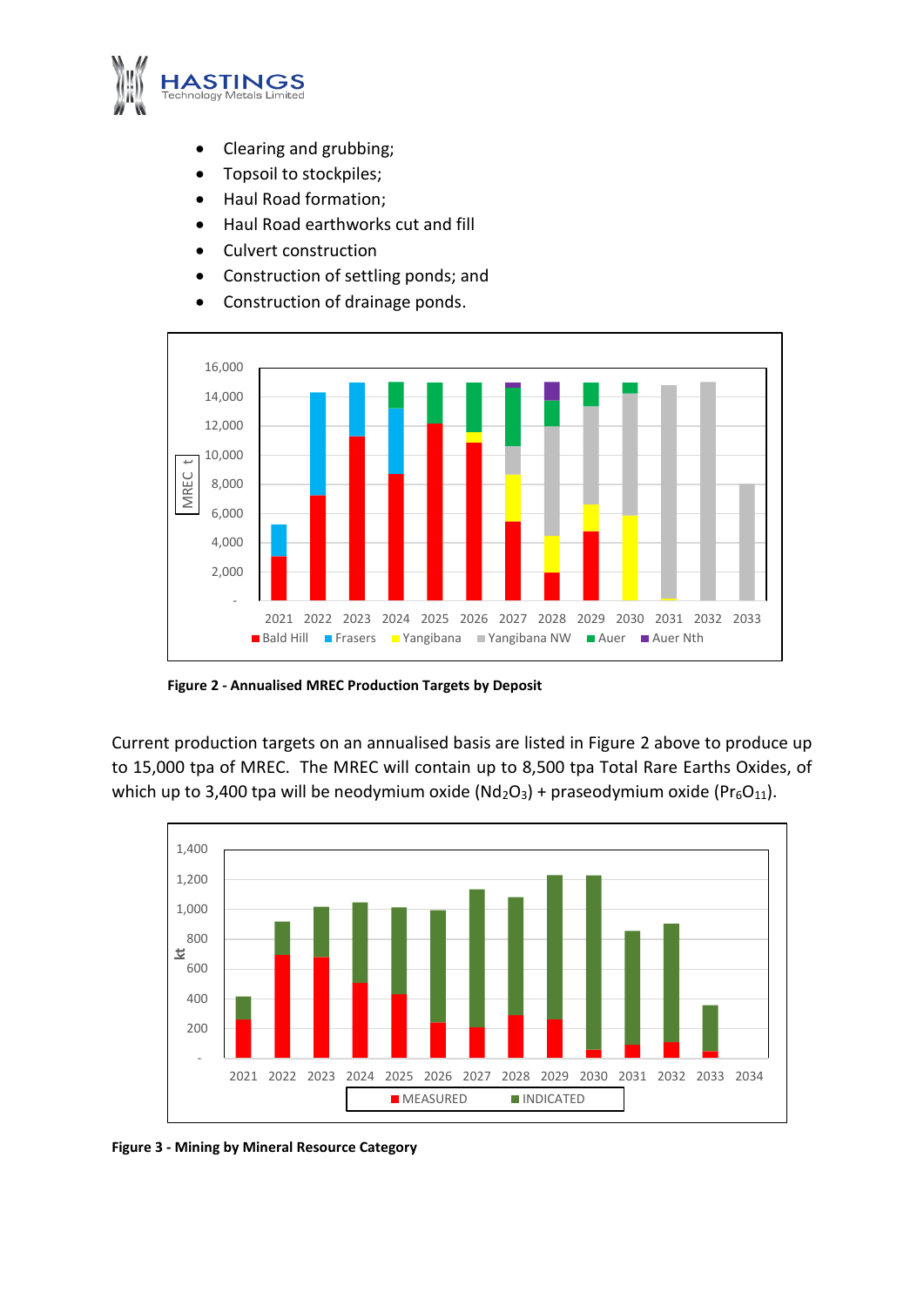

Figure 3 shows the various resource category tonnages to be mined on an annualised basis.

100% of the Probable Ore Reserves are derived from Measured and Indicated Mineral Resources only.

## **Audits and Reviews**

All aspects of the project including the resources and reserves have been reviewed extensively by Behre Dolbear Australia (BDA), the Independent Technical Experts appointed by the Project's debt providers.

## **Relative Accuracy/Confidence**

The estimates in this study relating to mining, processing and cost performance are underpinned by an updated DFS that has a confidence range of +15%/ -10%.

## **Competent Person Statements**

The information in this announcement that relates to Mineral Resources is based on information compiled by David Princep. Mr. Princep is an independent consultant to the Company and a member of the Australasian Institute of Mining and Metallurgy (AusIMM). Mr Princep has sufficient experience relevant to the styles of mineralisation and types of deposits which are covered in this announcement and to the activity which they are undertaking to qualify as a Competent Person as defined in the 2012 edition of the 'Australasian Code for Reporting of Exploration Results, Mineral Resources and Ore Reserves' ("JORC Code").

The information in this announcement that relates to the Ore Reserves at Bald Hill, Fraser's, Auer, Auer North, Yangibana, Yangibana West and Yangibana North is based on information reviewed or work undertaken by Mr. Stephen O'Grady, member of the Australasian Institute of Mining and Metallurgy, and a Director of Intermine Engineering Consultants. Mr O'Grady has sufficient experience relevant to the style of mineralisation and type of deposit under consideration and to the preparation of mining studies to qualify as a Competent Person as defined by the JORC Code 2012. Mr O'Grady consents to the inclusion in this announcement of the matters based on his information in the form and context in which it appears.

The scientific and technical information in this announcement and that relates to process metallurgy is based on information reviewed by Ms. Narelle Marriott (Principal Engineer – Beneficiation) and Mr. Zhaobing (Robin) Zhang (Process Engineering Manager) of Hastings Technology Metals Limited. Both Ms. Marriott and Mr. Zhang are members of the AusIMM. Each has sufficient experience relevant to the style of mineralisation and type of deposit under consideration and to the activity being undertaken to qualify as a Competent Person as defined by the JORC Code 2012. Ms. Marriott and Mr. Zhang consent to the inclusion in this announcement of the matters based on their information in the form and context in which it appears.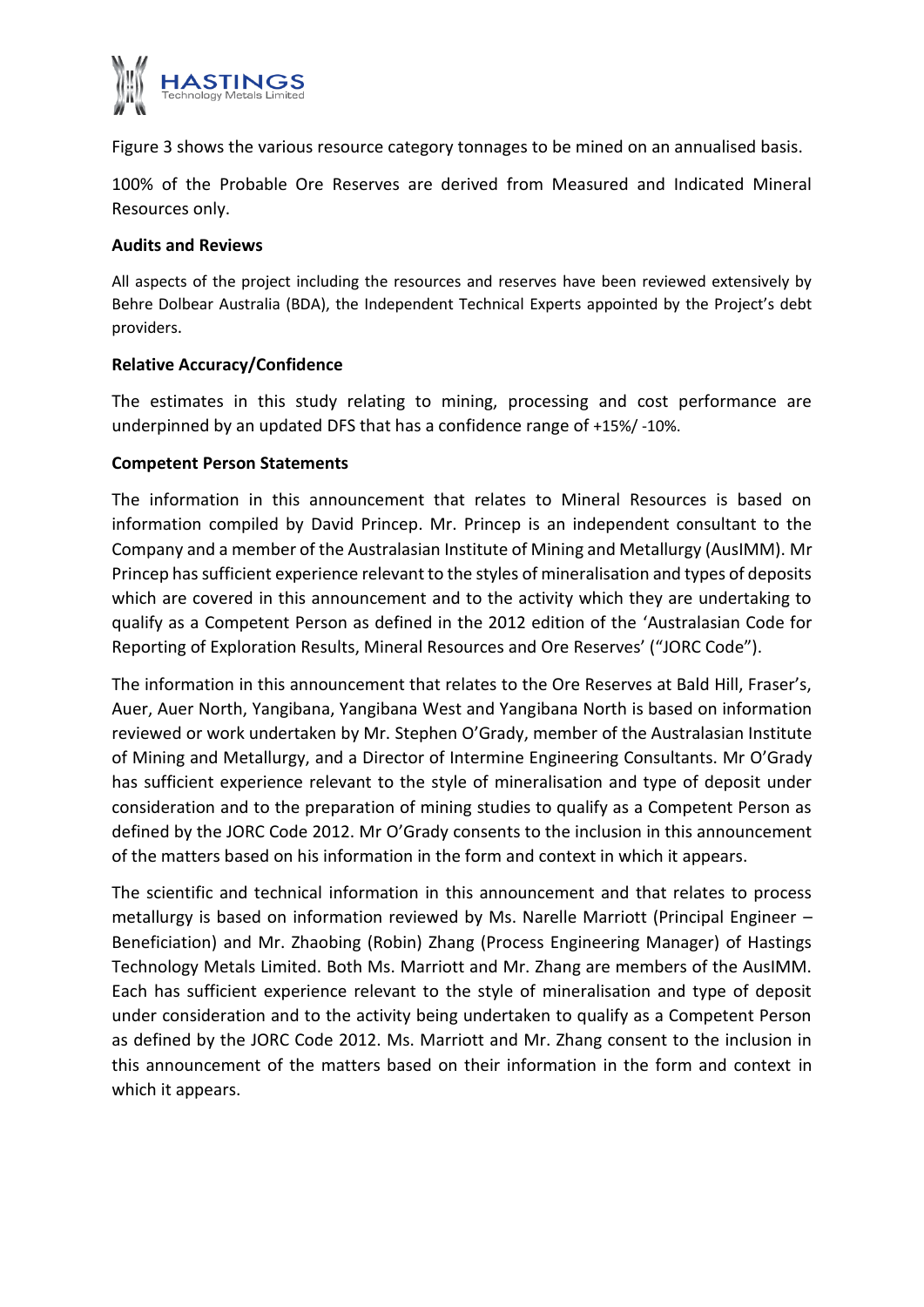

## **TERMINOLOGY USED IN THIS REPORT**

Total Rare Earths Oxides, TREO, is the sum of the oxides of the light rare earth elements lanthanum (La), cerium (Ce), praseodymium (Pr), neodymium (Nd), and samarium (Sm) and the heavy rare earth elements europium (Eu), gadolinium (Gd), terbium (Tb), dysprosium (Dy), holmium (Ho), erbium (Er), thulium (Tm), ytterbium (Yb), lutetium (Lu), and yttrium (Y).

## **About Hastings Technology Metals**

## *Yangibana Project*

Hastings Technology Metals Limited (ASX:HAS, Hastings or the Company) is advancing its Yangibana Rare Earths Project in the Upper Gascoyne Region of Western Australia towards production. The proposed beneficiation and hydro metallurgy processing plant will treat rare earths deposits, predominantly monazite, hosting high neodymium and praseodymium contents to produce a mixed rare earths carbonate that will be further refined into individual rare earth oxides at processing plants overseas.

Neodymium and praseodymium are vital components in the manufacture of permanent magnets which is used in a wide and expanding range of advanced and high-tech products including electric vehicles, wind turbines, robotics, medical applications and others. Hastings aims to become the next significant producer of neodymium and praseodymium outside of China.

Hastings holds 100% interest in the most significant deposits within the overall project, and 70% interest in additional deposits that will be developed at a later date, all held under Mining Leases. Numerous prospects have been identified warranting detailed exploration to further extend the life of the project.

## Brockman Project

The Brockman deposit, near Halls Creek in Western Australia, contains JORC Indicated and Inferred Mineral Resources, estimated using the guidelines of JORC Code (2012 Edition).

The Company is also progressing a Mining Lease application over the Brockman Rare Earths and Rare Metals Project.

Hastings aims to capitalise on the strong demand for critical rare earths created by the expanding demand for new technology products.

For further information on the Company and its projects visit www.hastingstechmetals.com

#### **For further information please contact:**

Charles Lew, Chairman: +65 6220 9220 / +61 8 6117 6118 Andrew Reid, Chief Operations Officer, +61 432 740 975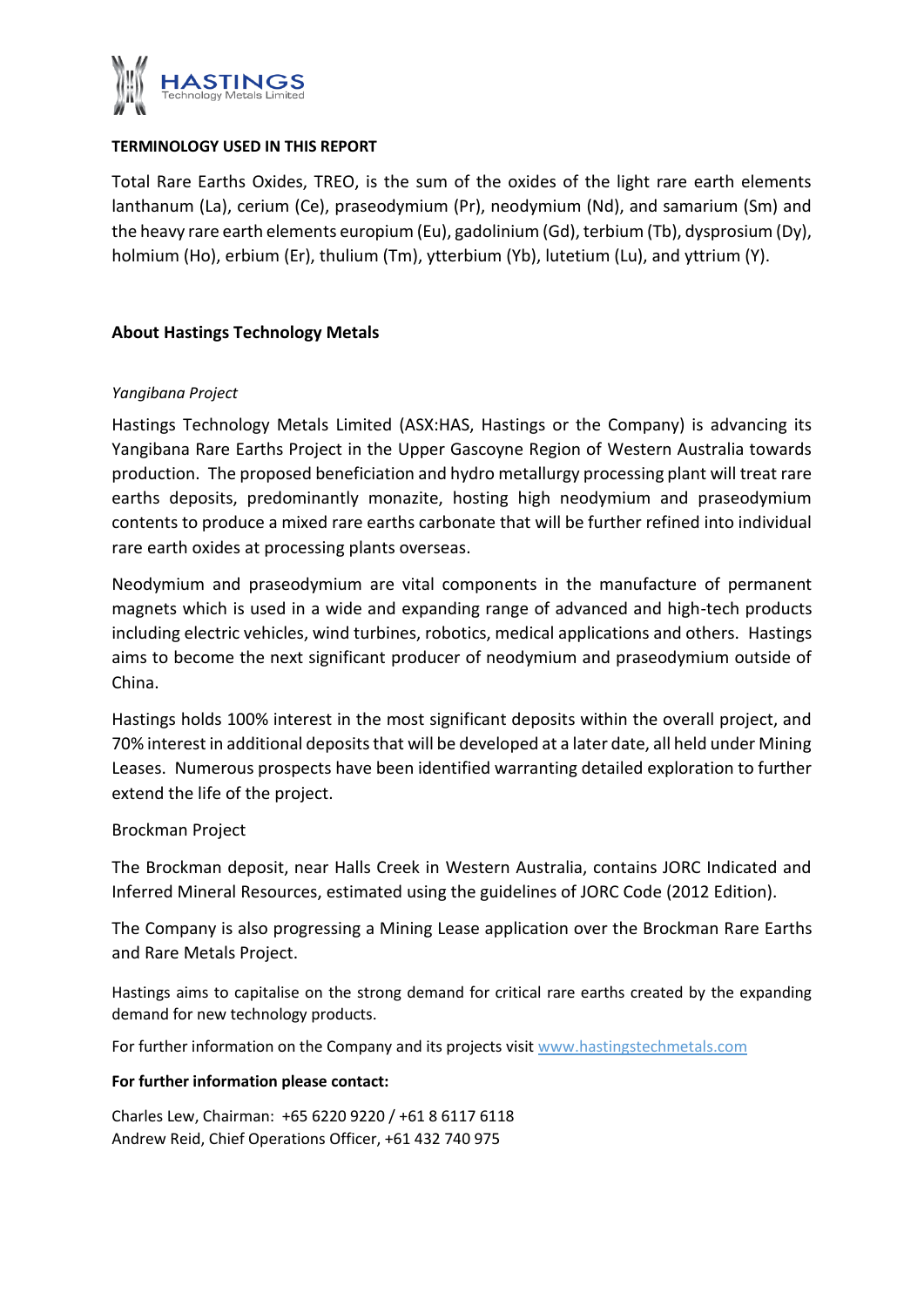

# JORC Code, 2012 Edition – Table 1

## Section 1 Sampling Techniques and Data

(Criteria in this section apply to all succeeding sections.)

| <b>Criteria</b>                                         | <b>JORC Code explanation</b>                                                                                                                                                                                                                                                                                                                                                                                                                                                                                                                                                                                                                                                                                                                                                                                                                                                                                                                                                                                                                                                                                     | <b>Commentary</b>                                                                                                                                                                                                                                                                                                                                                                                                                                                                                                                                                                                                                                                                                                                                                                       |
|---------------------------------------------------------|------------------------------------------------------------------------------------------------------------------------------------------------------------------------------------------------------------------------------------------------------------------------------------------------------------------------------------------------------------------------------------------------------------------------------------------------------------------------------------------------------------------------------------------------------------------------------------------------------------------------------------------------------------------------------------------------------------------------------------------------------------------------------------------------------------------------------------------------------------------------------------------------------------------------------------------------------------------------------------------------------------------------------------------------------------------------------------------------------------------|-----------------------------------------------------------------------------------------------------------------------------------------------------------------------------------------------------------------------------------------------------------------------------------------------------------------------------------------------------------------------------------------------------------------------------------------------------------------------------------------------------------------------------------------------------------------------------------------------------------------------------------------------------------------------------------------------------------------------------------------------------------------------------------------|
| Sampling<br>techniques                                  | Nature and quality of sampling (e.g. cut channels,<br>random chips, or specific specialised industry standard<br>measurement tools appropriate to the minerals under<br>investigation, such as down hole gamma sondes, or<br>handheld XRF instruments, etc.). These examples<br>should not be taken as limiting the broad meaning of<br>sampling.<br>Include reference to measures taken to ensure sample<br>representivity and the appropriate calibration of any<br>measurement tools or systems used.<br>Aspects of the determination of mineralisation that are<br>Material to the Public Report.<br>In cases where 'industry standard' work has been done<br>this would be relatively simple (e.g. 'reverse circulation<br>drilling was used to obtain 1 m samples from which 3<br>kg was pulverised to produce a 30 g charge for fire<br>assay'). In other cases, more explanation may be<br>required, such as where there is coarse gold that has<br>inherent sampling problems. Unusual commodities or<br>mineralisation types (eg submarine nodules) may<br>warrant disclosure of detailed information. | • Samples used to assess the numerous deposits of the Yangibana<br>Project have been derived from both reverse circulation (RC) and<br>diamond drilling. Eight drilling programmes have been completed to date<br>with more than 1,500 holes drilled for 80,000m.<br>• Samples from each metre were collected in a cyclone and split using a<br>3-level riffle splitter. Field duplicates, blanks and Reference Standards<br>were inserted at a rate of approximately 1 in 20.<br>• RC and diamond drilling leading to the establishment of JORC<br>Resources has been carried out at Bald Hill, Frasers's, Yangibana West,<br>Auer, Auer North, and Yangibana, within tenements held 100% by<br>Hastings, and at Yangibana North in tenements in which Hastings has a<br>70% interest. |
| Drilling techniques                                     | Drill type (eg core, reverse circulation, open-hole<br>hammer, rotary air blast, auger, Bangka, sonic, etc)<br>and details (eg core diameter, triple or standard tube,<br>depth of diamond tails, face-sampling bit or other<br>type, whether core is oriented and if so, by what<br>method, etc).                                                                                                                                                                                                                                                                                                                                                                                                                                                                                                                                                                                                                                                                                                                                                                                                               | • Reverse Circulation drilling at the various targets utilised a nominal 5<br>1/4-inch diameter face-sampling hammer.<br>• Diamond drilling at various targets has been NQ and HQ diameter.                                                                                                                                                                                                                                                                                                                                                                                                                                                                                                                                                                                             |
| Drill sample<br>recovery                                | Method of recording and assessing core and chip<br>sample recoveries and results assessed.<br>Measures taken to maximise sample recovery and<br>ensure representative nature of the samples.<br>Whether a relationship exists between sample<br>recovery and grade and whether sample bias may<br>have occurred due to preferential loss/gain of<br>fine/coarse material.                                                                                                                                                                                                                                                                                                                                                                                                                                                                                                                                                                                                                                                                                                                                        | • Recoveries are recorded by the geologist in the field at the time of<br>drilling/logging.<br>• If poor sample recovery is encountered during drilling, the geologist<br>and driller have endeavoured to rectify the problem to ensure maximum<br>sample recovery. Visual assessment is made for moisture and<br>contamination. A cyclone and splitter were used to ensure<br>representative samples and were routinely cleaned.<br>• Sample recoveries to date have generally been reasonable, and<br>moisture in samples minimal. Insufficient data is available at present to<br>determine if a relationship exists between recovery and grade.                                                                                                                                     |
| Logging                                                 | Whether core and chip samples have been geologically<br>and geotechnically logged to a level of detail to<br>support appropriate Mineral Resource estimation,<br>mining studies and metallurgical studies.<br>Whether logging is qualitative or quantitative in<br>nature. Core (or costean, channel, etc) photography.<br>The total length and percentage of the relevant<br>intersections logged.                                                                                                                                                                                                                                                                                                                                                                                                                                                                                                                                                                                                                                                                                                              | • All drill chip samples are geologically logged at 1m intervals from<br>surface to the bottom of each individual hole to a level that supports<br>appropriate future Mineral Resource studies.<br>• Logging is considered to be semi-quantitative given the nature of<br>reverse circulation drill chips.<br>• All RC drill holes in the previous programme were logged in full.                                                                                                                                                                                                                                                                                                                                                                                                       |
| Sub-sampling<br>techniques and<br>sample<br>preparation | If core, whether cut or sawn and whether quarter, half<br>or all core taken.<br>If non-core, whether riffled, tube sampled, rotary split,<br>etc and whether sampled wet or dry.                                                                                                                                                                                                                                                                                                                                                                                                                                                                                                                                                                                                                                                                                                                                                                                                                                                                                                                                 | • The RC drilling rig is equipped with an in-built cyclone and triple tier<br>riffle splitting system, which provided one bulk sample of approximately<br>25kg, and a sub-sample of 2-4kg per metre drilled.<br>• All samples were split using the system described above to maximise<br>and maintain consistent representivity. Most samples were dry. For wet                                                                                                                                                                                                                                                                                                                                                                                                                         |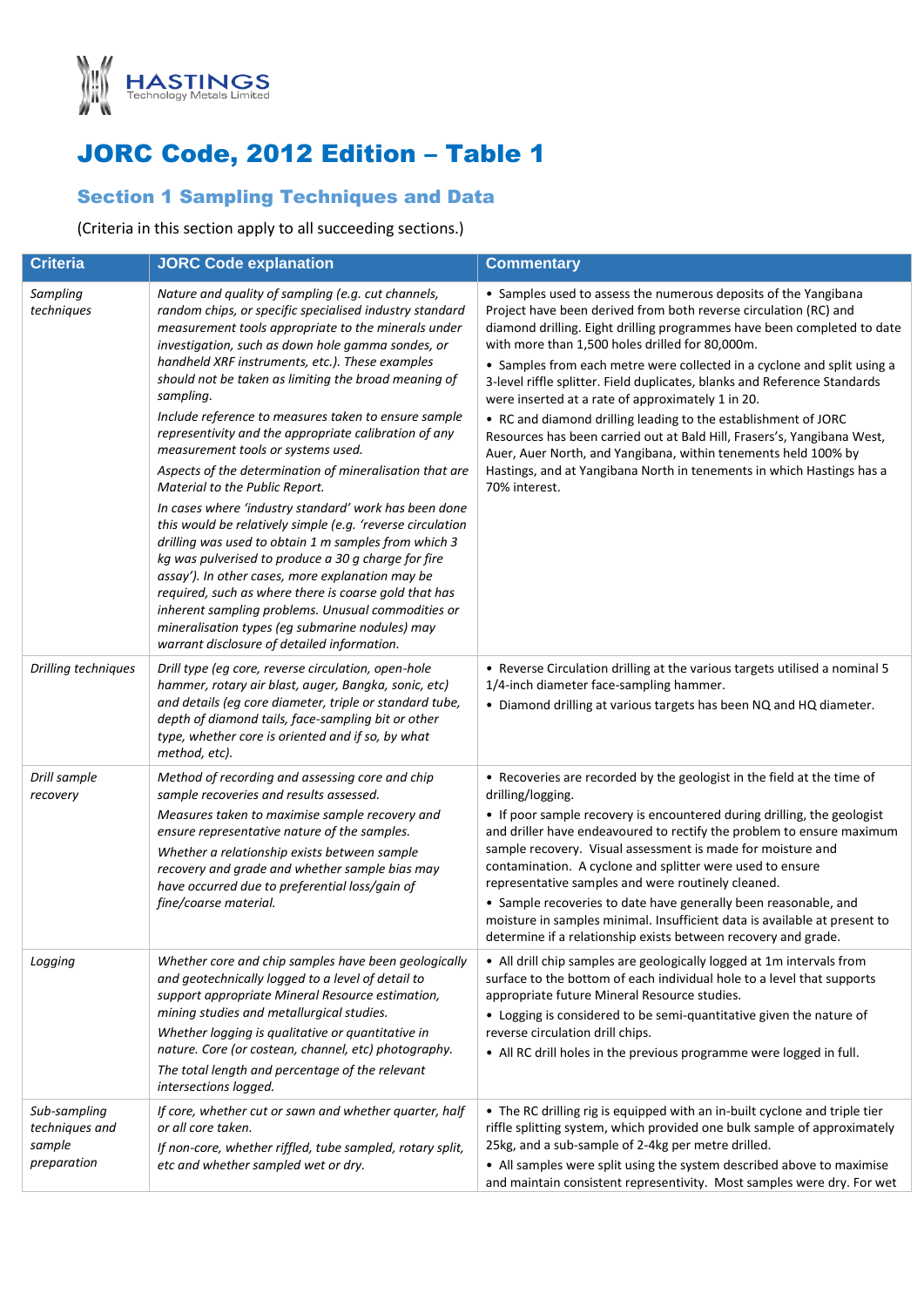

| <b>Criteria</b>                                  | <b>JORC Code explanation</b>                                                                                                                                                                                                                                                                                                                                                                                                                                                                                                                                                                                                    | <b>Commentary</b>                                                                                                                                                                                                                                                                                                                                                                                                                                                                                                                                                                                                                                                                                                                                                                                                                                                                                                                                                                                                                                                                                   |
|--------------------------------------------------|---------------------------------------------------------------------------------------------------------------------------------------------------------------------------------------------------------------------------------------------------------------------------------------------------------------------------------------------------------------------------------------------------------------------------------------------------------------------------------------------------------------------------------------------------------------------------------------------------------------------------------|-----------------------------------------------------------------------------------------------------------------------------------------------------------------------------------------------------------------------------------------------------------------------------------------------------------------------------------------------------------------------------------------------------------------------------------------------------------------------------------------------------------------------------------------------------------------------------------------------------------------------------------------------------------------------------------------------------------------------------------------------------------------------------------------------------------------------------------------------------------------------------------------------------------------------------------------------------------------------------------------------------------------------------------------------------------------------------------------------------|
|                                                  | For all sample types, the nature, quality and<br>appropriateness of the sample preparation technique.<br>Quality control procedures adopted for all sub-<br>sampling stages to maximise representivity of samples.<br>Measures taken to ensure that the sampling is<br>representative of the in situ material collected,<br>including for instance results for field<br>duplicate/second-half sampling.<br>Whether sample sizes are appropriate to the grain size<br>of the material being sampled.                                                                                                                             | samples the cleanliness of the cyclone and splitter was constantly<br>monitored by the geologist and maintained to avoid contamination.<br>• Bulk samples were placed in green plastic bags, with the sub-samples<br>collected placed in calico sample bags.<br>• Field duplicates were collected directly from the splitter as drilling<br>proceeded through a secondary sample chute. These duplicates were<br>designed for lab checks as well as lab umpire analysis.<br>• A sample size of 2-4kg was collected and considered appropriate and<br>representative for the grain size and style of mineralisation.                                                                                                                                                                                                                                                                                                                                                                                                                                                                                 |
| Quality of assay<br>data and<br>laboratory tests | The nature, quality and appropriateness of the<br>assaying and laboratory procedures used and whether<br>the technique is considered partial or total.<br>For geophysical tools, spectrometers, handheld XRF<br>instruments, etc, the parameters used in determining<br>the analysis including instrument make and model,<br>reading times, calibrations factors applied and their<br>derivation, etc.<br>Nature of quality control procedures adopted (eg<br>standards, blanks, duplicates, external laboratory<br>checks) and whether acceptable levels of accuracy (ie<br>lack of bias) and precision have been established. | • Genalysis (Perth) was used for all analysis work carried out on the 1m<br>drill chip samples and the rock chip samples. The laboratory techniques<br>below are for all samples submitted to Genalysis and are considered<br>appropriate for the style of mineralisation defined at the Yangibana REE<br>Project: FP6/MS<br>• Blind field duplicates were collected at a rate of approximately 1<br>duplicate for every 20 samples that are to be submitted to Genalysis for<br>laboratory analysis. Field duplicates were split directly from the splitter<br>as drilling proceeded at the request of the supervising geologist.                                                                                                                                                                                                                                                                                                                                                                                                                                                                  |
| Verification of<br>sampling and<br>assaying      | The verification of significant intersections by either<br>independent or alternative company personnel.<br>The use of twinned holes.<br>Documentation of primary data, data entry<br>procedures, data verification, data storage (physical<br>and electronic) protocols.<br>Discuss any adjustment to assay data.                                                                                                                                                                                                                                                                                                              | • At least two company personnel verify all significant intersections.<br>• All geological logging and sampling information is completed firstly on<br>to paper logs before being transferred to Microsoft Excel spreadsheets<br>and subsequently a Microsoft Access database. Physical logs and<br>sampling data are returned to the Hastings head office for scanning and<br>storage. Electronic copies of all information are backed up daily.<br>• No adjustments of assay data are considered necessary.                                                                                                                                                                                                                                                                                                                                                                                                                                                                                                                                                                                       |
| Location of data<br>points                       | Accuracy and quality of surveys used to locate drill<br>holes (collar and down-hole surveys), trenches, mine<br>workings and other locations used in Mineral Resource<br>estimation.<br>Specification of the grid system used.<br>Quality and adequacy of topographic control.                                                                                                                                                                                                                                                                                                                                                  | • Final drillhole collars completed during 2014 were collected by MHR<br>Surveyors using DGPS utilising a locally established control point.<br>Accuracies of the drillhole collar locations collected by MHR Surveyors is<br>better than 0.1m. Drillhole collar positions from 2015 onwards were<br>collected using a Trimble RTX R1 GNSS receiver, with accuracy of<br>approximately 50cm.<br>• Elevation data was recorded by both MHR Surveyors and the Trimble<br>receiver, but the topographic control for all drillholes is based on the<br>high-resolution DTM undertaken by the Company, with Relative Level<br>(RL) assigned to each borehole based on the DTM using Mapinfo<br>Discover 3D.<br>• Down hole surveys are conducted by the drill contractors using a<br>Reflex electronic single-shot camera with readings for dip and magnetic<br>azimuth nominally taken every 30m down hole, except in holes of less<br>than 30m. The instrument is positioned within a stainless steel drill rod<br>so as not to affect the magnetic azimuth.<br>• Grid system used is MGA 94 (Zone 50) |
| Data spacing and<br>distribution                 | Data spacing for reporting of Exploration Results.<br>Whether the data spacing and distribution is sufficient<br>to establish the degree of geological and grade<br>continuity appropriate for the Mineral Resource and<br>Ore Reserve estimation procedure(s) and<br>classifications applied.<br>Whether sample compositing has been applied.                                                                                                                                                                                                                                                                                  | • Substantial areas of the main Bald Hill deposit have been infill drilled<br>at a staggered 50m x 50m pattern, giving an effective 35m x 35 spacing,<br>with some areas infilled to 20m x 20m and 20m x 10m in the recent 2018<br>drilling programme. In general, and where allowed by the kriging<br>parameters, this allows portions of the deposit to be classified in the<br>Measured category. Areas of 50m x 50m spacing are generally classified<br>as Indicated, while zones with wider spacing or where blocks are<br>extrapolated are generally classified as Inferred category.<br>• Bald Hill South has a small area of Measured category with nominal<br>25m x 25m spacing area of Indicated category (a mixture of 50m x 50m                                                                                                                                                                                                                                                                                                                                                         |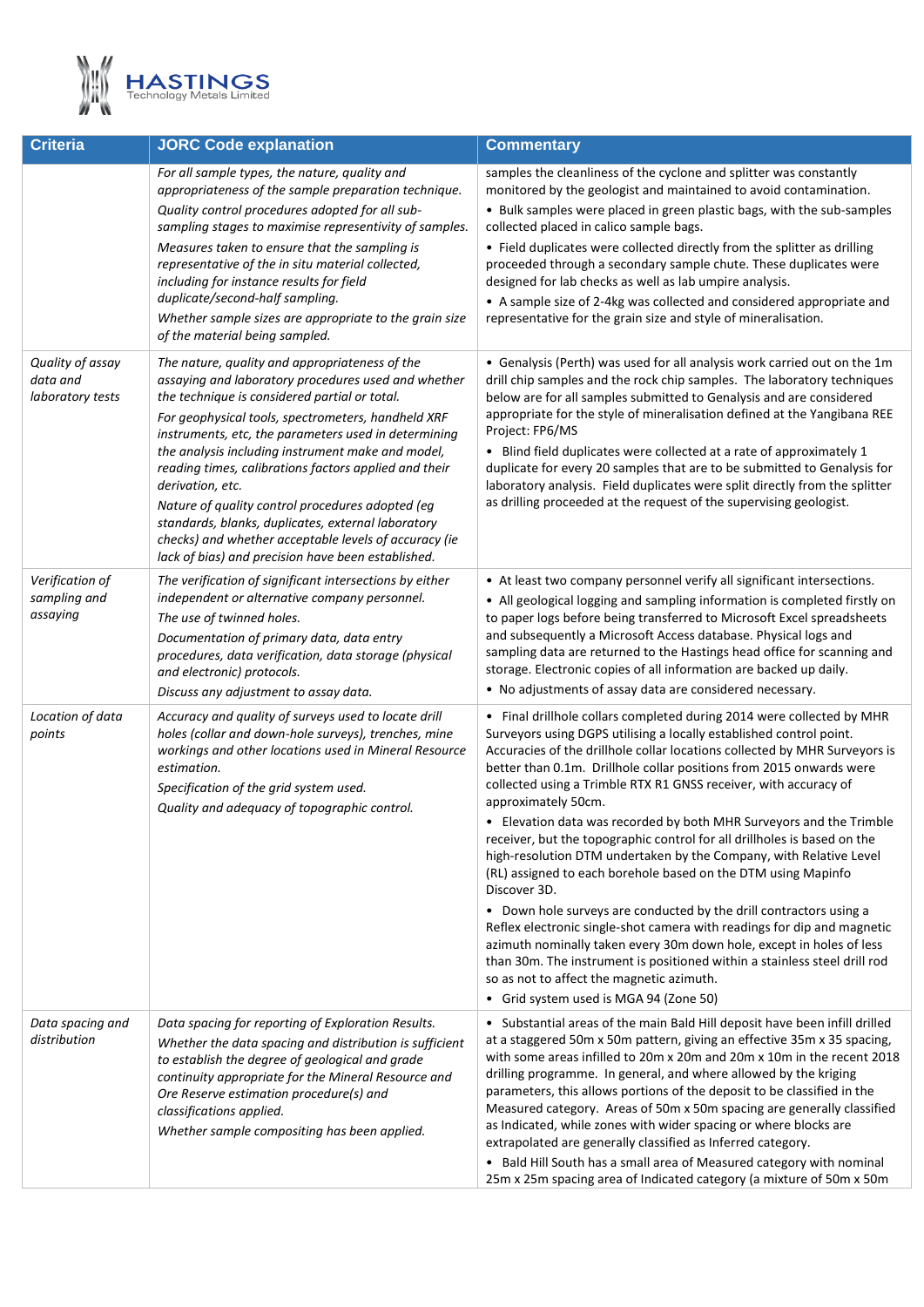

| <b>Criteria</b>                                                  | <b>JORC Code explanation</b><br><b>Commentary</b>                                                                                                                                                                                                                                                                                                                                          |                                                                                                                                                                                                                                                                                                                                                                                                                                                                                                                                                                                                                                                                                                                                                                                                                                                                                                                                                                                                                                                                                                                                                                                                                                                                                                                                                                                                                                                                                                                                                                                                                                                                                                                                                                                                                                                                                                                                                                                                                                             |  |
|------------------------------------------------------------------|--------------------------------------------------------------------------------------------------------------------------------------------------------------------------------------------------------------------------------------------------------------------------------------------------------------------------------------------------------------------------------------------|---------------------------------------------------------------------------------------------------------------------------------------------------------------------------------------------------------------------------------------------------------------------------------------------------------------------------------------------------------------------------------------------------------------------------------------------------------------------------------------------------------------------------------------------------------------------------------------------------------------------------------------------------------------------------------------------------------------------------------------------------------------------------------------------------------------------------------------------------------------------------------------------------------------------------------------------------------------------------------------------------------------------------------------------------------------------------------------------------------------------------------------------------------------------------------------------------------------------------------------------------------------------------------------------------------------------------------------------------------------------------------------------------------------------------------------------------------------------------------------------------------------------------------------------------------------------------------------------------------------------------------------------------------------------------------------------------------------------------------------------------------------------------------------------------------------------------------------------------------------------------------------------------------------------------------------------------------------------------------------------------------------------------------------------|--|
|                                                                  |                                                                                                                                                                                                                                                                                                                                                                                            | and 50m x 25m spacing) and an Inferred category area in the south and<br>west with wider spacing<br>• The main part of the Fraser's deposit has some areas of Measured<br>category where there is infill drilling at nominally 25m x 25m, with much<br>of the rest being Indicated category, where spacing is typically 50m x<br>50m. Down-dip zones of mineralisation with higher variances are<br>supported by a number of deep intersections and have been classified as<br>Inferred category.<br>• Yangibana West and North drill spacing is typically 50m x 50m with<br>some new infill areas in the east. Down dip extension has been limited<br>due to the distribution of drilling relative to the mineralisation<br>wireframes. As a result of this infill drilling, combined with improved<br>variography, some Measured category material has been defined.<br>• At the Yangibana deposit drill spacing is nominally on 50m sections,<br>and the upper part of the resource is generally classified as Indicated<br>category while the lower, extensional areas are Inferred category.<br>• Section spacing at Auer is predominantly 50m with some areas of 25m<br>spacing and others at 100m; down dip spacing is typically 50m. Due to<br>limited bulk density information the closer spaced areas have been<br>assigned an Indicated classification, though the majority of the Auer<br>deposit has only two or three holes per section, resulting in these areas<br>being classified as Inferred category.<br>• A significant amount of infill drilling at Auer North in 2017-2018 has<br>increased confidence in what was previously Inferred material; a<br>reasonably large proportion of Auer North is now in the Indicated<br>category, with drill spacing typically on 25 to 50m sections with the<br>remainder being Inferred, at depth and where section spacing is greater<br>than 50m.<br>• No sample compositing is used in this report, all results detailed are<br>the product of 1m downhole sample intervals. |  |
| Orientation of data<br>in relation to<br>geological<br>structure | Whether the orientation of sampling achieves<br>unbiased sampling of possible structures and the<br>extent to which this is known, considering the deposit<br>type.<br>If the relationship between the drilling orientation and<br>the orientation of key mineralised structures is<br>considered to have introduced a sampling bias, this<br>should be assessed and reported if material. | • Most drill holes in the recent programme are vertical (subject to<br>access to the preferred collar position) or collared at -60° or -70° in<br>steeper mineralised areas such as Auer and Auer North.                                                                                                                                                                                                                                                                                                                                                                                                                                                                                                                                                                                                                                                                                                                                                                                                                                                                                                                                                                                                                                                                                                                                                                                                                                                                                                                                                                                                                                                                                                                                                                                                                                                                                                                                                                                                                                    |  |
| Sample security                                                  | The measures taken to ensure sample security.                                                                                                                                                                                                                                                                                                                                              | • The chain of custody is managed by the project geologist who places<br>calico sample bags in polyweave sacks. Up to 10 calico sample bags are<br>placed in each sack. Each sack is clearly labelled with:<br>• Hastings Technology Metals Ltd<br>Address of laboratory<br>Sample range<br>• Samples were delivered by Hastings personnel to the Nexus Logistics<br>base in order to be loaded on the next available truck for delivery to<br>Genalysis<br>The freight provider delivers the samples directly to the laboratory.<br>Detailed records are kept of all samples that are dispatched, including<br>details of chain of custody.                                                                                                                                                                                                                                                                                                                                                                                                                                                                                                                                                                                                                                                                                                                                                                                                                                                                                                                                                                                                                                                                                                                                                                                                                                                                                                                                                                                                |  |
| <b>Audits or reviews</b>                                         | The results of any audits or reviews of sampling<br>techniques and data.                                                                                                                                                                                                                                                                                                                   | • An audit of sampling has been partially completed. Additional umpire<br>sampling is underway. A new source of standards is being used to cross-<br>check data from existing standards and assayed samples that were<br>acquired in the drilling programs comprising the resource.                                                                                                                                                                                                                                                                                                                                                                                                                                                                                                                                                                                                                                                                                                                                                                                                                                                                                                                                                                                                                                                                                                                                                                                                                                                                                                                                                                                                                                                                                                                                                                                                                                                                                                                                                         |  |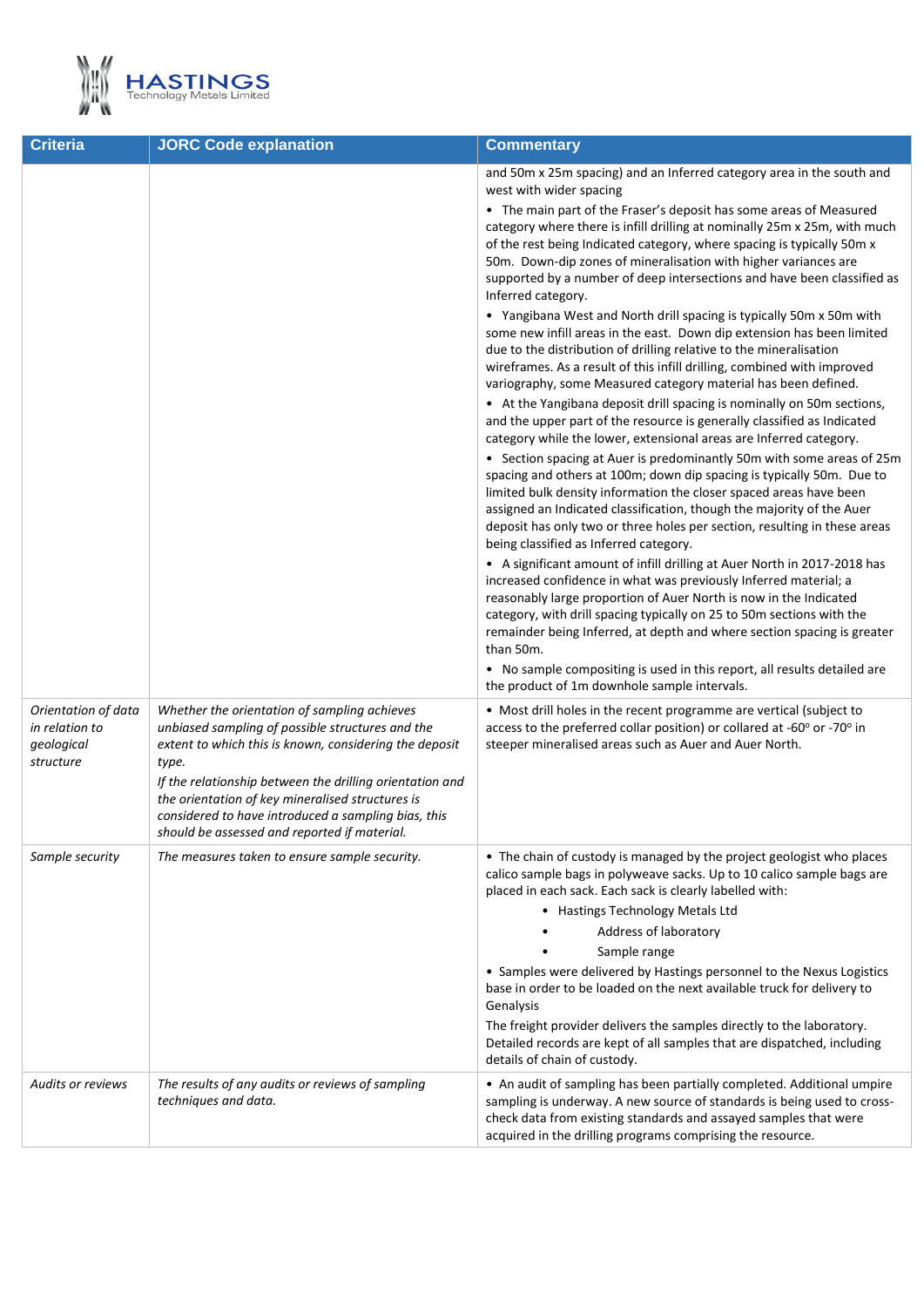

## Section 2 Reporting of Exploration Results

(Criteria listed in the preceding section also apply to this section.)

| <b>Criteria</b>                            | <b>JORC Code explanation</b>                                                                                                                                                                                                                                                                                                                                                                                                                                                                                                                                                                                                                                                                    | <b>Commentary</b>                                                                                                                                                                                                                                                                                                                                                                                                                                                                                                                                              |
|--------------------------------------------|-------------------------------------------------------------------------------------------------------------------------------------------------------------------------------------------------------------------------------------------------------------------------------------------------------------------------------------------------------------------------------------------------------------------------------------------------------------------------------------------------------------------------------------------------------------------------------------------------------------------------------------------------------------------------------------------------|----------------------------------------------------------------------------------------------------------------------------------------------------------------------------------------------------------------------------------------------------------------------------------------------------------------------------------------------------------------------------------------------------------------------------------------------------------------------------------------------------------------------------------------------------------------|
| Mineral tenement and<br>land tenure status | Type, reference name/number, location and<br>ownership including agreements or material issues<br>with third parties such as joint ventures, partnerships,<br>overriding royalties, native title interests, historical<br>sites, wilderness or national park and environmental<br>settings.<br>The security of the tenure held at the time of reporting<br>along with any known impediments to obtaining a<br>licence to operate in the area.                                                                                                                                                                                                                                                   | • Drilling has been undertaken on numerous tenements within the<br>Yangibana Project.<br>• All Yangibana tenements are in good standing and no known<br>impediments exist.                                                                                                                                                                                                                                                                                                                                                                                     |
| Exploration done by<br>other parties       | Acknowledgment and appraisal of exploration by<br>other parties.                                                                                                                                                                                                                                                                                                                                                                                                                                                                                                                                                                                                                                | • Ten of the Yangibana prospects were previously drilled to a limited<br>extent by Hurlston Pty Limited in joint venture with Challenger Pty<br>Limited in the late 1980s. Auer and Auer North were first drilled by<br>Hastings in 2016.                                                                                                                                                                                                                                                                                                                      |
| Geology                                    | Deposit type, geological setting and style of<br>mineralisation.                                                                                                                                                                                                                                                                                                                                                                                                                                                                                                                                                                                                                                | • The Yangibana ironstones within the Yangibana Project are part of<br>an extensive REE-mineralised system associated with the Gifford<br>Creek Carbonatite Complex. The lenses have a total strike length of<br>at least 12km.<br>• These ironstone lenses have been explored previously for base<br>metals, manganese, uranium, diamonds and rare earths.<br>• The ironstones are considered by GSWA to be coeval with the<br>numerous carbonatite sills that occur within Hastings tenements, or<br>at least part of the same magmatic/hydrothermal system. |
| Drill hole Information                     | A summary of all information material to the<br>understanding of the exploration results including a<br>tabulation of the following information for all Material<br>drill holes:<br>easting and northing of the drill hole collar<br>elevation or RL (Reduced Level - elevation above sea<br>level in metres) of the drill hole collar<br>dip and azimuth of the hole<br>down hole length and interception depth<br>hole length.<br>If the exclusion of this information is justified on the<br>basis that the information is not Material and this<br>exclusion does not detract from the understanding of<br>the report, the Competent Person should clearly<br>explain why this is the case. | • Not applicable as no exploration results are being announced                                                                                                                                                                                                                                                                                                                                                                                                                                                                                                 |
| Data aggregation<br>methods                | In reporting Exploration Results, weighting averaging<br>techniques, maximum and/or minimum grade<br>truncations (eg cutting of high grades) and cut-off<br>grades are usually Material and should be stated.<br>Where aggregate intercepts incorporate short lengths<br>of high-grade results and longer lengths of low grade<br>results, the procedure used for such aggregation<br>should be stated and some typical examples of such<br>aggregations should be shown in detail.<br>The assumptions used for any reporting of metal<br>equivalent values should be clearly stated.                                                                                                           | • Not applicable as no exploration results are being announced                                                                                                                                                                                                                                                                                                                                                                                                                                                                                                 |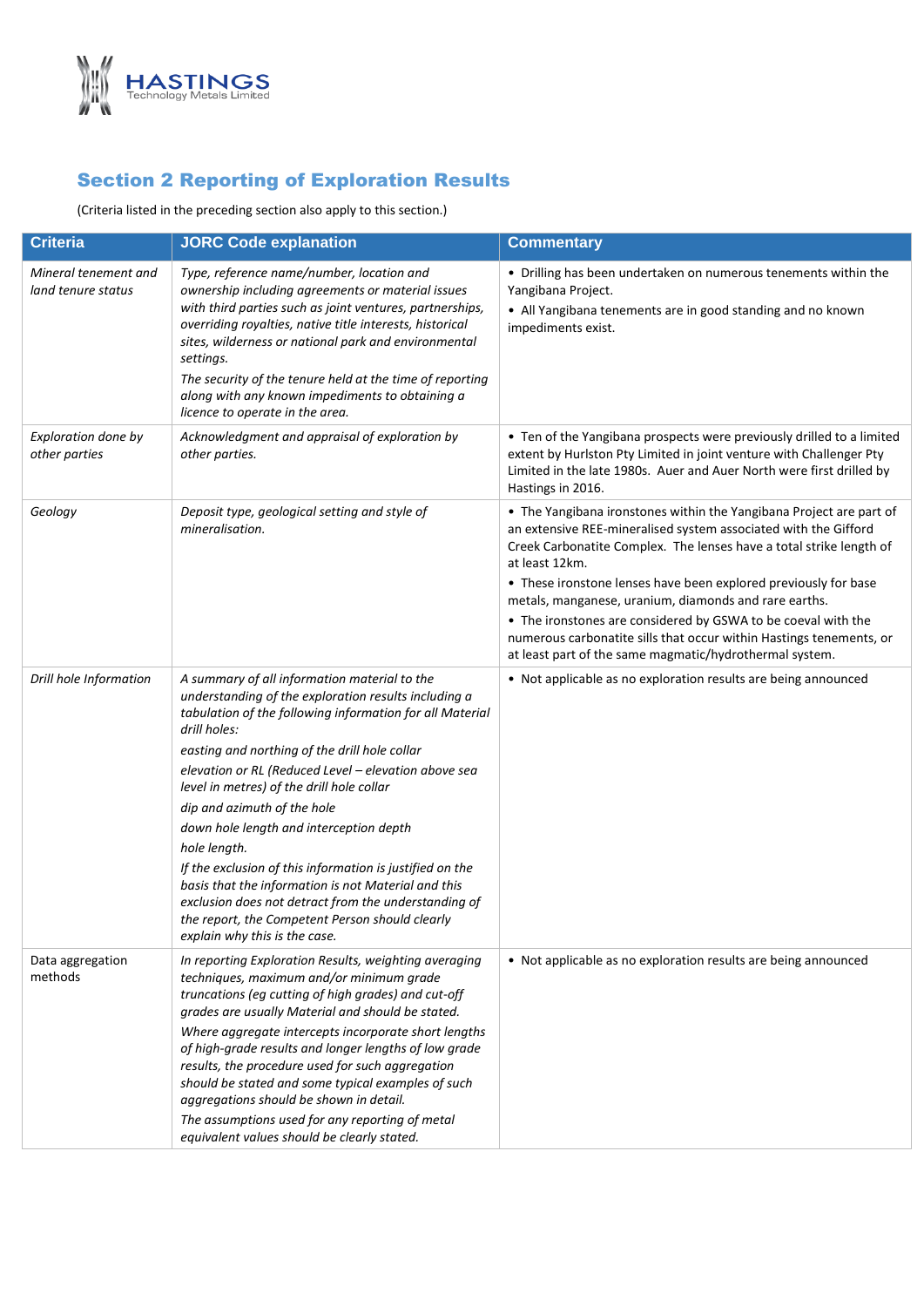

| <b>JORC Code explanation</b>                                                                                                                                                                                                                                                                                                                                                                               | <b>Commentary</b>                                                                                                                                                                                                                                                                 |  |  |
|------------------------------------------------------------------------------------------------------------------------------------------------------------------------------------------------------------------------------------------------------------------------------------------------------------------------------------------------------------------------------------------------------------|-----------------------------------------------------------------------------------------------------------------------------------------------------------------------------------------------------------------------------------------------------------------------------------|--|--|
| These relationships are particularly important in the<br>reporting of Exploration Results.<br>If the geometry of the mineralisation with respect to<br>the drill hole angle is known, its nature should be<br>reported.<br>If it is not known and only the down hole lengths are<br>reported, there should be a clear statement to this<br>effect (eg 'down hole length, true width not known').           | • Not applicable as no exploration results are being announced                                                                                                                                                                                                                    |  |  |
| Appropriate maps and sections (with scales) and<br>tabulations of intercepts should be included for any<br>significant discovery being reported These should<br>include, but not be limited to a plan view of drill hole<br>collar locations and appropriate sectional views.                                                                                                                              | • Appropriate maps and sections are available in the body of this<br>ASX announcement.                                                                                                                                                                                            |  |  |
| Where comprehensive reporting of all Exploration<br>Results is not practicable, representative reporting of<br>both low and high grades and/or widths should be<br>practiced avoiding misleading reporting of Exploration<br>Results.                                                                                                                                                                      | • Not applicable as no exploration results are being announced                                                                                                                                                                                                                    |  |  |
| Other exploration data, if meaningful and material,<br>should be reported including (but not limited to):<br>geological observations; geophysical survey results;<br>geochemical survey results; bulk samples - size and<br>method of treatment; metallurgical test results; bulk<br>density, groundwater, geotechnical and rock<br>characteristics; potential deleterious or contaminating<br>substances. | • Geological mapping has continued in the vicinity of the drilling as<br>the programme proceeds.                                                                                                                                                                                  |  |  |
| The nature and scale of planned further work (eg tests<br>for lateral extensions or depth extensions or large-<br>scale step-out drilling).<br>Diagrams clearly highlighting the areas of possible<br>extensions, including the main geological<br>interpretations and future drilling areas, provided this<br>information is not commercially sensitive.                                                  | • Numerous targets exist for expansion of the current JORC Mineral<br>Resources within the Yangibana Project, as extensions to defined<br>deposits, new targets identified from the Company's various remote<br>sensing surveys, and conceptual as yet untested targets at depth. |  |  |
|                                                                                                                                                                                                                                                                                                                                                                                                            |                                                                                                                                                                                                                                                                                   |  |  |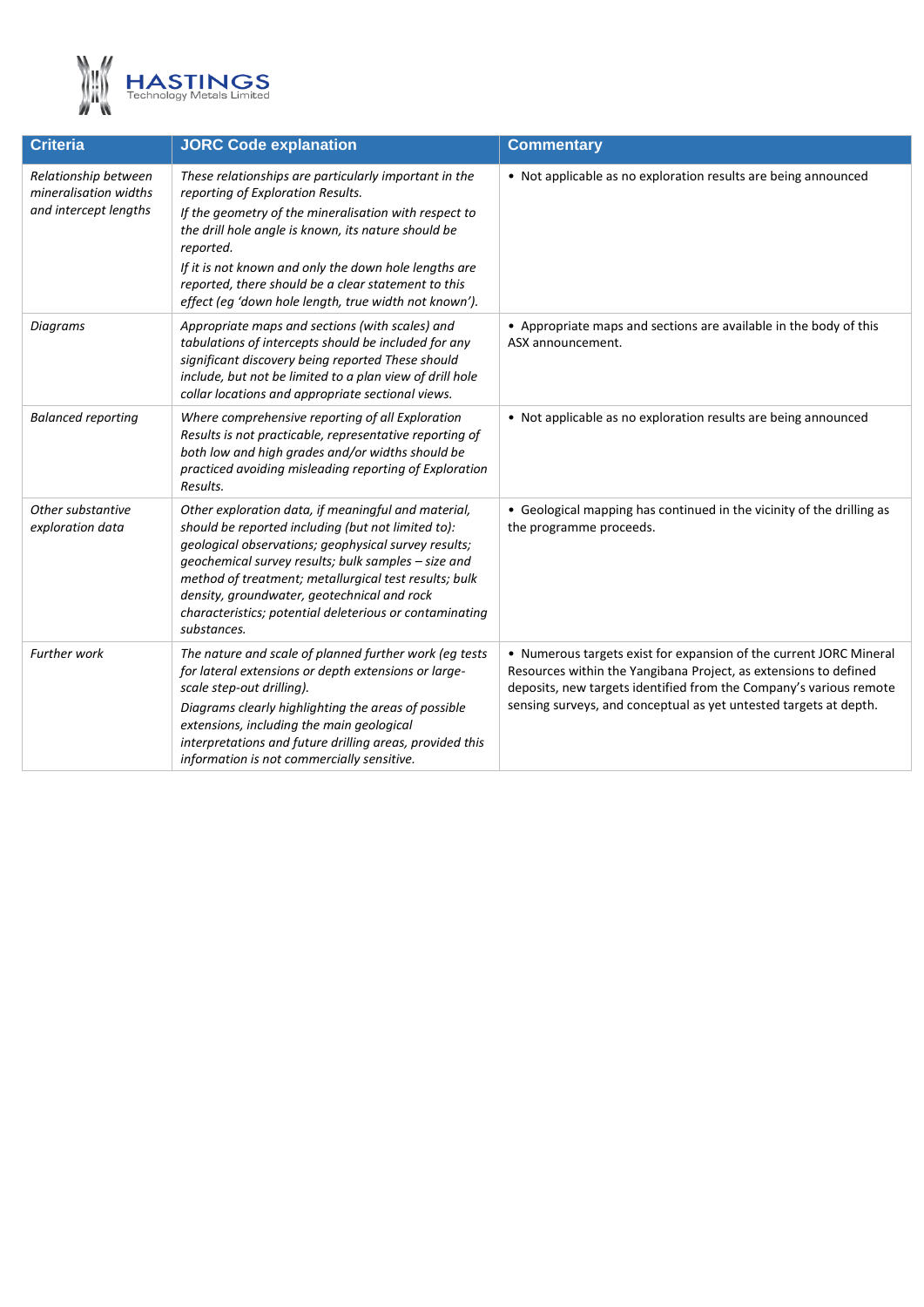

# Section 3 Estimation and Reporting of Mineral Resources

(Criteria listed in section 1, and where relevant in section 2, also apply to this section.)

| <b>Criteria</b>              | <b>JORC Code explanation</b>                                                                                                                                                                                                                                                                                                                                                                                         | <b>Commentary</b>                                                                                                                                                                                                                                                                                                                                                                                                                                                                                                                                                                                                                                                                                                                                                                                                                                                                                                                                                                                                                                                                                                  |
|------------------------------|----------------------------------------------------------------------------------------------------------------------------------------------------------------------------------------------------------------------------------------------------------------------------------------------------------------------------------------------------------------------------------------------------------------------|--------------------------------------------------------------------------------------------------------------------------------------------------------------------------------------------------------------------------------------------------------------------------------------------------------------------------------------------------------------------------------------------------------------------------------------------------------------------------------------------------------------------------------------------------------------------------------------------------------------------------------------------------------------------------------------------------------------------------------------------------------------------------------------------------------------------------------------------------------------------------------------------------------------------------------------------------------------------------------------------------------------------------------------------------------------------------------------------------------------------|
| Database integrity           | Measures taken to ensure that data has not been<br>corrupted by, for example, transcription or keying<br>errors, between its initial collection and its use for<br>Mineral Resource estimation purposes.<br>Data validation procedures used.                                                                                                                                                                         | • Data was provided as a validated Access Database and was<br>digitally imported into Micromine Mining software. Micromine<br>validation routines were run to confirm validity of all data.<br>• Individual drill logs from site have been previously checked with<br>the electronic database on a random basis to check for validity.<br>• Analytical results have all been electronically merged to avoid<br>any transcription errors.                                                                                                                                                                                                                                                                                                                                                                                                                                                                                                                                                                                                                                                                           |
| Site visits                  | Comment on any site visits undertaken by the<br>Competent Person and the outcome of those visits.<br>If no site visits have been undertaken indicate why<br>this is the case.                                                                                                                                                                                                                                        | • The Competent Person for the updated and re-estimated<br>Mineral Resources has not yet visited the project area. The<br>Mineral Resource estimate detailed in the announcement was<br>undertaken as a confirmation of the Mineral Resource estimate<br>used in the DFS and there was insufficient time to carry out a site<br>visit. It is expected that a site visit will be undertaken in due<br>course.<br>Mr Lyn Widenbar who completed the Mineral Resources that<br>were not updated was the Competent Person who visited site<br>from 15-16th December 2016 and reviewed geology, drilling etc.                                                                                                                                                                                                                                                                                                                                                                                                                                                                                                           |
| Geological<br>interpretation | Confidence in (or conversely, the uncertainty of)<br>the geological interpretation of the mineral<br>deposit.<br>Nature of the data used and of any assumptions<br>made.<br>The effect, if any, of alternative interpretations on<br>Mineral Resource estimation.<br>The use of geology in guiding and controlling<br>Mineral Resource estimation.<br>The factors affecting continuity both of grade and<br>geology. | • Confidence in the geological interpretation is considered to be<br>high.<br>• Detailed geological logging and surface mapping allows<br>extrapolation of drill intersections between adjacent sections.<br>• Alternative interpretations would result in similar tonnage and<br>grade estimation techniques.<br>• Geological boundaries are determined by the spatial locations<br>of the various mineralised structures.<br>• Continuous ironstone units comprising iron oxides and<br>hydroxides, minor quartz rich zones, and locally carbonate and<br>apatite host the rare earths mineralisation and are the key factors<br>providing continuity of geology and grade. The mineralised zones<br>may be described as visually distinctive anastomosing iron rich<br>veins with excellent strike and down dip continuity.                                                                                                                                                                                                                                                                                     |
| <b>Dimensions</b>            | The extent and variability of the Mineral Resource<br>expressed as length (along strike or otherwise),<br>plan width, and depth below surface to the upper<br>and lower limits of the Mineral Resource.                                                                                                                                                                                                              | • Bald Hill mineralisation dips shallowly (maximum 30°) but<br>variably to the southwest and ranges from 1m to 10m thick.<br>Maximum depth of the resource is to a vertical depth of 80 metres<br>below surface.<br>• Fraser's mineralisation dips steeply (70-80°) in the western<br>portion becoming shallower (to 30°) in the east and ranges from<br>1m to 6m thick. Maximum depth of the resource is to a vertical<br>depth of 140 metres below surface.<br>• Yangibana West mineralisation dips shallowly (maximum 30°)<br>but variably to the south and ranges from 1m to 5m thick.<br>Maximum depth of the resource is to a vertical depth of 100<br>metres below surface.<br>• Auer has three discontinuous, steeply dipping zones of<br>mineralisation extending North-South over a total strike length of<br>approximately 3.5 km and to a depth of 150m below surface, and<br>a fourth zone that strikes north-easterly.<br>• Auer North comprises three steeply dipping zones over a<br>combined strike length of 700m and has been tested to 120m<br>below surface at the better mineralized Zone 1. |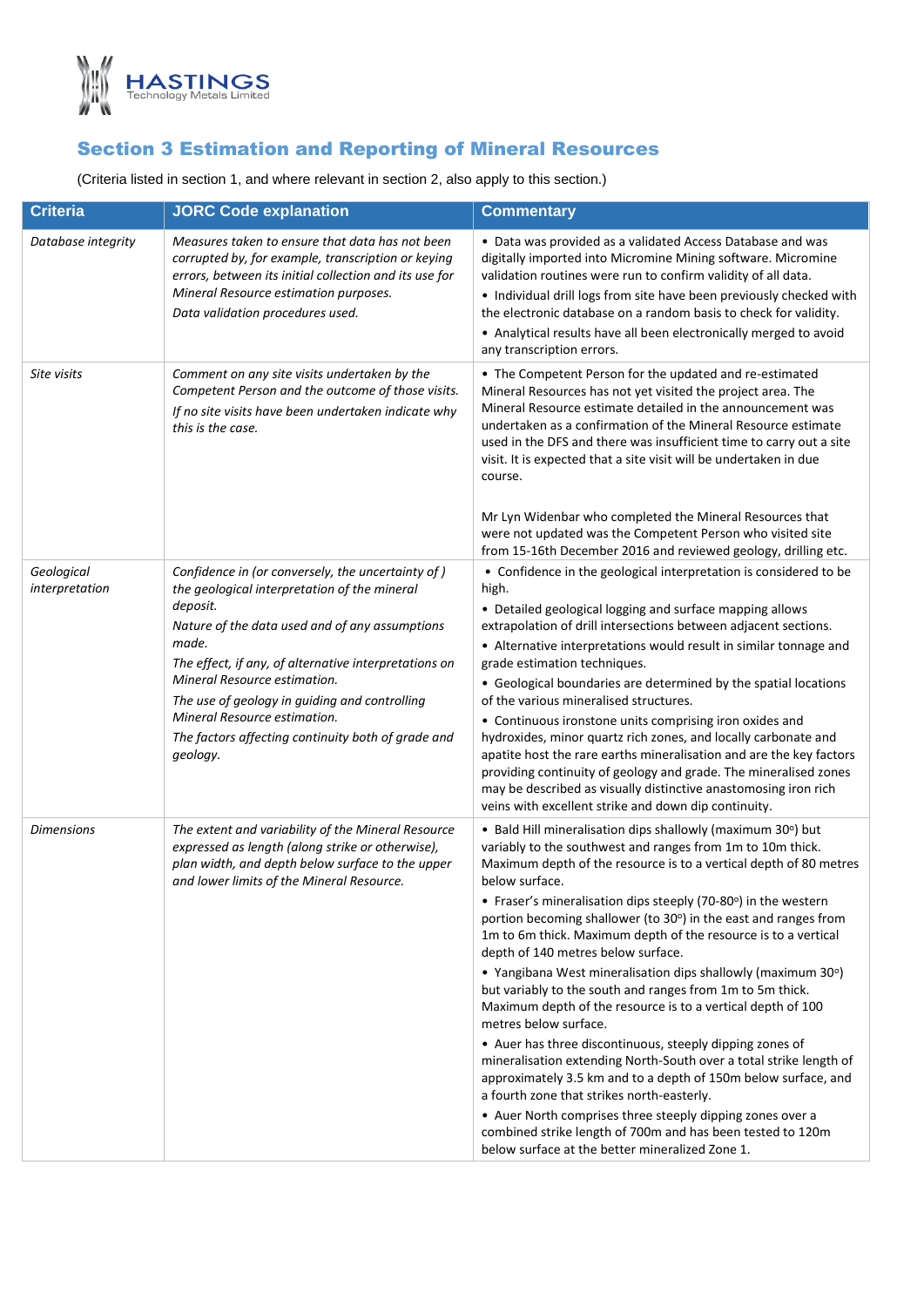

| <b>Criteria</b>                               | <b>JORC Code explanation</b>                                                                                                                                                                                                                                                                                                                                                                                                                                                                                                                                                                                                                                                                                                                                                                                                                                                                                                                                                                                                                                                                                                                                                                                                                                                                                                                                                                           | <b>Commentary</b>                                                                                                                                                                                                                                                                                                                                                                                                                                                                                                                                                                                                                                                                                                                                                                                                                                                                                                                                                                                                                                                                                                                                                                                                                                                                                                                                                                                                                                                                                                                                                                                                                                                                                                                                                                                                                                                                                                                                                                                                                                                                                                                                                                                                                                                                                                                                                                                                                                                                                                                                                                                                                                                                                                                                                                                                                                                                                                                          |  |  |
|-----------------------------------------------|--------------------------------------------------------------------------------------------------------------------------------------------------------------------------------------------------------------------------------------------------------------------------------------------------------------------------------------------------------------------------------------------------------------------------------------------------------------------------------------------------------------------------------------------------------------------------------------------------------------------------------------------------------------------------------------------------------------------------------------------------------------------------------------------------------------------------------------------------------------------------------------------------------------------------------------------------------------------------------------------------------------------------------------------------------------------------------------------------------------------------------------------------------------------------------------------------------------------------------------------------------------------------------------------------------------------------------------------------------------------------------------------------------|--------------------------------------------------------------------------------------------------------------------------------------------------------------------------------------------------------------------------------------------------------------------------------------------------------------------------------------------------------------------------------------------------------------------------------------------------------------------------------------------------------------------------------------------------------------------------------------------------------------------------------------------------------------------------------------------------------------------------------------------------------------------------------------------------------------------------------------------------------------------------------------------------------------------------------------------------------------------------------------------------------------------------------------------------------------------------------------------------------------------------------------------------------------------------------------------------------------------------------------------------------------------------------------------------------------------------------------------------------------------------------------------------------------------------------------------------------------------------------------------------------------------------------------------------------------------------------------------------------------------------------------------------------------------------------------------------------------------------------------------------------------------------------------------------------------------------------------------------------------------------------------------------------------------------------------------------------------------------------------------------------------------------------------------------------------------------------------------------------------------------------------------------------------------------------------------------------------------------------------------------------------------------------------------------------------------------------------------------------------------------------------------------------------------------------------------------------------------------------------------------------------------------------------------------------------------------------------------------------------------------------------------------------------------------------------------------------------------------------------------------------------------------------------------------------------------------------------------------------------------------------------------------------------------------------------------|--|--|
|                                               |                                                                                                                                                                                                                                                                                                                                                                                                                                                                                                                                                                                                                                                                                                                                                                                                                                                                                                                                                                                                                                                                                                                                                                                                                                                                                                                                                                                                        | • Yangibana North mineralisation dips shallowly (maximum 30°)<br>but variably to the south and ranges from 1m to 5m thick.<br>Maximum depth of the resource is to a vertical depth of 140<br>metres below surface.                                                                                                                                                                                                                                                                                                                                                                                                                                                                                                                                                                                                                                                                                                                                                                                                                                                                                                                                                                                                                                                                                                                                                                                                                                                                                                                                                                                                                                                                                                                                                                                                                                                                                                                                                                                                                                                                                                                                                                                                                                                                                                                                                                                                                                                                                                                                                                                                                                                                                                                                                                                                                                                                                                                         |  |  |
| <b>Estimation and</b><br>modelling techniques | The nature and appropriateness of the estimation<br>technique(s) applied and key assumptions,<br>including treatment of extreme grade values,<br>domaining, interpolation parameters and<br>maximum distance of extrapolation from data<br>points. If a computer assisted estimation method<br>was chosen include a description of computer<br>software and parameters used.<br>The availability of check estimates, previous<br>estimates and/or mine production records and<br>whether the Mineral Resource estimate takes<br>appropriate account of such data.<br>The assumptions made regarding recovery of by-<br>products.<br>Estimation of deleterious elements or other non-<br>grade variables of economic significance (eg<br>sulphur for acid mine drainage characterisation).<br>In the case of block model interpolation, the block<br>size in relation to the average sample spacing and<br>the search employed.<br>Any assumptions behind modelling of selective<br>mining units.<br>Any assumptions about correlation between<br>variables.<br>Description of how the geological interpretation<br>was used to control the resource estimates.<br>Discussion of basis for using or not using grade<br>cutting or capping.<br>The process of validation, the checking process<br>used, the comparison of model data to drill hole<br>data, and use of reconciliation data if available. | • As the Mineral Resource estimate was initiated as a check on<br>the previous ordinary kriged (OK) estimate a different technique<br>was employed. In the instance a Multi-Indicator Kriging (MIK)<br>techniques were used in order to derive an estimate that more<br>closely honoured the underlying sample populations.<br>• The MIK parameters used were a primary block size of 10m x<br>10m x 5m and an escalating search starting at 25m and increasing<br>to 100m radius. Search directions were orientated to align with<br>the main directions within the mineralised wireframes.<br>• Data analysis was conducted in order to derive element<br>correlations to enable a reduction in the number of variogrammes<br>required within the estimation process. Elements with correlations<br>>0.9 were grouped together, in the majority of instances this<br>resulted in 2-3 groups with an additional 2-3 elements which were<br>not well correlated.<br>• In general, variography was performed on TREO_% or Nd2O3+<br>Pr6O11_%, HREO_ppm, Yb2O3_ppm, ThO2_ppm and U3O8_ppm<br>dependent on the deposit in question. Additional elements<br>Er2O3_ppm, Lu2O3_ppm, Tm2O3_ppm and Y2O3_ppm was also<br>included as required.<br>• Given the need to combine all of the estimates together the e-<br>Type estimate was selected from within the results and values<br>were reported as block average grade within the mineralised<br>wireframe.<br>• Whilst selective mining units were defined within the MIK<br>modelling process, the use of the e-Type estimate does not imply<br>that these were used to define the final estimated outcome.<br>. Estimation has been carried out for the following variables :<br>CeO2_ppm, Dy2O3_ppm, Er2O3_ppm, Eu2O3_ppm,<br>Gd2O3_ppm, Ho2O3_ppm, La2O3_ppm, Lu2O3_ppm,<br>Nd2O3_ppm, Pr6O11_ppm, Sm2O3_ppm, Tb4O7_ppm,<br>Tm2O3_ppm, Y2O3_ppm, Yb2O3_ppm, ThO2_ppm, U3O8_ppm,<br>LREO_ppm, HREO_ppm, TREO_% and Nd2O3+Pr6O11_%<br>• Drill hole spacing is variable, and the block sizes were chosen to<br>reflect the best compromise between spacing and the necessity to<br>define the geological detail of each deposit. In general, block sizes<br>are 10 m along strike, 10m across strike and 5m vertically.<br>• As the estimate used MIK no capping has been applied.<br>• Block model validation has been carried out by several<br>methods, including:<br>Drill Hole Plan and Section Review<br>Model versus Data Statistics by Domain<br>Easting, Northing and RL swathe plots<br>• All validation methods have produced acceptable results.<br>• As these Mineral Resource estimates were completed as a<br>check on the previous OK estimates and a reasonable correlation<br>exists between the two it can be taken that the previous estimates<br>substantially validate the updated Mineral Resource estimate<br>given that there is no change in the underlying data. |  |  |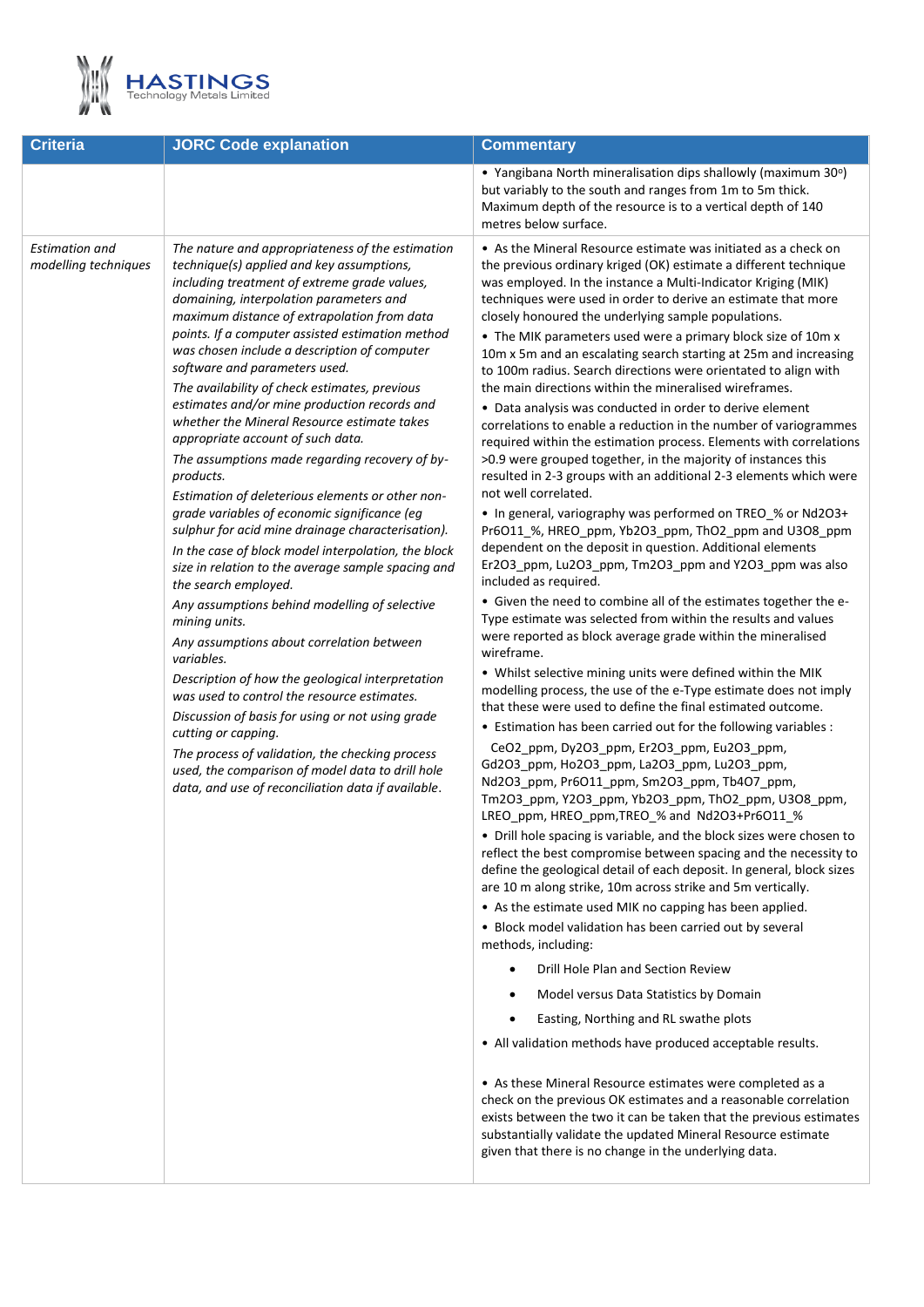

| <b>Criteria</b>                                | <b>JORC Code explanation</b>                                                                                                                                                                                                                                                                                                                                                                                                                                                                                                                                                                                                                                  | <b>Commentary</b>                                                                                                                                                                                                                                                                                                                                                                                                                                                                                                                                                                                                                                                                                                                                                                                                                                                                                                                                                                                                                                                                                                                                                                                                                                                                                                         |
|------------------------------------------------|---------------------------------------------------------------------------------------------------------------------------------------------------------------------------------------------------------------------------------------------------------------------------------------------------------------------------------------------------------------------------------------------------------------------------------------------------------------------------------------------------------------------------------------------------------------------------------------------------------------------------------------------------------------|---------------------------------------------------------------------------------------------------------------------------------------------------------------------------------------------------------------------------------------------------------------------------------------------------------------------------------------------------------------------------------------------------------------------------------------------------------------------------------------------------------------------------------------------------------------------------------------------------------------------------------------------------------------------------------------------------------------------------------------------------------------------------------------------------------------------------------------------------------------------------------------------------------------------------------------------------------------------------------------------------------------------------------------------------------------------------------------------------------------------------------------------------------------------------------------------------------------------------------------------------------------------------------------------------------------------------|
|                                                |                                                                                                                                                                                                                                                                                                                                                                                                                                                                                                                                                                                                                                                               |                                                                                                                                                                                                                                                                                                                                                                                                                                                                                                                                                                                                                                                                                                                                                                                                                                                                                                                                                                                                                                                                                                                                                                                                                                                                                                                           |
| Moisture                                       | Whether the tonnages are estimated on a dry basis<br>or with natural moisture, and the method of<br>determination of the moisture content.                                                                                                                                                                                                                                                                                                                                                                                                                                                                                                                    | • Tonnages are estimated on a dry basis.                                                                                                                                                                                                                                                                                                                                                                                                                                                                                                                                                                                                                                                                                                                                                                                                                                                                                                                                                                                                                                                                                                                                                                                                                                                                                  |
| Cut-off parameters                             | The basis of the adopted cut-off grade(s) or quality<br>parameters applied.                                                                                                                                                                                                                                                                                                                                                                                                                                                                                                                                                                                   | • A nominal downhole cut-off of 0.18% TREO has been used in<br>conjunction with logging of ironstone to define mineralised<br>intersections. This is a departure from the previous estimate and<br>negates the need to add an encompassing dilution skin to the<br>previous OK estimates. For reporting purposes, a 0.2%<br>Nd <sub>2</sub> O <sub>3</sub> +Pr <sub>6</sub> O <sub>11</sub> cut-off has been applied. For mining studies it is<br>likely that an NSR cut-off will be defined.                                                                                                                                                                                                                                                                                                                                                                                                                                                                                                                                                                                                                                                                                                                                                                                                                             |
| Mining factors or<br>assumptions               | Assumptions made regarding possible mining<br>methods, minimum mining dimensions and internal<br>(or, if applicable, external) mining dilution. It is<br>always necessary as part of the process of<br>determining reasonable prospects for eventual<br>economic extraction to consider potential mining<br>methods, but the assumptions made regarding<br>mining methods and parameters when estimating<br>Mineral Resources may not always be rigorous.<br>Where this is the case, this should be reported with<br>an explanation of the basis of the mining<br>assumptions made.                                                                           | • Mining is assumed to be by conventional open pit mining<br>methods<br>• It is expected that conventional ore loss and dilution would be<br>applied to the Mineral Resource estimate as a modifying factor<br>during pit optimisation and mine planning work.                                                                                                                                                                                                                                                                                                                                                                                                                                                                                                                                                                                                                                                                                                                                                                                                                                                                                                                                                                                                                                                            |
| <b>Metallurgical factors</b><br>or assumptions | The basis for assumptions or predictions regarding<br>metallurgical amenability. It is always necessary as<br>part of the process of determining reasonable<br>prospects for eventual economic extraction to<br>consider potential metallurgical methods, but the<br>assumptions regarding metallurgical treatment<br>processes and parameters made when reporting<br>Mineral Resources may not always be rigorous.<br>Where this is the case, this should be reported with<br>an explanation of the basis of the metallurgical<br>assumptions made.                                                                                                          | • Beneficiation and hydrometallurgical testwork has been carried<br>out on samples from the Eastern Belt (comprising Bald Hill, Bald<br>Hill Southeast, Fraser's, Auer and Auer North deposits) and from<br>Yangibana West and Yangibana North with very encouraging<br>results. A bulk sample (12 tonnes) combining RC samples from<br>Hastings' 2015 drilling at Bald Hill, Bald Hill Southeast and Fraser's<br>was prepared as the Eastern Belt Master Composite (EBMC) that<br>represents mineralisation that Hastings believes will be mined<br>over the first 4-5 years of any operation. In 2016, Hastings<br>undertook infill drilling at Bald Hill, Bald Hill Southeast and Fraser's<br>deposits in order to produce a bulk (17 tonnes) sample for pilot<br>plant testing.<br>• Test work to date has shown that the rare earths mineralisation<br>(largely monazite) can be upgraded readily using standard froth<br>flotation techniques and readily available reagents. Tests are<br>ongoing to decrease the apatite, carbonate and iron content of<br>these concentrates as these can affect hydrometallurgical<br>recoveries. A second composite sample from Bald Hill, Bald Hill<br>Southeast and Fraser's has been collected during 2018 and is<br>being utilised for further pilot plant-level testwork. |
| Environmental factors<br>or assumptions        | Assumptions made regarding possible waste and<br>process residue disposal options. It is always<br>necessary as part of the process of determining<br>reasonable prospects for eventual economic<br>extraction to consider the potential environmental<br>impacts of the mining and processing operation.<br>While at this stage the determination of potential<br>environmental impacts, particularly for a<br>greenfields project, may not always be well<br>advanced, the status of early consideration of these<br>potential environmental impacts should be<br>reported. Where these aspects have not been<br>considered this should be reported with an | • Environmental studies have been carried out on site with Stage<br>1 Flora and Fauna surveys and Stage 2 Flora and Fauna surveys<br>completed. No environmental issues have been identified.<br>• Subterranean fauna studies have located both troglofaunal and<br>stygofauna, but no unique or endangered species have been<br>encountered.                                                                                                                                                                                                                                                                                                                                                                                                                                                                                                                                                                                                                                                                                                                                                                                                                                                                                                                                                                             |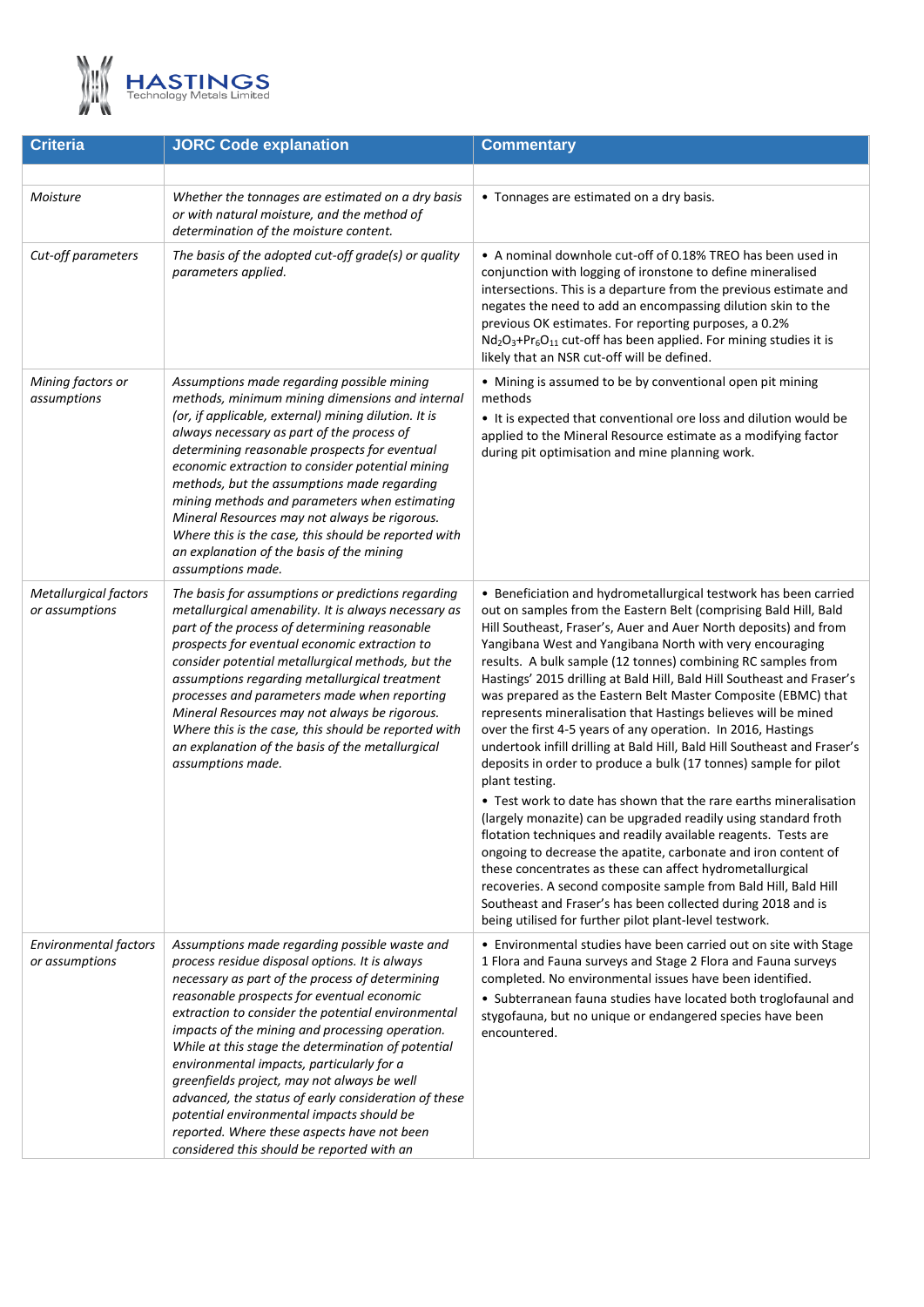

| <b>Criteria</b>                               | <b>JORC Code explanation</b>                                                                                                                                                                                                                                                                                                                                                                                                                                                                                                                                                                                                                                                                                                                                                                                                                                                                                                                                                   | <b>Commentary</b>                                                                                                                                                                                                                                                                                                                                                                                                                                                                                                                                                                                                                                                                                                                                                                                          |
|-----------------------------------------------|--------------------------------------------------------------------------------------------------------------------------------------------------------------------------------------------------------------------------------------------------------------------------------------------------------------------------------------------------------------------------------------------------------------------------------------------------------------------------------------------------------------------------------------------------------------------------------------------------------------------------------------------------------------------------------------------------------------------------------------------------------------------------------------------------------------------------------------------------------------------------------------------------------------------------------------------------------------------------------|------------------------------------------------------------------------------------------------------------------------------------------------------------------------------------------------------------------------------------------------------------------------------------------------------------------------------------------------------------------------------------------------------------------------------------------------------------------------------------------------------------------------------------------------------------------------------------------------------------------------------------------------------------------------------------------------------------------------------------------------------------------------------------------------------------|
|                                               | explanation of the environmental assumptions<br>made.                                                                                                                                                                                                                                                                                                                                                                                                                                                                                                                                                                                                                                                                                                                                                                                                                                                                                                                          |                                                                                                                                                                                                                                                                                                                                                                                                                                                                                                                                                                                                                                                                                                                                                                                                            |
| <b>Bulk density</b>                           | Whether assumed or determined. If assumed, the<br>basis for the assumptions. If determined, the<br>method used, whether wet or dry, the frequency of<br>the measurements, the nature, size and<br>representativeness of the samples.<br>The bulk density for bulk material must have been<br>measured by methods that adequately account for<br>void spaces (vugs, porosity, etc), moisture and<br>differences between rock and alteration zones<br>within the deposit.<br>Discuss assumptions for bulk density estimates<br>used in the evaluation process of the different<br>materials.                                                                                                                                                                                                                                                                                                                                                                                     | • Bulk density/specific gravity have been measured by the<br>Company on core from Yangibana North, and at independent<br>laboratories on core from Bald Hill, Bald Hill South, Fraser's,<br>Yangibana, Auer, Auer North and Yangibana West. Samples have<br>been taken from each of oxidised, partially oxidised and fresh<br>mineralisation with results feeding into the resource estimations.<br>• Bulk density/specific gravity measurements have also been<br>carried out at an independent laboratory on samples of oxidised,<br>partially oxidised and fresh host rock, granite.<br>• In situ bulk densities for the individual deposits have ranged<br>from 2.30 to 2.80 tonnes per cubic metre and have been assigned<br>into the models based on weathering surfaces and assigned rock<br>types. |
| Classification                                | The basis for the classification of the Mineral<br>Resources into varying confidence categories.<br>Whether appropriate account has been taken of all<br>relevant factors (ie relative confidence in<br>tonnage/grade estimations, reliability of input<br>data, confidence in continuity of geology and metal<br>values, quality, quantity and distribution of the<br>data).<br>Whether the result appropriately reflects the<br>Competent Person's view of the deposit.                                                                                                                                                                                                                                                                                                                                                                                                                                                                                                      | • The Mineral Resource has been classified in the Measured,<br>Indicated and Inferred categories, in accordance with the 2012<br>Australasian Code for Reporting of Mineral Resources and Ore<br>Reserves (JORC Code). A range of criteria has been considered in<br>determining this classification including:<br>Geological and grade continuity<br>Data quality.<br>٠<br>Drill hole spacing.<br>Modelling technique and kriging output parameters.<br>• The Competent Person is in agreement with this classification of<br>the resource.                                                                                                                                                                                                                                                               |
| <b>Audits or reviews</b>                      | The results of any audits or reviews of Mineral<br>Resource estimates.                                                                                                                                                                                                                                                                                                                                                                                                                                                                                                                                                                                                                                                                                                                                                                                                                                                                                                         | • A review of both the updated and previous Mineral Resource<br>estimates has been completed as part of the DFS financing process<br>and the updated Mineral Resource estimate incorporates<br>feedback from the review.                                                                                                                                                                                                                                                                                                                                                                                                                                                                                                                                                                                   |
| Discussion of relative<br>accuracy/confidence | Where appropriate a statement of the relative<br>accuracy and confidence level in the Mineral<br>Resource estimate using an approach or procedure<br>deemed appropriate by the Competent Person. For<br>example, the application of statistical or<br>geostatistical procedures to quantify the relative<br>accuracy of the resource within stated confidence<br>limits, or, if such an approach is not deemed<br>appropriate, a qualitative discussion of the factors<br>that could affect the relative accuracy and<br>confidence of the estimate.<br>The statement should specify whether it relates to<br>global or local estimates, and, if local, state the<br>relevant tonnages, which should be relevant to<br>technical and economic evaluation. Documentation<br>should include assumptions made and the<br>procedures used.<br>These statements of relative accuracy and<br>confidence of the estimate should be compared<br>with production data, where available. | • The relative accuracy of the various resource estimates is<br>reflected in the JORC resource categories.<br>• At the Measured and Indicated Resource classification level, the<br>resources represent local estimates that can be used for further<br>mining studies.<br>• Inferred Resources are considered global in nature.                                                                                                                                                                                                                                                                                                                                                                                                                                                                           |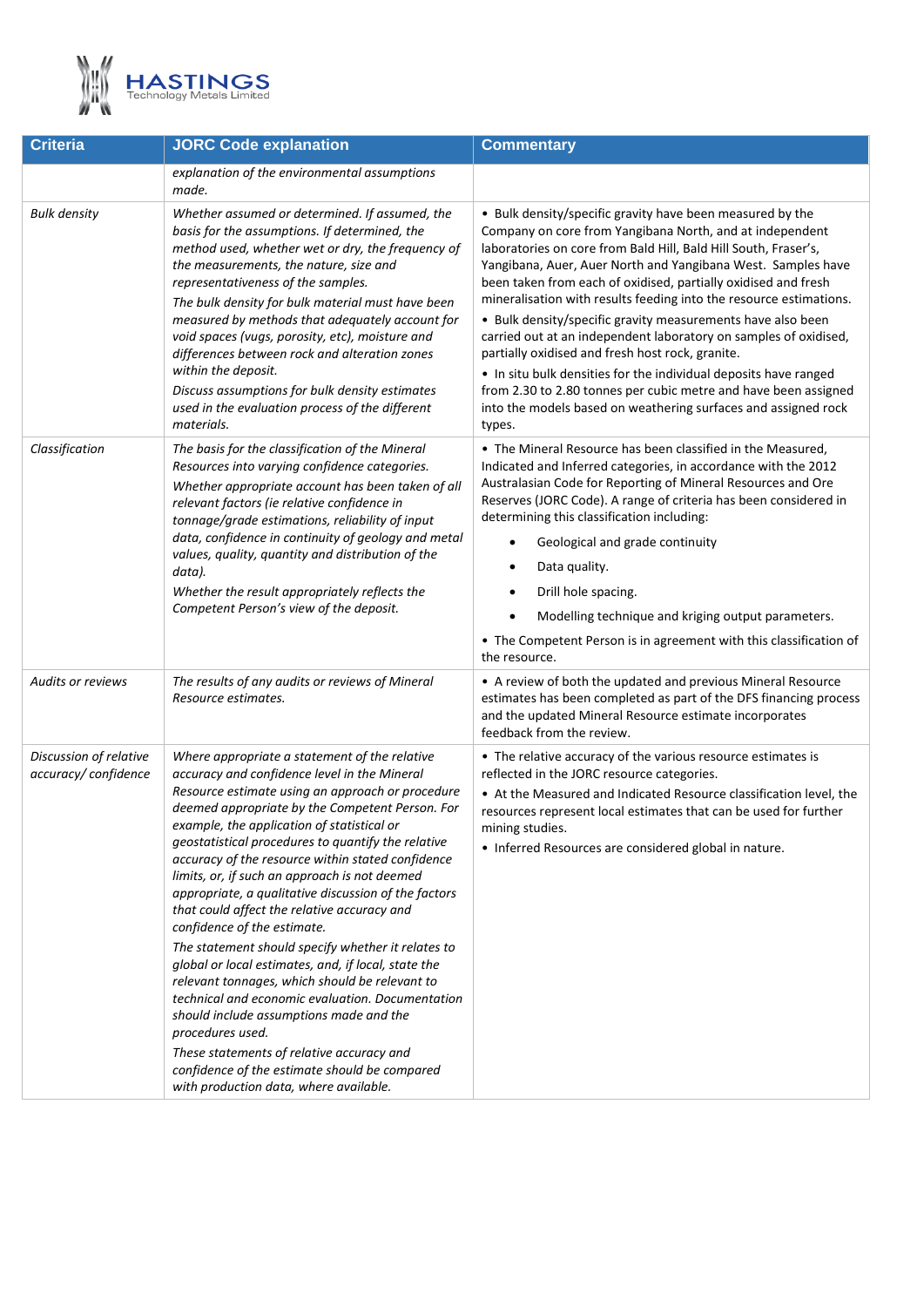

# Section 4 Estimation and Reporting of Ore Reserves

(Criteria listed in section 1, and where relevant in sections 2 and 3 also apply to this section.)

| <b>Item</b>                                                             | <b>Comments</b>                                                                                                                                                                                                                                                                                                                                                                                                                                                                                                                                                                                                                                         |                                                                                            |                                                                                                                                                                                                        |  |  |
|-------------------------------------------------------------------------|---------------------------------------------------------------------------------------------------------------------------------------------------------------------------------------------------------------------------------------------------------------------------------------------------------------------------------------------------------------------------------------------------------------------------------------------------------------------------------------------------------------------------------------------------------------------------------------------------------------------------------------------------------|--------------------------------------------------------------------------------------------|--------------------------------------------------------------------------------------------------------------------------------------------------------------------------------------------------------|--|--|
| <b>Mineral Resource</b><br>for conversion to<br><b>Mineral Reserves</b> | The resource models used for mine planning were:<br>Bald Hill - bm_bald_hill_full_model.fbm<br>$\bullet$<br>Fraser's - bm_frasers_full_model.fbm<br>$\bullet$<br>Yangibana North & West - bm_yangibana_NW_full_model.fbm<br>٠<br>Yangibana - bm_yangibana_full_model.fbm<br>٠<br>Auer/Auer North - bm_auer_full_model_rev2.fbm<br>Only Measured and Indicated Resources were considered for inclusion in the Ore Reserve.                                                                                                                                                                                                                               |                                                                                            |                                                                                                                                                                                                        |  |  |
| Site visits                                                             | Site visits were completed by the following Competent Persons:                                                                                                                                                                                                                                                                                                                                                                                                                                                                                                                                                                                          |                                                                                            |                                                                                                                                                                                                        |  |  |
|                                                                         | <b>Competent Persons</b>                                                                                                                                                                                                                                                                                                                                                                                                                                                                                                                                                                                                                                | <i>Items</i>                                                                               | Date of site visit                                                                                                                                                                                     |  |  |
|                                                                         | Stephen O'Grady                                                                                                                                                                                                                                                                                                                                                                                                                                                                                                                                                                                                                                         | Mining                                                                                     | N/A                                                                                                                                                                                                    |  |  |
|                                                                         | David Princep                                                                                                                                                                                                                                                                                                                                                                                                                                                                                                                                                                                                                                           | Resources                                                                                  | N/A                                                                                                                                                                                                    |  |  |
|                                                                         | Narelle Marriott                                                                                                                                                                                                                                                                                                                                                                                                                                                                                                                                                                                                                                        | Metallurgy beneficiation                                                                   | August 2016                                                                                                                                                                                            |  |  |
|                                                                         | Robin Zhang                                                                                                                                                                                                                                                                                                                                                                                                                                                                                                                                                                                                                                             | Hydrometallurgy                                                                            | N/A                                                                                                                                                                                                    |  |  |
|                                                                         | relying on the report of staff who have visited the site.                                                                                                                                                                                                                                                                                                                                                                                                                                                                                                                                                                                               |                                                                                            | The mining, resources and hydrometallurgy Competent Person did not visit the site and was comfortable                                                                                                  |  |  |
| Study status                                                            | The Yangibana REO Project has previously had a Definitive Feasibility Study (DFS) released in November<br>2017, based on the Bald Hill and Fraser's deposits only. This Ore Reserve additionally includes satellite<br>deposits at Auer, Auer North, Yangibana, Yangibana West and Yangibana North, and includes joint<br>venture ground. These additional satellite deposits have been assessed to a prefeasibility-level study. The<br>satellite deposit metallurgical assessment has been completed using the process flowsheet developed for<br>Bald Hill and Fraser's, assessing each deposit's suitability for processing through this flowsheet. |                                                                                            |                                                                                                                                                                                                        |  |  |
|                                                                         |                                                                                                                                                                                                                                                                                                                                                                                                                                                                                                                                                                                                                                                         | A forward execution work programme is being developed from the DFS study.                  |                                                                                                                                                                                                        |  |  |
|                                                                         | Some environmental assessments are ongoing; initial results indicate there are currently no<br>encumbrances to the project from the environmental assessments.                                                                                                                                                                                                                                                                                                                                                                                                                                                                                          |                                                                                            |                                                                                                                                                                                                        |  |  |
| Cut-off parameters                                                      | The cut-off grade for the project was determined based on calculating revenue from recovered metal,<br>selling and processing costs on a block-by-block (diluted) basis (parameters are below). Blocks with<br>revenue greater than the sum of the processing and selling costs (approximately \$110/t ore) were above<br>the cut-off for processing.                                                                                                                                                                                                                                                                                                   |                                                                                            |                                                                                                                                                                                                        |  |  |
| Mining factors and                                                      | The following Modifying Factors were considered in relation to the development of the Yangibana Ore                                                                                                                                                                                                                                                                                                                                                                                                                                                                                                                                                     |                                                                                            |                                                                                                                                                                                                        |  |  |
| assumptions                                                             | Reserves:<br>Project Number AU10083 August 2019                                                                                                                                                                                                                                                                                                                                                                                                                                                                                                                                                                                                         |                                                                                            | Geotechnical: For pit optimisation, a 28° overall wall angle was applied for saprolite, and 35° to 40°<br>was applied to weathered and fresh granite. Snowdens Report - Geotechnical Feasibility Study |  |  |
|                                                                         | • Dilution and ore loss: Dilution has been applied in the resource model by expanding the<br>mineralisation surfaces to incorporate the expected dilution in the hanging wall and footwall. Only a<br>2% ore loss factor was additionally applied to the deposits.                                                                                                                                                                                                                                                                                                                                                                                      |                                                                                            |                                                                                                                                                                                                        |  |  |
| Metallurgical<br>factors and<br>assumptions                             | A DFS was completed in November 2017 on the Bald Hill and Fraser's deposits and this is now progressing<br>to detailed design. The metallurgical flowsheet developed from that study has been used for the basis of<br>assessment for the prefeasibility studies of the satellite deposits. The metallurgical performance of<br>samples from each satellite deposit has been assessed through the standard bench-scale flowsheet, the<br>results of the testwork, as well as impacts on operating costs have been used for the prefeasibility-level<br>study on each satellite deposit.                                                                 |                                                                                            |                                                                                                                                                                                                        |  |  |
|                                                                         | Process and flowsheet                                                                                                                                                                                                                                                                                                                                                                                                                                                                                                                                                                                                                                   |                                                                                            |                                                                                                                                                                                                        |  |  |
|                                                                         |                                                                                                                                                                                                                                                                                                                                                                                                                                                                                                                                                                                                                                                         | processes include crushing, grinding, rougher flotation, regrinding and cleaner flotation. | The metallurgical process comprises ore beneficiation followed by hydrometallurgical (hydromet)<br>extraction to produce a valuable Mixed Rare Earths Carbonate (MREC) product. The beneficiation unit |  |  |
|                                                                         | precipitation.                                                                                                                                                                                                                                                                                                                                                                                                                                                                                                                                                                                                                                          |                                                                                            | The hydromet unit processes include acid bake, water leach, impurity removal and MREC product                                                                                                          |  |  |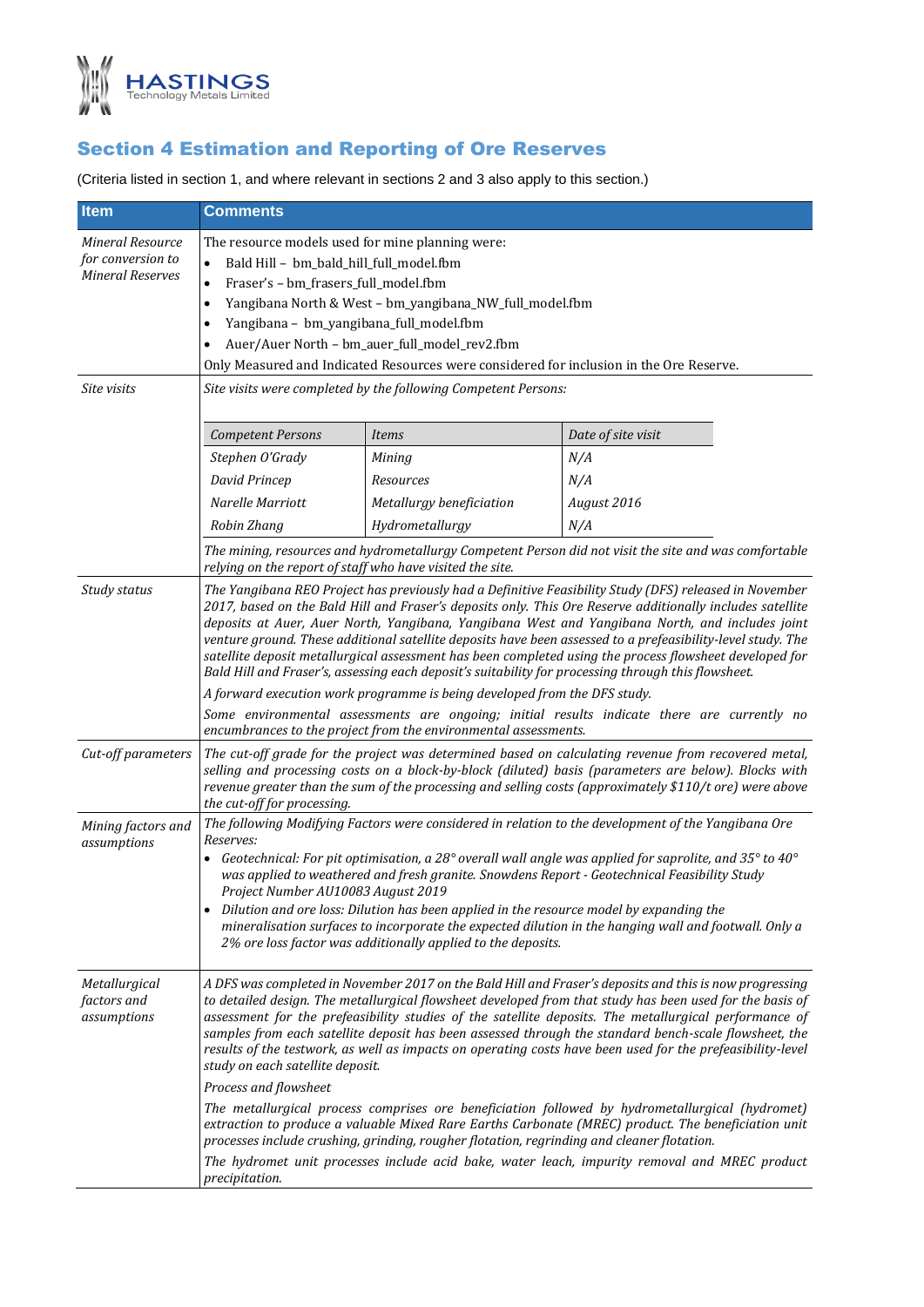

| <b>Item</b> | <b>Comments</b>                                                                                                                                                                                                                                                                                                                                                                                                                                                                            |                                                                                                                                                                                                                                                                                                                                                                                                                                                                                            |                                                                                                                                                                                                                                                                                                                                                                                                                                                                                                                                          |  |  |  |
|-------------|--------------------------------------------------------------------------------------------------------------------------------------------------------------------------------------------------------------------------------------------------------------------------------------------------------------------------------------------------------------------------------------------------------------------------------------------------------------------------------------------|--------------------------------------------------------------------------------------------------------------------------------------------------------------------------------------------------------------------------------------------------------------------------------------------------------------------------------------------------------------------------------------------------------------------------------------------------------------------------------------------|------------------------------------------------------------------------------------------------------------------------------------------------------------------------------------------------------------------------------------------------------------------------------------------------------------------------------------------------------------------------------------------------------------------------------------------------------------------------------------------------------------------------------------------|--|--|--|
|             |                                                                                                                                                                                                                                                                                                                                                                                                                                                                                            | The simple and effective metallurgical process flowsheet developed with the best-known available<br>technology and industrial practice by the Hastings Technical Team, has been well tested in both<br>laboratory scale and pilot scale during the Bald Hill and Fraser's DFS. The unit processes selected for<br>inclusion in the beneficiation and hydromet process flowsheet are based on known technologies, both in<br>the rare earths (RE) industries and other mining applications. |                                                                                                                                                                                                                                                                                                                                                                                                                                                                                                                                          |  |  |  |
|             | Ore feed chemistry tolerances                                                                                                                                                                                                                                                                                                                                                                                                                                                              |                                                                                                                                                                                                                                                                                                                                                                                                                                                                                            |                                                                                                                                                                                                                                                                                                                                                                                                                                                                                                                                          |  |  |  |
|             | Assessment of satellite deposit mineralogy has shown the main RE-bearing mineral in the ore is monazite,<br>which is consistent with the DFS ore sources. The main gangue minerals are iron oxides and hydroxides,<br>biotite-type minerals and apatite. Iron carbonate (siderite) has been identified at depth in Yangibana<br>West and Yangibana North. The siderite boundary has been mapped and higher siderite-bearing portions<br>have been excluded from the planned mill feed ore. |                                                                                                                                                                                                                                                                                                                                                                                                                                                                                            |                                                                                                                                                                                                                                                                                                                                                                                                                                                                                                                                          |  |  |  |
|             | The ratio of RE elements contained in the monazite differs from that of Bald Hill and Fraser's. This is<br>reflected in the financial analysis but has no impact on the performance of the beneficiation flowsheet.<br>Compared to DFS ore source concentrate, there may be some variation on concentrate mineralogy. This<br>can be managed in the hydromet circuit through varying process conditions.                                                                                   |                                                                                                                                                                                                                                                                                                                                                                                                                                                                                            |                                                                                                                                                                                                                                                                                                                                                                                                                                                                                                                                          |  |  |  |
|             | Where required limits have been set for TREO and deleterious elements in the beneficiation circuit feed<br>and these limits have been taken into account in the mine development and ore scheduling process.                                                                                                                                                                                                                                                                               |                                                                                                                                                                                                                                                                                                                                                                                                                                                                                            |                                                                                                                                                                                                                                                                                                                                                                                                                                                                                                                                          |  |  |  |
|             | <b>Testwork</b>                                                                                                                                                                                                                                                                                                                                                                                                                                                                            |                                                                                                                                                                                                                                                                                                                                                                                                                                                                                            |                                                                                                                                                                                                                                                                                                                                                                                                                                                                                                                                          |  |  |  |
|             | to separation plant operators.                                                                                                                                                                                                                                                                                                                                                                                                                                                             |                                                                                                                                                                                                                                                                                                                                                                                                                                                                                            | Pilot plant campaigns for both the beneficiation flowsheet and the hydromet flowsheet have proved the<br>circuits can be run on a continuous basis and that the selected unit processes are able to selectively<br>concentrate the RE-bearing mineral monazite and remove or control the major product impurities of<br>manganese, iron, thorium and uranium within acceptable product range. Over 50 kg of high-purity MREC<br>produced from the pilot plant was sent to 11 customers for evaluation. The product quality is acceptable |  |  |  |
|             | Bench-scale testwork for the satellite deposits was mostly carried out in 2017 and 2018 at a number of<br>commercial laboratories in Australia. Beneficiation testwork has been completed at KYSPY Met and ALS<br>Metallurgy. Hydromet testwork has been completed at SGS Minerals Metallurgy and ANSTO.                                                                                                                                                                                   |                                                                                                                                                                                                                                                                                                                                                                                                                                                                                            |                                                                                                                                                                                                                                                                                                                                                                                                                                                                                                                                          |  |  |  |
|             | varying levels of Mn in the leach liquor was also undertaken.                                                                                                                                                                                                                                                                                                                                                                                                                              |                                                                                                                                                                                                                                                                                                                                                                                                                                                                                            | Assessment of metallurgical processing performance of all satellite deposits was based on batch testwork,<br>using the standard DFS comminution and flotation flowsheet, and comparison against the performance<br>achieved with DFS ore sources. A standard acid bake and water leach test was completed for assessment<br>of the hydromet performance. Liquor chemistry post-water leach was used to compare against DFS ore<br>sources. A dedicated programme to understand the impact on precipitation circuit performance from      |  |  |  |
|             | Assessment of comminution requirements was undertaken using a standard suite of comminution tests<br>including SMC, Bond Ball Mill work index, Bond Crusher work index, and abrasion index.                                                                                                                                                                                                                                                                                                |                                                                                                                                                                                                                                                                                                                                                                                                                                                                                            |                                                                                                                                                                                                                                                                                                                                                                                                                                                                                                                                          |  |  |  |
|             |                                                                                                                                                                                                                                                                                                                                                                                                                                                                                            |                                                                                                                                                                                                                                                                                                                                                                                                                                                                                            |                                                                                                                                                                                                                                                                                                                                                                                                                                                                                                                                          |  |  |  |
|             | Deposit                                                                                                                                                                                                                                                                                                                                                                                                                                                                                    | No. of comminution<br>samples Completed                                                                                                                                                                                                                                                                                                                                                                                                                                                    |                                                                                                                                                                                                                                                                                                                                                                                                                                                                                                                                          |  |  |  |
|             | <b>Bald Hill</b>                                                                                                                                                                                                                                                                                                                                                                                                                                                                           | 8                                                                                                                                                                                                                                                                                                                                                                                                                                                                                          |                                                                                                                                                                                                                                                                                                                                                                                                                                                                                                                                          |  |  |  |
|             | Fraser's                                                                                                                                                                                                                                                                                                                                                                                                                                                                                   | 5                                                                                                                                                                                                                                                                                                                                                                                                                                                                                          |                                                                                                                                                                                                                                                                                                                                                                                                                                                                                                                                          |  |  |  |
|             | Auer                                                                                                                                                                                                                                                                                                                                                                                                                                                                                       | $\boldsymbol{4}$                                                                                                                                                                                                                                                                                                                                                                                                                                                                           |                                                                                                                                                                                                                                                                                                                                                                                                                                                                                                                                          |  |  |  |
|             | Auer North                                                                                                                                                                                                                                                                                                                                                                                                                                                                                 | $\overline{4}$                                                                                                                                                                                                                                                                                                                                                                                                                                                                             |                                                                                                                                                                                                                                                                                                                                                                                                                                                                                                                                          |  |  |  |
|             | Yangibana                                                                                                                                                                                                                                                                                                                                                                                                                                                                                  | 5                                                                                                                                                                                                                                                                                                                                                                                                                                                                                          |                                                                                                                                                                                                                                                                                                                                                                                                                                                                                                                                          |  |  |  |
|             | Yangibana West                                                                                                                                                                                                                                                                                                                                                                                                                                                                             | 3                                                                                                                                                                                                                                                                                                                                                                                                                                                                                          |                                                                                                                                                                                                                                                                                                                                                                                                                                                                                                                                          |  |  |  |
|             | Yangibana North                                                                                                                                                                                                                                                                                                                                                                                                                                                                            | 1                                                                                                                                                                                                                                                                                                                                                                                                                                                                                          |                                                                                                                                                                                                                                                                                                                                                                                                                                                                                                                                          |  |  |  |
|             | as designed in the DFS.                                                                                                                                                                                                                                                                                                                                                                                                                                                                    |                                                                                                                                                                                                                                                                                                                                                                                                                                                                                            | All results indicate that the satellite deposits are suitable for processing through the comminution circuit                                                                                                                                                                                                                                                                                                                                                                                                                             |  |  |  |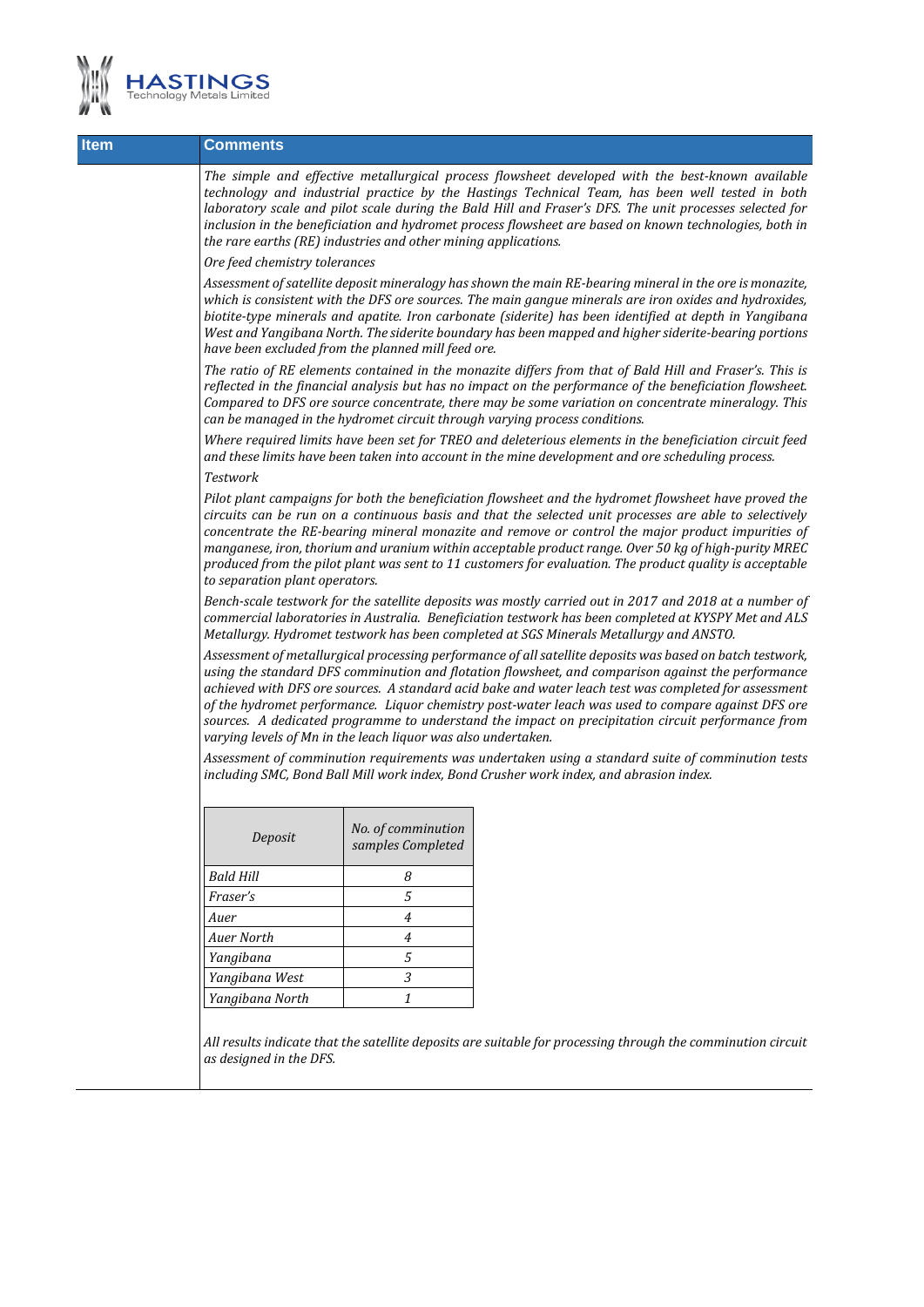

| <b>Item</b>                  | Comments                                                                                                                                                                                                                                                                                                                                                                                                                                                                                                                                   |                                                                                                                                                                                                                                                                                                                                                                                                                                |                  |           |                                                                                                          |  |  |  |
|------------------------------|--------------------------------------------------------------------------------------------------------------------------------------------------------------------------------------------------------------------------------------------------------------------------------------------------------------------------------------------------------------------------------------------------------------------------------------------------------------------------------------------------------------------------------------------|--------------------------------------------------------------------------------------------------------------------------------------------------------------------------------------------------------------------------------------------------------------------------------------------------------------------------------------------------------------------------------------------------------------------------------|------------------|-----------|----------------------------------------------------------------------------------------------------------|--|--|--|
| Metallurgical<br>factors and | Detailed mineralogy and variability testwork have been carried out on multiple samples for each<br>deposit, as shown below.                                                                                                                                                                                                                                                                                                                                                                                                                |                                                                                                                                                                                                                                                                                                                                                                                                                                |                  |           |                                                                                                          |  |  |  |
| assumptions                  |                                                                                                                                                                                                                                                                                                                                                                                                                                                                                                                                            | No. of samples                                                                                                                                                                                                                                                                                                                                                                                                                 |                  |           |                                                                                                          |  |  |  |
| (cont'd)                     | Deposit                                                                                                                                                                                                                                                                                                                                                                                                                                                                                                                                    | Mineralogy                                                                                                                                                                                                                                                                                                                                                                                                                     | Variability      | Composite |                                                                                                          |  |  |  |
|                              | <b>Bald Hill</b>                                                                                                                                                                                                                                                                                                                                                                                                                                                                                                                           | 10                                                                                                                                                                                                                                                                                                                                                                                                                             | 8                | 2         |                                                                                                          |  |  |  |
|                              | Fraser's                                                                                                                                                                                                                                                                                                                                                                                                                                                                                                                                   | 5                                                                                                                                                                                                                                                                                                                                                                                                                              | 5                | 2         |                                                                                                          |  |  |  |
|                              | Auer                                                                                                                                                                                                                                                                                                                                                                                                                                                                                                                                       | 18                                                                                                                                                                                                                                                                                                                                                                                                                             | 18               | 1         |                                                                                                          |  |  |  |
|                              | <b>Auer North</b>                                                                                                                                                                                                                                                                                                                                                                                                                                                                                                                          | 8                                                                                                                                                                                                                                                                                                                                                                                                                              | 8                | 1         |                                                                                                          |  |  |  |
|                              | Yangibana                                                                                                                                                                                                                                                                                                                                                                                                                                                                                                                                  | 12                                                                                                                                                                                                                                                                                                                                                                                                                             | 12               | 2         |                                                                                                          |  |  |  |
|                              | Yangibana West                                                                                                                                                                                                                                                                                                                                                                                                                                                                                                                             | 6                                                                                                                                                                                                                                                                                                                                                                                                                              | $\boldsymbol{2}$ | 3         |                                                                                                          |  |  |  |
|                              | Yangibana North                                                                                                                                                                                                                                                                                                                                                                                                                                                                                                                            | 8                                                                                                                                                                                                                                                                                                                                                                                                                              | $\overline{4}$   |           |                                                                                                          |  |  |  |
|                              | Overall Metallurgical recovery<br>The metallurgical recovery for Bald Hill and Fraser's is 85.6% TREO recovery in the beneficiation<br>circuit, 87.5% TREO recovery in the hydrometallurgy circuit, giving an overall metallurgical recovery of<br>74.9%.<br>The metallurgical recovery for the satellite deposits is 88.5% TREO recovery in the beneficiation circuit,<br>86.1% TREO recovery in the hydrometallurgy circuit, giving an overall metallurgical recovery of 76.2%.                                                          |                                                                                                                                                                                                                                                                                                                                                                                                                                |                  |           |                                                                                                          |  |  |  |
| Environmental                | This feasibility study (FS) was updated for the Environmental and Social Baseline section and includes<br>data from the 2017 prefeasibility study (DFS), but has been updated to reflect:                                                                                                                                                                                                                                                                                                                                                  |                                                                                                                                                                                                                                                                                                                                                                                                                                |                  |           |                                                                                                          |  |  |  |
|                              | • Baseline flora and fauna: Flora and fauna surveys have been conducted over 55,650 Ha of tenements.<br>No significant impact will occur to conservation significant terrestrial flora or fauna. Subterranean<br>fauna sampling has been completed at Yangibana West and is currently underway in the Auer, Auer<br>North and Yangibana areas.                                                                                                                                                                                             |                                                                                                                                                                                                                                                                                                                                                                                                                                |                  |           |                                                                                                          |  |  |  |
|                              | Baseline ground and surface water: A hydrology study has determined that mining and the majority<br>of infrastructure falls outside flood impact zones. Water from fractured rock aquifers will meet<br>approximately 20% of the project's water demands. The remaining 80% of water demands will be<br>sourced from the paleochannel borefield. A pit dewatering assessment and post-closure pit lake<br>modelling has been completed for Yangibana West and is planned to be undertaken for Auer, Auer<br>North and Yangibana pit areas. |                                                                                                                                                                                                                                                                                                                                                                                                                                |                  |           |                                                                                                          |  |  |  |
|                              | Baseline soil and radiation: Topsoil analysis was conducted and mapped over all but the Yangibana<br>area, which is planned. Baseline radiation surveys and radiation waste characterisation studies have<br>determined that naturally occurring radioactive materials (NORM) are associated with the orebody.<br>Additional radiation surveys are required over Auer, Auer North and Yangibana.                                                                                                                                           |                                                                                                                                                                                                                                                                                                                                                                                                                                |                  |           |                                                                                                          |  |  |  |
|                              | Waste rock geochemical characterisation: Yangibana West pit lithologies have been characterised<br>geochemically and classify as benign and non-acid forming. The mineralogy of the project is not<br>associated with asbestiform minerals. Erodibility parameters were determined for waste rock and<br>topsoil and inform the waste rock landforms' design for Yangibana West. Waste rock geochemical<br>characterisation for Auer, Auer North and Yangibana are initiated.                                                              |                                                                                                                                                                                                                                                                                                                                                                                                                                |                  |           |                                                                                                          |  |  |  |
|                              | Baseline air quality: A baseline air quality assessment and greenhouse gas emissions assessment have<br>$\bullet$<br>been completed. A radiation impact assessment has determined that dust containing NORM will not<br>pose a risk to the surrounding environment.                                                                                                                                                                                                                                                                        |                                                                                                                                                                                                                                                                                                                                                                                                                                |                  |           |                                                                                                          |  |  |  |
|                              | the project.                                                                                                                                                                                                                                                                                                                                                                                                                                                                                                                               |                                                                                                                                                                                                                                                                                                                                                                                                                                |                  |           | Cultural heritage: No impacts to known significant heritage sites will occur as a result of implementing |  |  |  |
|                              |                                                                                                                                                                                                                                                                                                                                                                                                                                                                                                                                            | Closure: A landform evolution study has identified landform design specifications that aim to ensure<br>site landforms will maintain their integrity for 1,000 years post-closure. A landform evolution study<br>will be revised if waste rock characterisation studies' findings in Auer, Auer North and Yangibana differ<br>from those of the DFS ore sources. The mine closure plan has been submitted and is under review. |                  |           |                                                                                                          |  |  |  |
|                              | The mining plan has been submitted and is currently under review.                                                                                                                                                                                                                                                                                                                                                                                                                                                                          |                                                                                                                                                                                                                                                                                                                                                                                                                                |                  |           |                                                                                                          |  |  |  |
|                              | Water abstraction license (5c) has been approved                                                                                                                                                                                                                                                                                                                                                                                                                                                                                           |                                                                                                                                                                                                                                                                                                                                                                                                                                |                  |           |                                                                                                          |  |  |  |
|                              | • Project Environmental approval was granted in August 2019 with conditions for additional minor<br>flora surveys to be undertaken in early 2020 and the mining permit for Bald Hill, Frasers and                                                                                                                                                                                                                                                                                                                                          |                                                                                                                                                                                                                                                                                                                                                                                                                                |                  |           |                                                                                                          |  |  |  |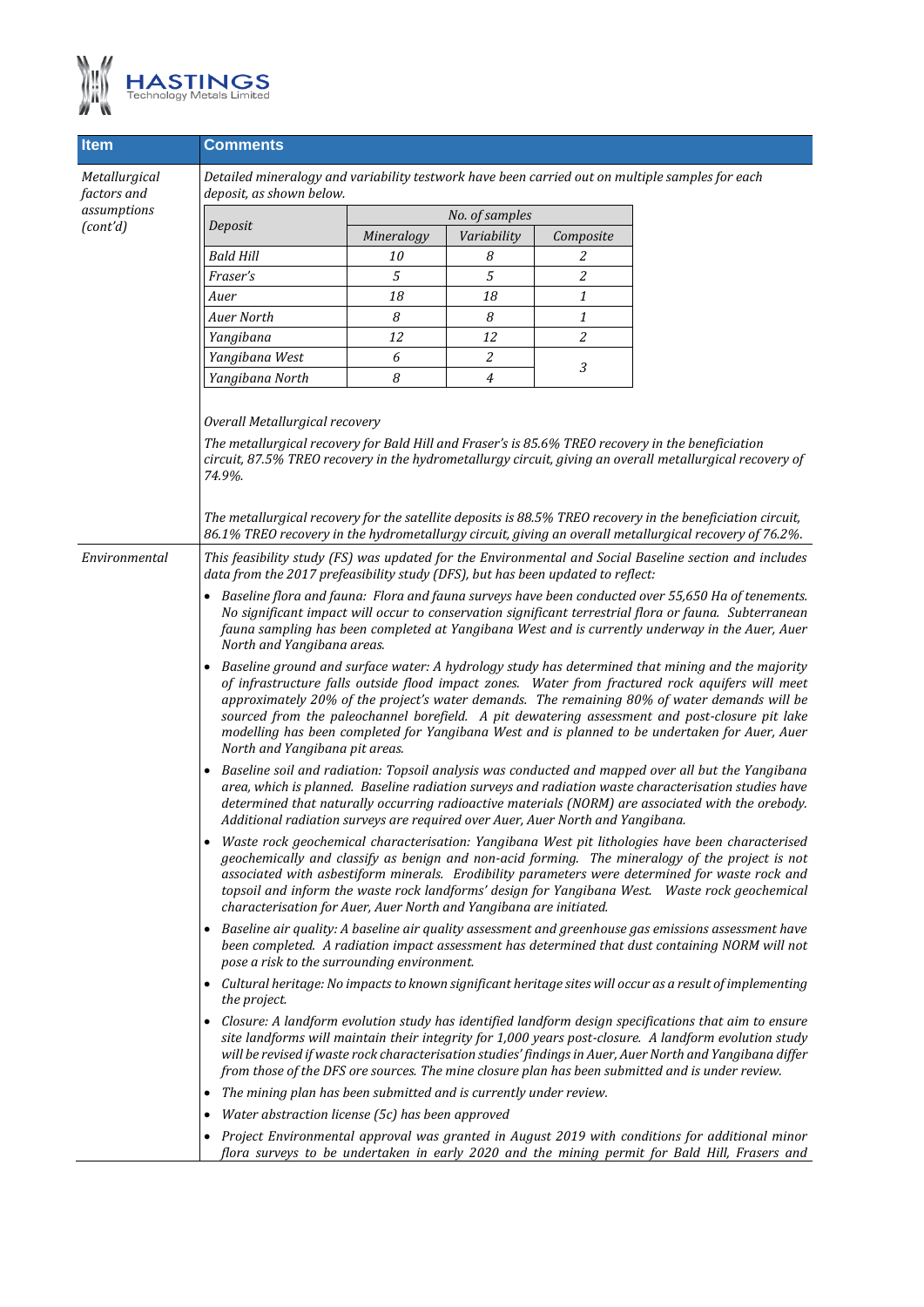

| <b>Item</b>    | Comments                                                                                          |                                                                                                                                                                                                                                                                                         |           |                                                                                                                                                                                                  |           |          |          |  |  |  |
|----------------|---------------------------------------------------------------------------------------------------|-----------------------------------------------------------------------------------------------------------------------------------------------------------------------------------------------------------------------------------------------------------------------------------------|-----------|--------------------------------------------------------------------------------------------------------------------------------------------------------------------------------------------------|-----------|----------|----------|--|--|--|
|                | under the Environmental Protection Act (WA 1986).                                                 |                                                                                                                                                                                                                                                                                         |           | Yangibana North is under current review. Referral for Auer, Auer North and Yangibana will occur                                                                                                  |           |          |          |  |  |  |
| Infrastructure |                                                                                                   | The Yangibana project is located approximately 200 km north of Gascoyne Junction in the Upper Gascoyne<br>region. The process plant is located on a greenfield site and all supporting infrastructure must be<br>constructed. The proposed infrastructure for the project will include: |           |                                                                                                                                                                                                  |           |          |          |  |  |  |
|                | Comminution plant                                                                                 |                                                                                                                                                                                                                                                                                         |           |                                                                                                                                                                                                  |           |          |          |  |  |  |
|                | <b>Beneficiation plant</b><br>$\bullet$                                                           |                                                                                                                                                                                                                                                                                         |           |                                                                                                                                                                                                  |           |          |          |  |  |  |
|                | Hydrometallurgy plant                                                                             |                                                                                                                                                                                                                                                                                         |           |                                                                                                                                                                                                  |           |          |          |  |  |  |
|                | Access and site roads<br>$\bullet$                                                                |                                                                                                                                                                                                                                                                                         |           |                                                                                                                                                                                                  |           |          |          |  |  |  |
|                | Water supply borefield                                                                            |                                                                                                                                                                                                                                                                                         |           |                                                                                                                                                                                                  |           |          |          |  |  |  |
|                | Tailings storage facility (TSF) and evaporation plant                                             |                                                                                                                                                                                                                                                                                         |           |                                                                                                                                                                                                  |           |          |          |  |  |  |
|                | Mining buildings                                                                                  |                                                                                                                                                                                                                                                                                         |           |                                                                                                                                                                                                  |           |          |          |  |  |  |
|                | Fuel storage                                                                                      |                                                                                                                                                                                                                                                                                         |           |                                                                                                                                                                                                  |           |          |          |  |  |  |
|                | Security and fencing<br>Borefield<br>$\bullet$                                                    |                                                                                                                                                                                                                                                                                         |           |                                                                                                                                                                                                  |           |          |          |  |  |  |
|                | Employee housing and transportation                                                               |                                                                                                                                                                                                                                                                                         |           |                                                                                                                                                                                                  |           |          |          |  |  |  |
|                | Water treatment and mine site sewage                                                              |                                                                                                                                                                                                                                                                                         |           |                                                                                                                                                                                                  |           |          |          |  |  |  |
|                | Data and communications infrastructure                                                            |                                                                                                                                                                                                                                                                                         |           |                                                                                                                                                                                                  |           |          |          |  |  |  |
|                | Gas Pipeline                                                                                      |                                                                                                                                                                                                                                                                                         |           |                                                                                                                                                                                                  |           |          |          |  |  |  |
|                | • LNG fuelled power station.                                                                      |                                                                                                                                                                                                                                                                                         |           |                                                                                                                                                                                                  |           |          |          |  |  |  |
|                |                                                                                                   |                                                                                                                                                                                                                                                                                         |           | As of December 2018, early site works include the construction of the water supply bore and pipeline, the                                                                                        |           |          |          |  |  |  |
|                |                                                                                                   | 340-room accommodation village and the access road from the Cobra - Gifford Creek Road to the plant                                                                                                                                                                                     |           |                                                                                                                                                                                                  |           |          |          |  |  |  |
|                |                                                                                                   | site. Of the above, construction has started on the bore and pipeline and off-site fabrication and delivery<br>to site of the accommodation village buildings. Designs have been completed for the access road.                                                                         |           |                                                                                                                                                                                                  |           |          |          |  |  |  |
|                |                                                                                                   |                                                                                                                                                                                                                                                                                         |           | Additionally, front end engineering continues for the long lead items, such as the kiln and gas scrubber.                                                                                        |           |          |          |  |  |  |
| Costs          | Operating costs                                                                                   |                                                                                                                                                                                                                                                                                         |           |                                                                                                                                                                                                  |           |          |          |  |  |  |
|                |                                                                                                   | This summary excludes any costs incurred by the third-party participant in the 'Yangibana Joint                                                                                                                                                                                         |           |                                                                                                                                                                                                  |           |          |          |  |  |  |
|                |                                                                                                   | Venture Agreement that holds a 30% interest in the relevant tenements.                                                                                                                                                                                                                  |           |                                                                                                                                                                                                  |           |          |          |  |  |  |
|                | Mining                                                                                            |                                                                                                                                                                                                                                                                                         |           |                                                                                                                                                                                                  |           |          |          |  |  |  |
|                | A contract mining cost for mining at Bald Hill and Fraser's of A\$4.12/DMT mined was estimated by |                                                                                                                                                                                                                                                                                         |           |                                                                                                                                                                                                  |           |          |          |  |  |  |
|                | Snowden based upon quotations received in 2017.                                                   |                                                                                                                                                                                                                                                                                         |           |                                                                                                                                                                                                  |           |          |          |  |  |  |
|                | Process                                                                                           |                                                                                                                                                                                                                                                                                         |           |                                                                                                                                                                                                  |           |          |          |  |  |  |
|                | Processing costs for Bald Hill and Fraser's applied in the optimisation are:                      |                                                                                                                                                                                                                                                                                         |           |                                                                                                                                                                                                  |           |          |          |  |  |  |
|                |                                                                                                   | Total Ore Costs as \$/t ROM                                                                                                                                                                                                                                                             |           |                                                                                                                                                                                                  |           |          |          |  |  |  |
|                | OPEX                                                                                              | Frasers                                                                                                                                                                                                                                                                                 | Bald Hill | Yangibana NW                                                                                                                                                                                     | Yangibana | Auer     | Auer Nth |  |  |  |
|                | Haulage Ore                                                                                       | 2.00                                                                                                                                                                                                                                                                                    | 1.00      | 4.00                                                                                                                                                                                             | 4.00      | $2.50\,$ | 2.50     |  |  |  |
|                | Beneficiation                                                                                     | 18.02                                                                                                                                                                                                                                                                                   | 18.02     | 19.81                                                                                                                                                                                            | 18.02     | 18.02    | 18.02    |  |  |  |
|                | G & A                                                                                             | 54.00                                                                                                                                                                                                                                                                                   | 54.00     | 54.00                                                                                                                                                                                            | 54.00     | 54.00    | 54.00    |  |  |  |
|                | Hydromet                                                                                          | 45.70                                                                                                                                                                                                                                                                                   | 28.95     | 48.39                                                                                                                                                                                            | 32.46     | 31.15    | 31.65    |  |  |  |
|                | Corporate                                                                                         | 3.29                                                                                                                                                                                                                                                                                    | 3.29      | 3.29                                                                                                                                                                                             | 3.29      | 3.29     | 3.29     |  |  |  |
|                | Total \$/t Ore                                                                                    | 123.01                                                                                                                                                                                                                                                                                  | 105.26    | 129.49                                                                                                                                                                                           | 111.77    | 108.96   | 109.46   |  |  |  |
|                |                                                                                                   |                                                                                                                                                                                                                                                                                         |           |                                                                                                                                                                                                  |           |          |          |  |  |  |
|                | Selling costs                                                                                     |                                                                                                                                                                                                                                                                                         |           |                                                                                                                                                                                                  |           |          |          |  |  |  |
|                |                                                                                                   |                                                                                                                                                                                                                                                                                         |           | A state royalty charge of 2.5% was applied. No other royalties were considered for ore processed.                                                                                                |           |          |          |  |  |  |
|                |                                                                                                   |                                                                                                                                                                                                                                                                                         |           | Additionally, a separation charge (inclusive of impurity removal) of A\$3.87/TREO in carbonate was                                                                                               |           |          |          |  |  |  |
|                |                                                                                                   |                                                                                                                                                                                                                                                                                         |           | applied, based on industry benchmarking. For modelling purposes, this cost was applied to each RE oxide<br>separately. A transport cost of \$147.88 per tonne of MREC produced was also applied. |           |          |          |  |  |  |
|                |                                                                                                   |                                                                                                                                                                                                                                                                                         |           |                                                                                                                                                                                                  |           |          |          |  |  |  |
|                |                                                                                                   |                                                                                                                                                                                                                                                                                         |           |                                                                                                                                                                                                  |           |          |          |  |  |  |
|                |                                                                                                   |                                                                                                                                                                                                                                                                                         |           |                                                                                                                                                                                                  |           |          |          |  |  |  |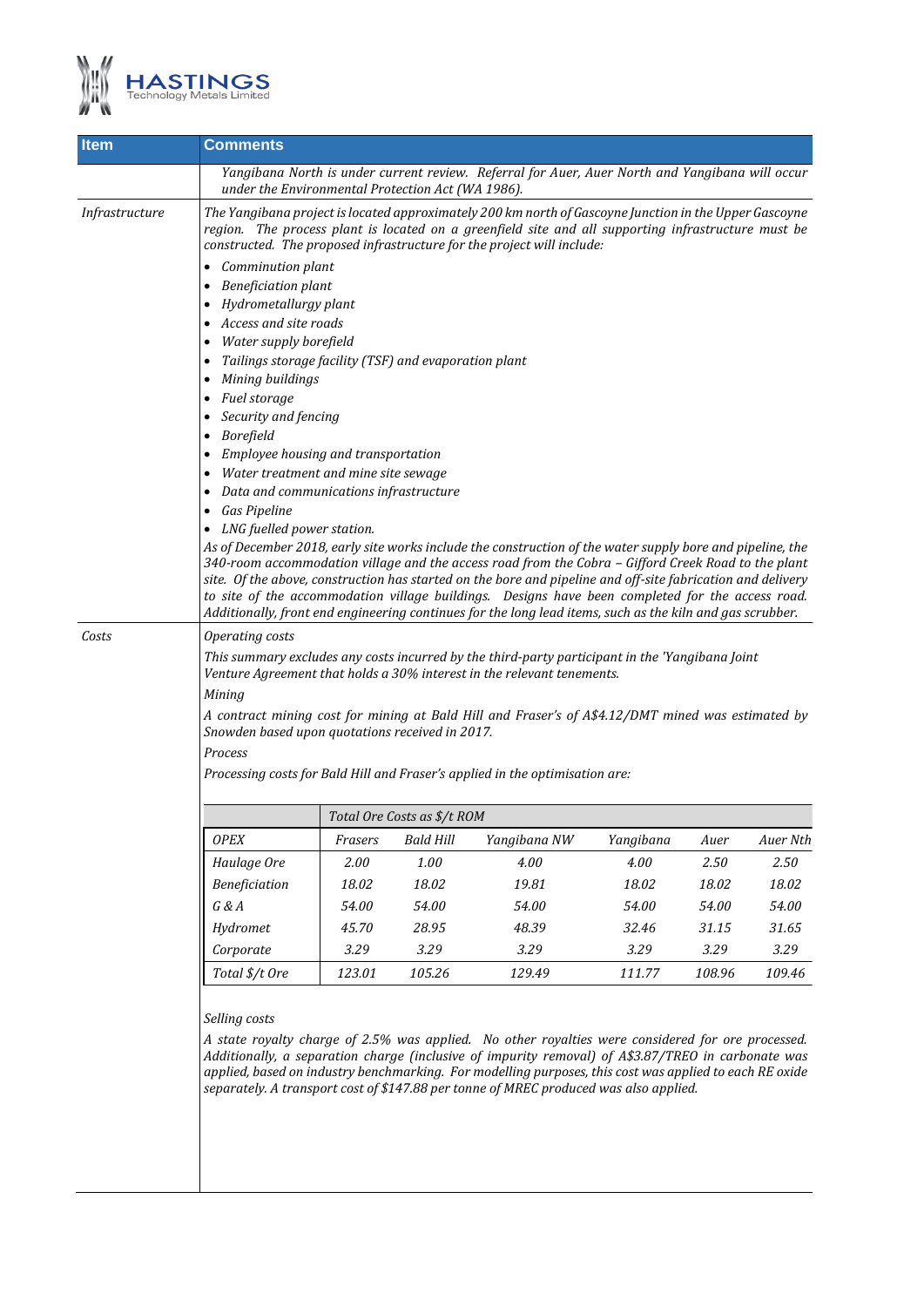

| <b>Item</b>       | <b>Comments</b>                                                                                                                                                                                                                                                                                                                                                                                                                                                                                                                                                                                                                                                                                                                                                                                                                                                                                                                                                                                                                                                                                                                                                                                                                                                                                |      |            |  |  |  |
|-------------------|------------------------------------------------------------------------------------------------------------------------------------------------------------------------------------------------------------------------------------------------------------------------------------------------------------------------------------------------------------------------------------------------------------------------------------------------------------------------------------------------------------------------------------------------------------------------------------------------------------------------------------------------------------------------------------------------------------------------------------------------------------------------------------------------------------------------------------------------------------------------------------------------------------------------------------------------------------------------------------------------------------------------------------------------------------------------------------------------------------------------------------------------------------------------------------------------------------------------------------------------------------------------------------------------|------|------------|--|--|--|
|                   |                                                                                                                                                                                                                                                                                                                                                                                                                                                                                                                                                                                                                                                                                                                                                                                                                                                                                                                                                                                                                                                                                                                                                                                                                                                                                                |      |            |  |  |  |
| Costs (cont'd)    |                                                                                                                                                                                                                                                                                                                                                                                                                                                                                                                                                                                                                                                                                                                                                                                                                                                                                                                                                                                                                                                                                                                                                                                                                                                                                                |      |            |  |  |  |
| Revenue factors   | The project will provide a MREC product for sale.                                                                                                                                                                                                                                                                                                                                                                                                                                                                                                                                                                                                                                                                                                                                                                                                                                                                                                                                                                                                                                                                                                                                                                                                                                              |      |            |  |  |  |
|                   | The separated oxide prices used for the economic evaluation are the CRU forecasts for the period 2018 to<br>2035. Annual year-on-year escalation was applied on an individual RE oxide basis, as supplied in the<br>forecasts. The derived MREC basket price applied in the evaluation, using the formula stated in revenue<br>factors, is shown below:                                                                                                                                                                                                                                                                                                                                                                                                                                                                                                                                                                                                                                                                                                                                                                                                                                                                                                                                        |      |            |  |  |  |
|                   | TREO basket price used in evaluation                                                                                                                                                                                                                                                                                                                                                                                                                                                                                                                                                                                                                                                                                                                                                                                                                                                                                                                                                                                                                                                                                                                                                                                                                                                           |      |            |  |  |  |
|                   | Project (LOM)                                                                                                                                                                                                                                                                                                                                                                                                                                                                                                                                                                                                                                                                                                                                                                                                                                                                                                                                                                                                                                                                                                                                                                                                                                                                                  | 2022 | <b>LOM</b> |  |  |  |
|                   | Basket Value (US\$/kg TREO)                                                                                                                                                                                                                                                                                                                                                                                                                                                                                                                                                                                                                                                                                                                                                                                                                                                                                                                                                                                                                                                                                                                                                                                                                                                                    | 39.2 | 39.9       |  |  |  |
|                   | The annual MREC production volume (as kg TREO) is calculated through the application of<br>beneficiation and hydrometallurgy elemental recovery factors (derived from pilot plant and laboratory<br>testing) to a quarterly mining schedule.                                                                                                                                                                                                                                                                                                                                                                                                                                                                                                                                                                                                                                                                                                                                                                                                                                                                                                                                                                                                                                                   |      |            |  |  |  |
|                   | The MREC revenue is calculated as:                                                                                                                                                                                                                                                                                                                                                                                                                                                                                                                                                                                                                                                                                                                                                                                                                                                                                                                                                                                                                                                                                                                                                                                                                                                             |      |            |  |  |  |
|                   | <b>TREO Basket Price</b><br><b>Customer Separation Quote</b><br>minus<br><b>Customer Impurity Removal Charges</b><br>minus<br><b>MREC Product Price</b>                                                                                                                                                                                                                                                                                                                                                                                                                                                                                                                                                                                                                                                                                                                                                                                                                                                                                                                                                                                                                                                                                                                                        |      |            |  |  |  |
|                   | $=$<br>Hastings has previously announced that four offtake memorandums of understanding (MOUs) have been<br>entered with Qiandong Rare Earth Group, China Rare Earth Holdings Limited, Thyssenkrupp Raw<br>Materials GmbH and one MOU has progressed with the signing of an offtake contract with Baotou Sky<br>Rock Rare Earth. In total these agreements account for approximately 11,000 t of the total planned<br>15,000 MREC annual tonnes.                                                                                                                                                                                                                                                                                                                                                                                                                                                                                                                                                                                                                                                                                                                                                                                                                                               |      |            |  |  |  |
| Market assessment | The Yangibana project will produce a MREC that has a high neodymium (Nd) and praseodymium (Pr)<br>content (up to 41% of TREO content) as the predominant value elements. It is estimated that Pr6011,<br>Nd203, Tb407 and Dy203 will contribute between 85% and 90% of the economic value per kilogram of<br>production.<br>It is particularly in the Nd203 and Pr6011 oxides where substantial supply shortages and rapid<br>demand growth are anticipated in the decade of the 2020s.<br>CRU supplied real price forecasts for RE oxides in November 2018 covering the period 2019 to 2035.<br>$\bullet$<br>The plant will have a design capacity of 15,000 t of MREC per annum.<br>$\bullet$<br>The plant will have a design capacity of 8,500 t per annum of TREO.<br>$\bullet$<br>Hastings has previously announced that four offtake MOUs have been entered with customers covering<br>approximately 11,000 t of the planned annual MREC production volume, with separated oxide prices used<br>for MREC product pricing to be confirmed. One MOU has now progressed to signing of an offtake contract.                                                                                                                                                                                  |      |            |  |  |  |
| Economic          | The economic model has been developed based on the 100% Hastings held tenements and the proportion<br>(70%) held by Hastings, of the Joint Venture held tenements.                                                                                                                                                                                                                                                                                                                                                                                                                                                                                                                                                                                                                                                                                                                                                                                                                                                                                                                                                                                                                                                                                                                             |      |            |  |  |  |
|                   | The economic model assumes Mojito Resources will participate in the development of the deposits held by<br>Hastings (70%) in joint venture with Mojito Resources (30%) under the 'Yangibana Joint Venture<br>Agreement'. As set out in Table 14, the specific deposits to which the joint venture applies are Yangibana<br>and Yangibana North. If there is a mine development by the joint venture, not only will there need to be<br>a Mining Joint Venture Agreement agreed and put in place to replace the existing joint venture<br>documentation and regulate the arrangements between the participants for the mine development, but<br>arrangements will also need to be established to determine how the Yangibana production and tenements<br>the subject of the joint venture fit with the broader 100% Hastings group owned production and<br>tenements. No costs or revenue ascribed to the 30% interest in the deposits held by Mojito Resources are<br>reported in the financial modelling. If Mojito Resources did not participate in any development of the joint<br>venture deposits and the development of those deposits was to proceed on a 100% basis by Hastings, then<br>the economic model would need to be updated to allocate those costs and revenues to Hastings. |      |            |  |  |  |
|                   | The key financial metrics for the Hastings share of the Yangibana Ore Reserves are IRR of 21.1% and NPV<br>of A\$549 million.<br>an NPV discount rate of 6.8% was used for the financial analysis.<br>$\bullet$<br>a US\$:A\$ exchange rate of 0.71:1 was used for the financial analysis.                                                                                                                                                                                                                                                                                                                                                                                                                                                                                                                                                                                                                                                                                                                                                                                                                                                                                                                                                                                                     |      |            |  |  |  |
|                   | $\bullet$                                                                                                                                                                                                                                                                                                                                                                                                                                                                                                                                                                                                                                                                                                                                                                                                                                                                                                                                                                                                                                                                                                                                                                                                                                                                                      |      |            |  |  |  |